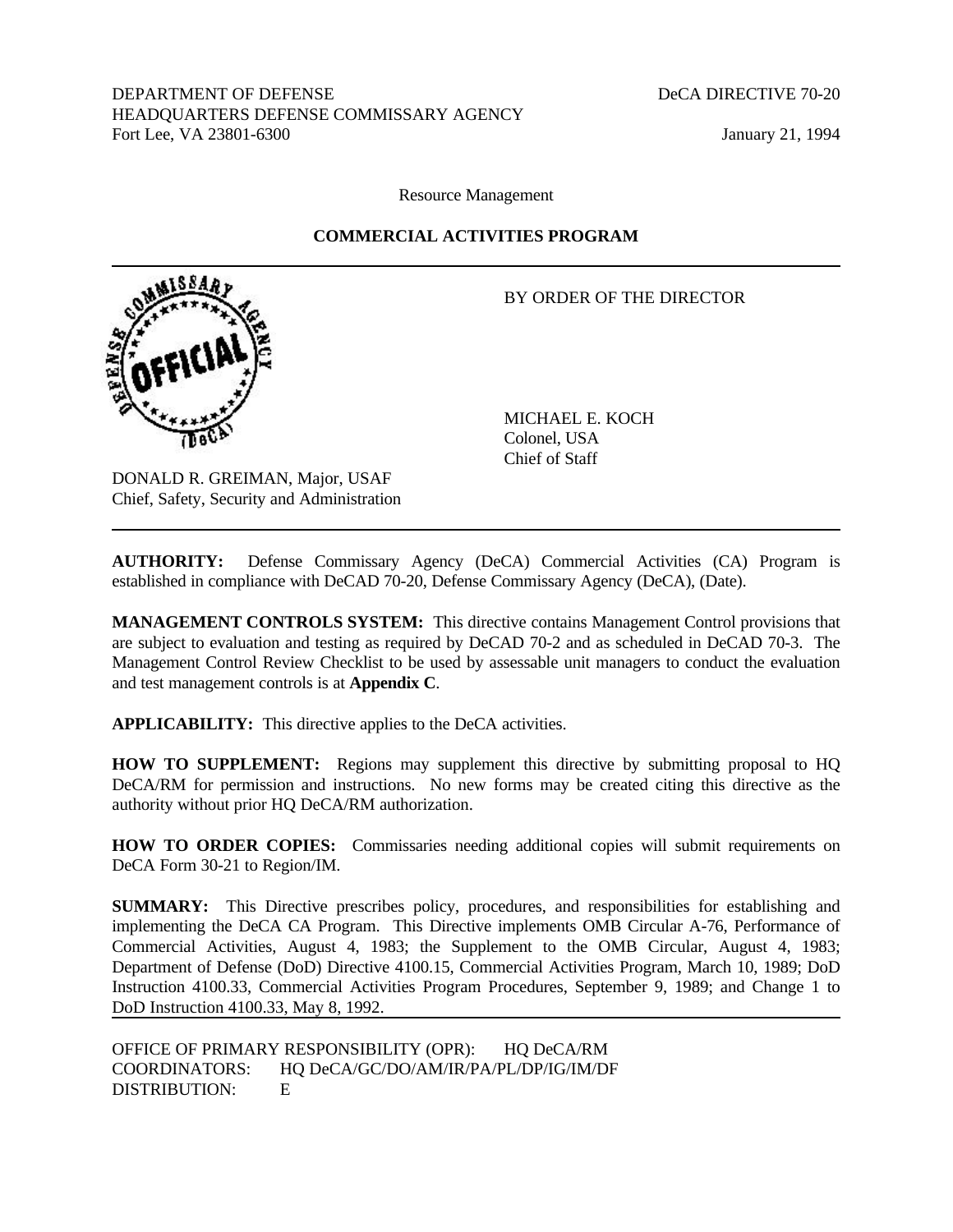# TABLE OF CONTENTS

# Page

| Chapter 1  |                                                               | $1-1$    |
|------------|---------------------------------------------------------------|----------|
| Chapter 2  | Governmental Functions and Commercial Activity Determination  | $2 - 1$  |
| Chapter 3  | Commercial Activities Inventory and Five-Year Review Schedule | $3-1$    |
| Chapter 4  | Commercial Activities Reviews (Criteria for In-House VS       | $4 - 1$  |
| Chapter 5  |                                                               | $5 - 1$  |
| Chapter 6  | Performance Work Statement and Quality Assurance Surveillance | $6 - 1$  |
| Chapter 7  |                                                               | $7 - 1$  |
| Chapter 8  | Cost Comparisons for Expansions, New Requirements, and        | $8 - 1$  |
| Chapter 9  |                                                               | $9-1$    |
| Chapter 10 | Independent Review and Certification of the In-House          | $10-1$   |
| Chapter 11 | Sealed Bid and Negotiated Acquisitions (Bid Opening and/or    | $11 - 1$ |
| Chapter 12 |                                                               | $12 - 1$ |
| Chapter 13 | Most Efficient and Cost-Effective Organization (MEO)          | $13 - 1$ |
| Chapter 14 |                                                               | $14-1$   |
| Chapter 15 |                                                               | $15-1$   |
| Chapter 16 |                                                               | $16-1$   |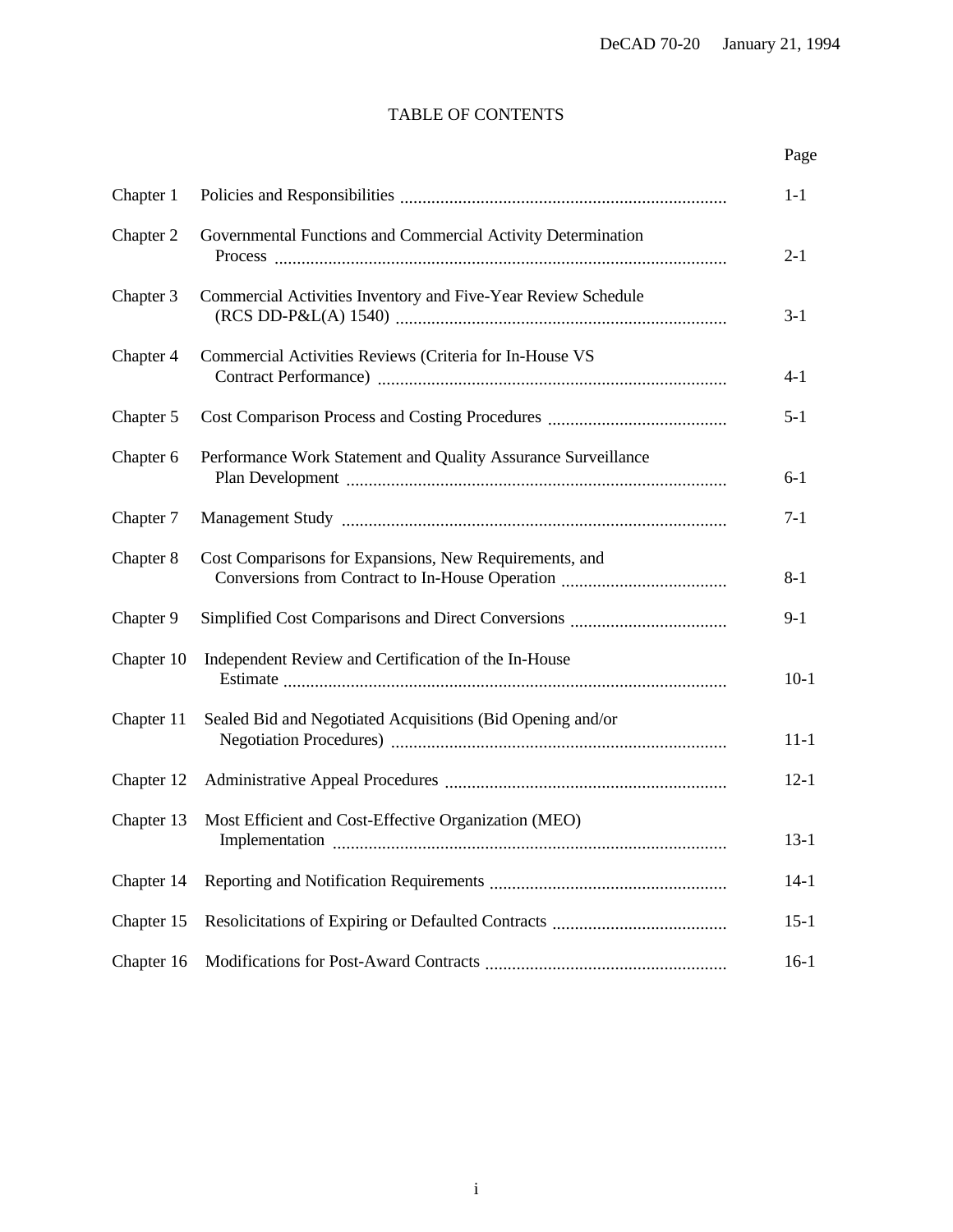# Appendixes

|  | $A-1$ |
|--|-------|
|  | $B-1$ |
|  | $C-1$ |
|  | D-1   |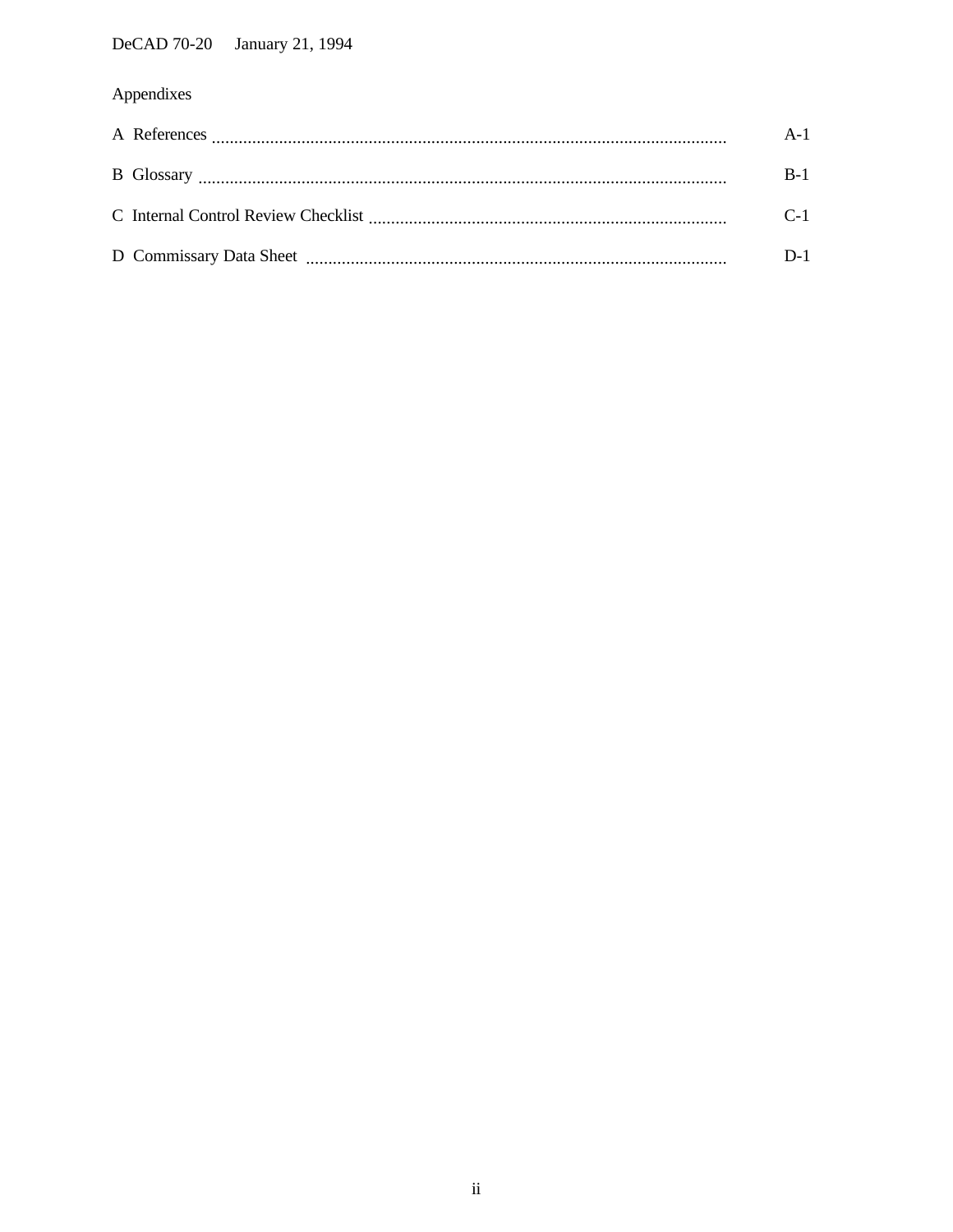#### **POLICIES AND RESPONSIBILITIES**

<span id="page-3-0"></span>1-1. **Applicability and Scope.** This Directive contains Defense Commissary Agency (DeCA) policy and procedures for Commissary Commercial Activities (CA) functions located in the United States, its territories and possessions, the District of Columbia and the Commonwealth of Puerto Rico. The procedures in this Directive may be applied to commissary locations outside of the Continental United States (OCONUS) at DeCA's discretion, but may not be applied when they are contrary to law, executive orders, any treaty, or international agreement. Inventory reporting requirements are contained in Chapter 3 and are mandatory for all commissary locations. This Directive contains internal control provisions and checklists for conducting internal control reviews. This Directive is mandatory for CAs staffed partially and/or wholly with DoD civilian personnel paid by or reimbursed from appropriated funds. This Directive:

a. Does not apply to DoD governmental functions as defined in OMB Circular A-76, DoDI 4100.33 and this Directive (which define those functions that are inherently governmental in nature which mandate performance by DoD personnel).

b. Does not apply when contrary to law, executive orders, or any treaty, or international agreement.

c. Does not apply in times of a declared war or military mobilization.

d. Does not provide authority to enter into contracts.

e. Does not apply to the conduct of research and development, except for severable in-house CAs that support research and development, such as those defined in enclosure 3, DoDI 4100.33.

f. Does not justify conversion to contract solely to avoid personnel ceilings or salary limitations.

g. Does not authorize contracts that establish an employer/employee relationship between Department of Defense employees; i.e. commissary employees, and contractor employees as described in Federal Acquisition Regulation (FAR) 37.104.

h. Does not establish and shall not be construed to create any substantive or procedural basis for anyone to challenge any DoD action or inaction (DeCA related) on the basis that such action or inaction was not in accordance with this Directive (except as specifically set forth in the Administrative Appeal Procedures, established under provisions of OMB Circular A-76, DoDI 4100.33 and this Directive).

1-2. **Definitions.** Terms used in this Directive are defined in DoDI 4100.33.

1-3. **Policy.** It is Agency policy to comply with DoD policy to:

a. Ensure Mission Accomplishment. The implementation of this Directive shall consider the overall DoD mission and the defense objective of maintaining readiness and sustainability to ensure a capability for mobilizing the defense and support structure.

b. Retain Governmental Functions In-House. Certain functions that are inherently governmental in nature, and intimately related to the public interest, mandate performance by DoD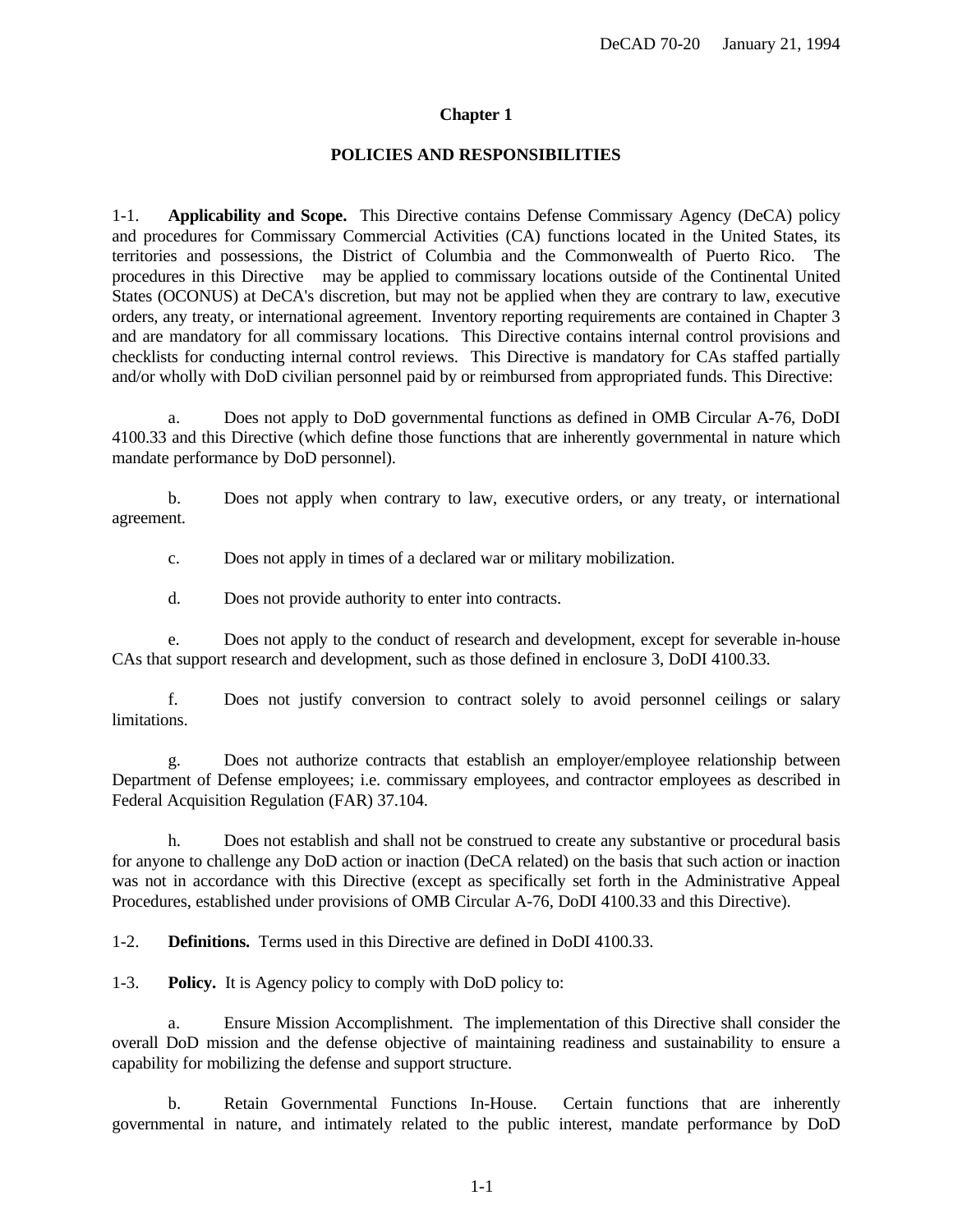personnel only. These functions are not in competition with commercial sources; therefore, these functions shall be performed by DoD personnel.

c. Rely on the Commercial Sector. DoD Components shall rely on commercially available sources to provide commercial products and services, except when required for national defense, when no satisfactory commercial source is available, or when in the best interest of direct patient care (not applicable to commissary operations). DoD Components shall not consider an in-house new requirement, an expansion of an in-house requirement, conversion from contract to in-house operation, or otherwise carry on any CAs to provide commercial products or services if the products or services can be procured more economically from commercial sources.

d. Achieve Economy and Enhance Productivity.

(1) Encourage competition with the objective of enhancing quality, economy, and performance. When performance by a commercial source is permissible, a comparison of the cost of contracting and the cost of in-house performance shall be performed to determine who shall provide the best value for the government, considering price and other factors included in the solicitation.

(2) If the Agency determines that it may not be cost-effective to make an award under mandatory source programs (i.e. Small Business Act or any other non-competitive preferential procurement program) a cost comparison, or any other cost analysis, although not required by OMB Circular A-76, may be performed. Performance history will be considered in the source selection process, and high quality performance should be rewarded.

e. Delegate Decision Authority and Responsibility. Decision authority and responsibility for the DeCA CA Program shall be delegated by the Director, DeCA to the Director, Resource Management Directorate, Management and Programs Division, Programs Branch to manage the DeCA CA Program in accordance with governing directives and to make intelligent use of DeCA-wide manpower resources.

f. Share Resources Saved. The Director, Resource Management Directorate is delegated responsibility for making available a share of resources saved or earned to resource critical mission needs and improve operations and working conditions for DeCA activities.

g. Provide Placement Assistance. Ensure a variety of placement assistance is provided to affected employees whose Federal jobs are eliminated through CA competitions.

h. Permit Interim-In-House Operation. An in-house CA may be established on a temporary basis if a contractor defaults or for any other contract termination. Action shall be taken to resolicit bids or proposals in accordance with the OMB Circular A-76, DoDI 4100.33, the acquisition regulations, and this Directive.

# 1-4. **Procedures and Program Overview.**

a. The Government's basic policy of reliance on the private sector to provide the goods and services required by the Government is implemented through the CA Program.

b. The DeCA CA program requires that all commissary activities be reviewed to determine their eligibility for contracting. It further directs that for those commissary activities not requiring in-house operation, a determination shall be made (through the use of cost comparisons and/or direct conversions with bids/proposals solicited from the private sector), as to the most efficient and economical method of operation.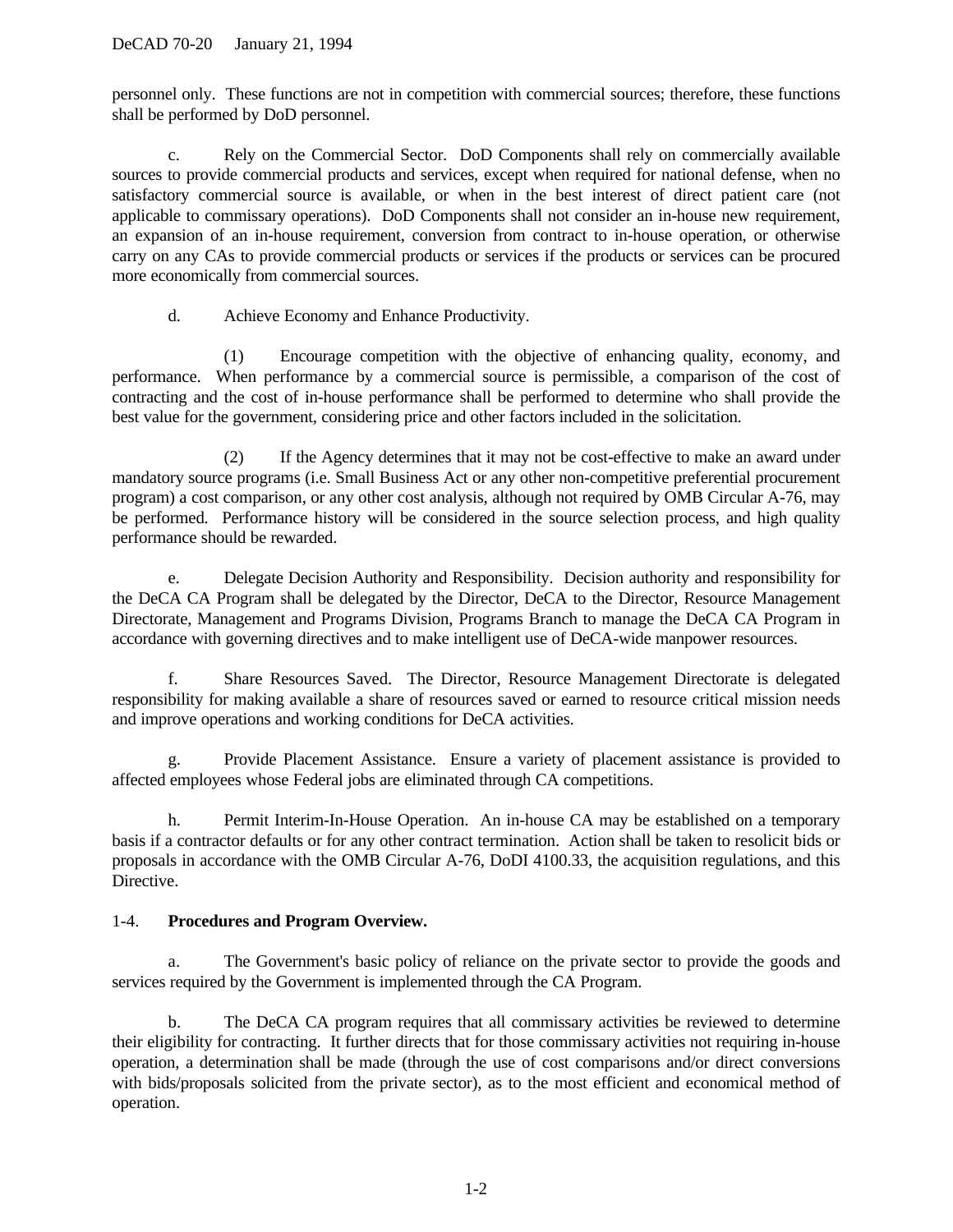c. The CA program provides the means to ensure that activities required to be performed inhouse (when governmental performance is mandated by DoD personnel in accordance with OMB Circular A-76, DoDI 4100.33 and this Directive) are not subjected to conversion to contract and that those activities which can be performed by either contract or in-house personnel are performed by the most economical method of operation.

d. The DeCA CA Program consists of five major steps which are explained in detail in subsequent chapters in this Directive. The five major steps consist of:

- (1) Governmental Functions and the CA Determination Process.
- (2) CA Inventory.
- (3) CA Reviews.
- (4) Cost Comparison Process.
- (5) Reporting and Notification Requirements.

# 1-5. **Responsibilities.**

1540).

a. DeCA Legislative Liaison Office (DeCA/LL), The Pentagon. The DeCA/LL Office is responsible for coordinating all CA actions requiring notification and/or approval by the Office of the Under Secretary of Defense, Environmental Security.

b. Director, DeCA. The Director, DeCA has responsibility for providing the overall direction, management, control, and administration of the CA Program for DeCA commissary activities and for ensuring the CA Program is conducted in accordance with OMB Circular A-76, the Supplement to the OMB Circular, DoDD 4100.15, DoDI 4100.33, and this Directive.

c. Chief of Staff, DeCA. The Chief of Staff is responsible for overseeing the overall direction, management, control, and administration of the CA Program, and for appointing a Chairman for the Administrative Appeal Review Board. (The Chairman of the board is responsible for appointing board members).

d. Director, Resource Management Directorate, DeCA. The Director, Resource Management Directorate, DeCA is responsible for providing supervision over the CA Program, and for:

(1) Approving policy and procedures for the DeCA CA Program.

(2) Approving the process and rationale used to determine which functions are governmental and which are CAs.

(3) Approving the CA Inventory and Five-Year Review Schedule (RCS DD-P&L(A)

(4) Approving CA Reviews and CA Decision Trees (developed by the Programs Branch to determine whether a cost comparison is conducted).

(5) Approving requests to initiate action to conduct a Cost Comparison or a Direct Conversion.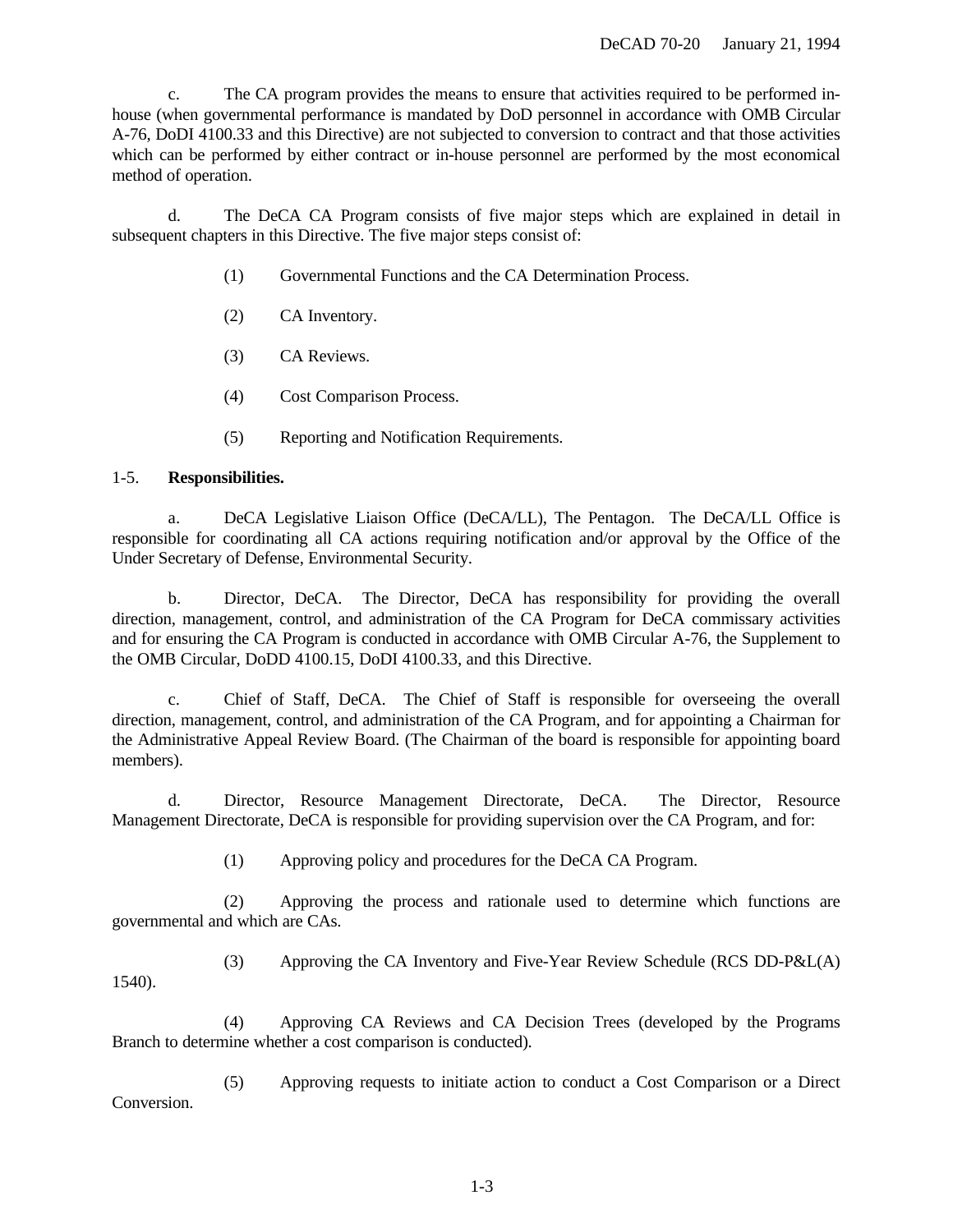(6) Approving and certifying the most efficient and cost effective organization (MEO) analysis developed by the CA study process.

(7) Approving Cost Comparison and Direct Conversion decisions.

e. DeCA, Resource Management Directorate, Management and Programs Division, Programs Branch.The Programs Branch is the office of primary responsibility (OPR) for the CA Program, and is responsible for:

(1) Serving as the central point of contact for developing and implementing DeCA policy and procedures for the CA Program in accordance with OMB Circular A-76, the Supplement to the OMB Circular, DoDD 4100.15, DoDI 4100.33, and this Directive.

(2) Developing and maintaining DeCA CA Decision Trees to be used in CA Reviews.

(3) Determining whether an activity is a governmental function or a CA function.

(4) Establishing Administrative Appeal Procedures for review of initial cost comparison results.

(5) Ensuring that the Freedom of Information Act Program is complied with in responding to requests for disclosure of contractor-supplied information obtained in the course of a procurement.

(6) Maintaining the technical competence necessary to ensure effective and efficient management of the CA Program.

(7) Ensuring, once the Cost Comparison is initiated, that the milestones are met, and completion of the cost comparison is without unreasonable delay.

(8) Developing policy on and managing the DeCA CA Inventory and the CA Management Information System (CAMIS) databases. Maintaining a current Inventory and Five-Year Review Schedule (RCS-DD-P&L(A) 1540) of all in-house CAs and contract activities on the DeCA Unit Manning Document (UMD) and submitting to the Under Secretary of Defense, Environmental Security annually.

(9) Ensuring that high standards of objectivity and consistency are maintained in conducting CA Reviews, Cost Comparisons, and Direct Conversions.

- (10) Developing a review schedule of in-house CAs.
- (11) Ensuring that all notifications and reporting requirements are satisfied.

(12) Conducting initial reviews of in-house CAs and subsequent reviews according to the DeCA CA review schedule, and serving as CA Team Leader over all CA studies, with augmentation of teams with representatives from other Headquarters staff activities (i.e. Directorate of Operations) and from the appropriate Region, Operations Division.

(13) Providing technical guidance to commissary activities to ensure effective implementation and technical competence in management of the CA Program.

(14) Developing prototype Performance Work Statements (PWS) and Quality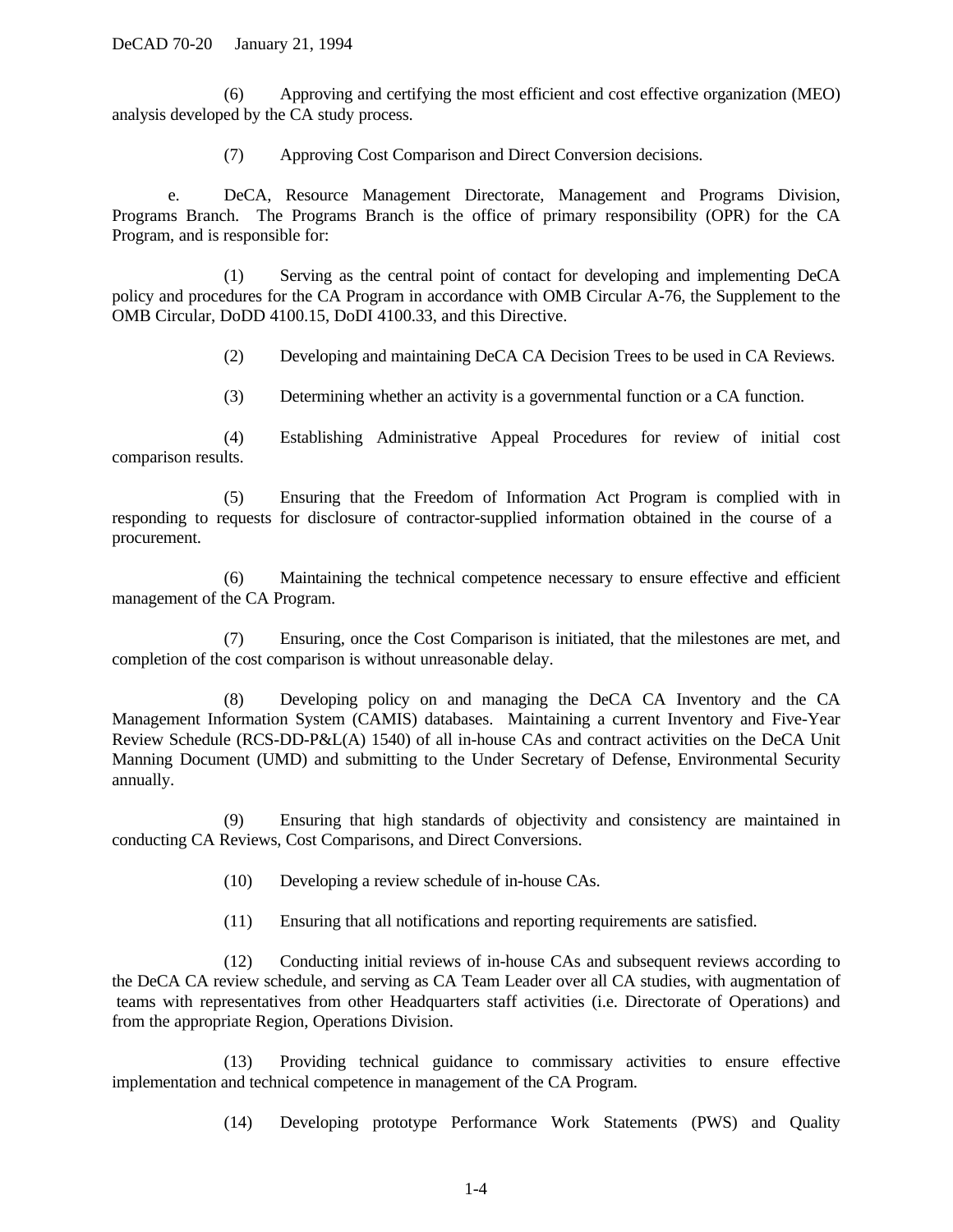Assurance Surveillance Plans (QASP) for commissary functions approved as contracting candidates under the CA Program.

(15) Ensuring through interface with the DeCA Acquisition Management (AM), Contracting Division that contracts resulting from cost comparisons conducted are solicited and awarded in accordance with the FAR and the Defense Federal Acquisition Regulation Supplement (DFARS).

(16) Providing input for CA training requirements for Quality Assurance Evaluators, (QAEs), etc.

f. DeCA AM, Contracting Division. The AM, Contracting Division, Contracting Officer shall be responsible for:

(1) Making all reasonable efforts to identify commercial sources.

(2) Placing any required notices in the Commerce Business Daily (CBD) in accordance with the FAR.

(3) Issuing Solicitations and Resolicitations for DeCA commissary CAs.

(4) Conducting sealed bid and/or negotiated acquisition procedures and announcing

results.

(5) Providing information concerning procedures to be followed for the Public Review

Period.

(6) Awarding the contract or canceling the Solicitation.

g. Other Headquarters, DeCA Directorates and Staff Offices. Other Headquarters staff activities shall be responsible for providing the required coordination and assistance which may be needed for CA Program mission accomplishment, including the following:

(1) The Internal Review Office. The Internal Review Office shall be responsible for conducting an independent review to substantiate the currency, reasonableness, accuracy, and completeness for CA cost comparisons.

(2) Directorate of Operations. The Directorate of Operations shall be responsible for providing commissary operations support and guidance overall, as needed for the CA Program; i.e., providing representation for developing and revising the commissary operating concept for PWSs and QASPs; augmenting the CA study teams; coordinating commissary operations database requirements, etc.

(3) Office of Strategic Planning and Analysis and the Acquisition Management Directorate. The Office of Strategic Planning and Analysis and the Acquisition Management Directorate shall be responsible for developing a Contingency Plan for CA contracts, which shall provide guidance and responsibilities for each organizational level, as applicable, in the event of contract terminations, etc.

(4) Other Directorates and Staff Offices. Other Directorates and Staff Offices not specifically listed above, may be requested to provide staff assistance, as applicable, concerning CA Program policy, procedures, and responsibilities.

h. Regions.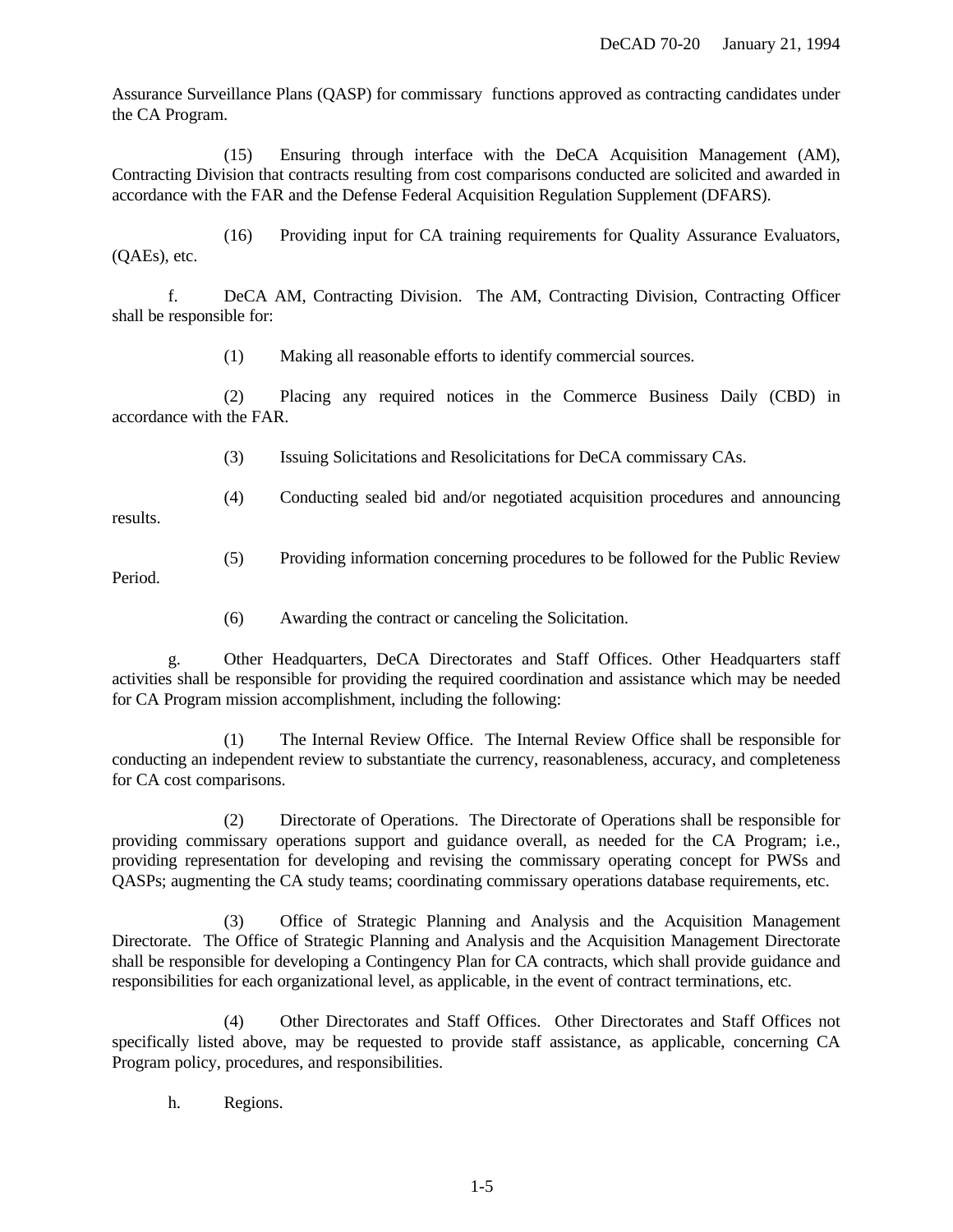(1) Operations Divisions. The Regions, Operations Divisions shall be responsible for:

(a) Augmenting the Headquarters CA study team onsite to conduct CA studies and for providing assistance with study plans, procedures, and responsibilities.

(b) Coordinating with the commissary as needed by the CA study team, concerning overall study requirements and arrangements, ensuring that commissaries are maintaining accurate workload documentation, etc.

(c) Keeping the commissary advised overall of the ongoing CA study process and status, etc.

(d) Coordinating CA Program requirements, to include providing revised PWS, PR&C, IGE, and Commissary Data Sheets to the Programs Branch when resolicitation actions are required.

(2) Personnel/Training Division/Offices. The Regions, Personnel/Training Division/Offices shall be responsible for ensuring to the maximum extent practicable, the servicing DLA OCP's involvement in finding suitable employment for any affected DoD employee displaced because of entering into a contract with a contractor for performance of a CA, to also include monitoring the servicing DLA OCP's progress in the following areas:

- (a) Providing priority placement assistance for other Federal jobs.
- (b) Training and relocation when these shall contribute directly to placement.

(c) Providing outplacement assistance for employment in other sectors of the economy with particular attention to assisting eligible employees in exercising their right of first refusal with the successful contractor.

1.6. **Program Suspension During Mobilization.** Upon mobilization, the CA Program will be suspended from all requirements to obtain approval to establish, expand, continue, convert, or transfer inhouse or contract CAs. Reporting and other administrative requirements also will be suspended when a presidential or other official directive is issued to mobilize the armed services.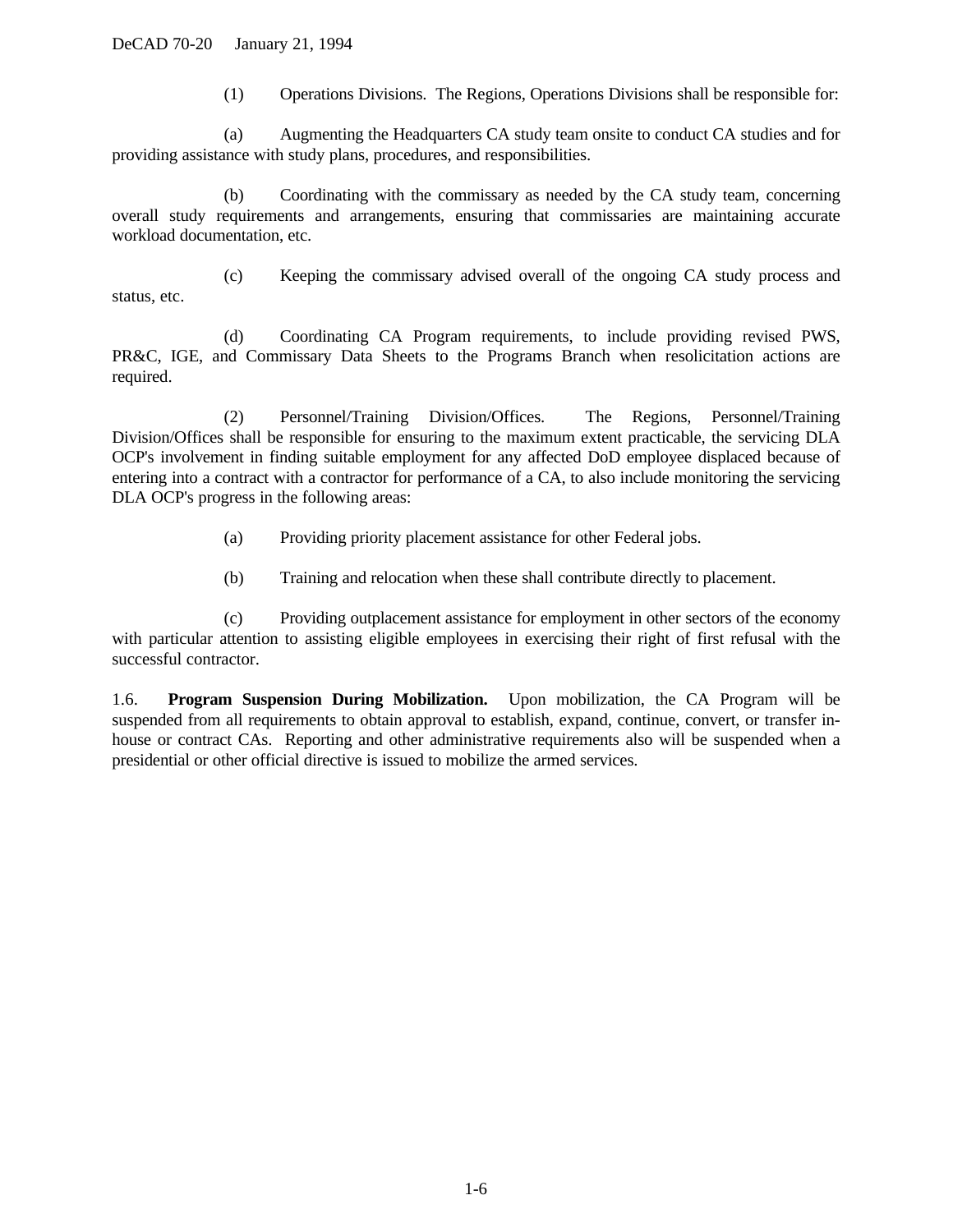# **GOVERNMENTAL FUNCTIONS AND COMMERCIAL ACTIVITY DETERMINATION PROCESS**

<span id="page-9-0"></span>2-1. **First Step in the Commercial Activities (CA) Program.** This Directive provides the criteria for determining those activities which are governmental functions and those which are CA. The first step in the Defense Commissary Agency (DeCA) CA Program shall be to evaluate and determine those commissary activities which are appropriate governmental functions and those which are CA. As proponent for the CA Program, the Programs Branch, Resource Management Directorate, DeCA shall perform this evaluation for DeCA approval and coordination with the DeCA Legislative Liaison Office (DeCA/LL).

#### 2-2. **Definitions for Governmental Function and CA:**

a. Governmental Function. A governmental function is a function which is so inherently governmental in nature, and intimately related to the public interest that it mandates performance by Department of Defense personnel only. These functions are not in competition with commercial sources; therefore, these functions shall be performed by DoD personnel. Governmental functions include those activities requiring either the exercise of discretion in applying governmental authority or the use of value judgment in making decisions for the Government. Services or products in support of governmental functions are CAs and are subject to this Directive. Governmental functions normally fall into two categories:

- 
- (1) The act of governing; i.e., the discretionary exercising of Government authority, as

follows:

(a) Functions of the Accountable Officer (defined by DoD 7200.10-M (Department of Defense Accounting and Reporting of Government Property Lost, Damaged, or Destroyed)) involving the exercise of substantive discretionary authority in determining the Government's requirements and controlling the Government's assets cannot be performed by a contractor and must be retained in-house. The responsibilities of the Accountable Officer as an individual and the position of the Accountable Officer are not contractible.

(b) Contractors can perform functions in support of the Accountable Officer and functions where they are performing in accordance with criteria defined by the Government. For example, contractors can process requisitions, maintain stock control records, perform storage and receiving/storage/holding area (former warehousing) functions, and make local procurements of items specified as deliverables in the contract.

(c) The responsibility for administrative fund control must be retained in-house.

(2) Monetary transactions and entitlements; i.e., collecting and disbursing revenue, controlling the treasury accounts and money supply, and administering public trusts).

(a) The contractor can process all required paperwork up to funds obligation which must be done by the Government employee designated as responsible for funds control. The contractor can process such documents as reports for survey and adjustments to stockage levels, but approval must rest with the Accountable Officer.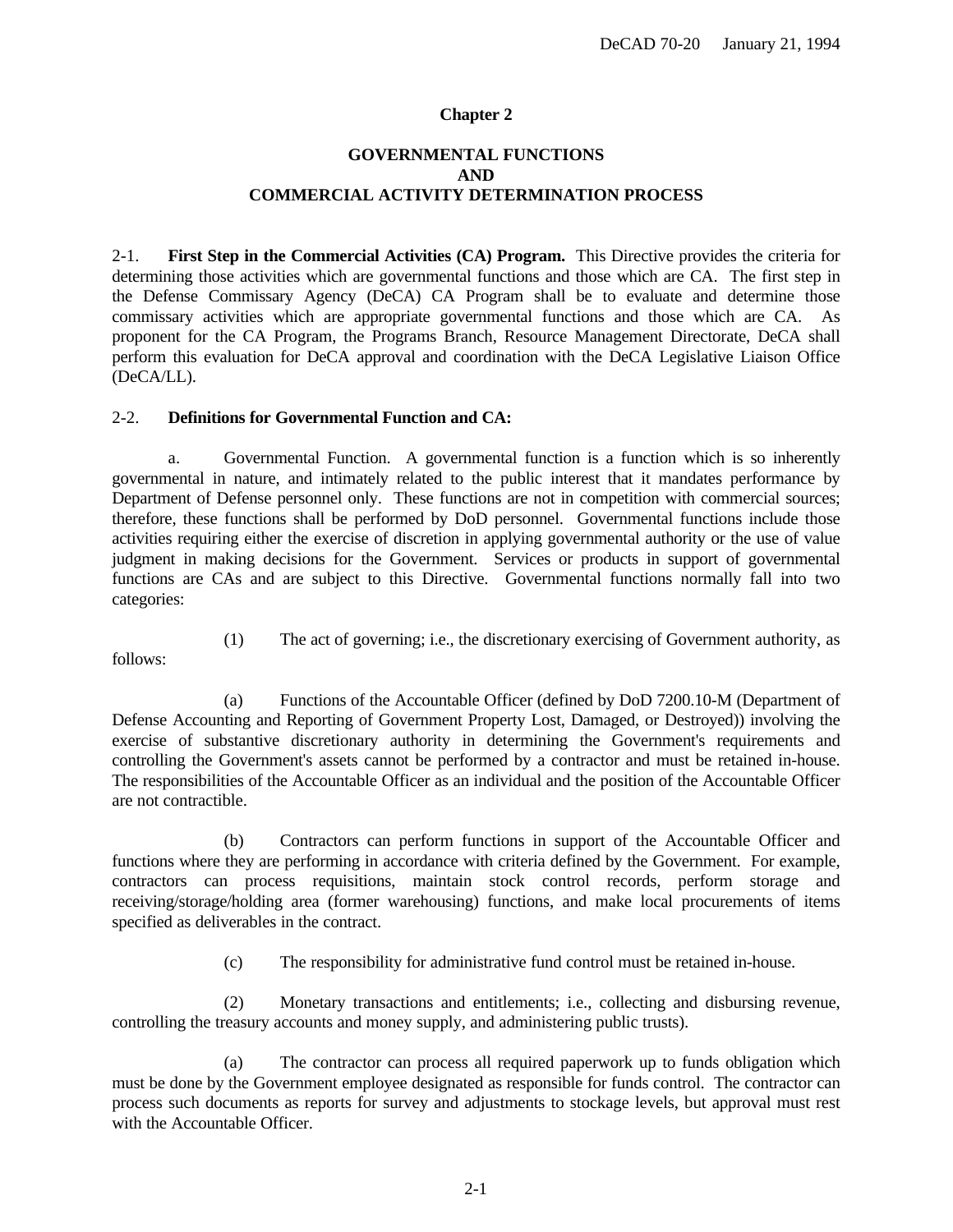(b) In all cases, the administrative control of funds must be retained by the Government since a contractor or their employees cannot be held responsible for violations of the United States Code.

b. CA. A CA is an activity that provides a product or service which is obtainable (or is obtained) from a commercial source. A CA is not a governmental function (as defined in paragraph 2-2 a, above). A CA may be an entire organization or a part of an organization. It must be a type of work that is separable from other functions or activities so it is suitable for performance by contract. A CA falls into one of these two categories:

- (1) In-House CA. A CA operated by military and/or civilian personnel.
- (2) Contract CA. A CA operated with contractor personnel.

2-3. **Procedure Application.** Functional account codes and titles for commissary CAs are defined in DoDI 4100.33. These codes and definitions are further defined in Chapter 3-3(c) describing inventory preparation and submission.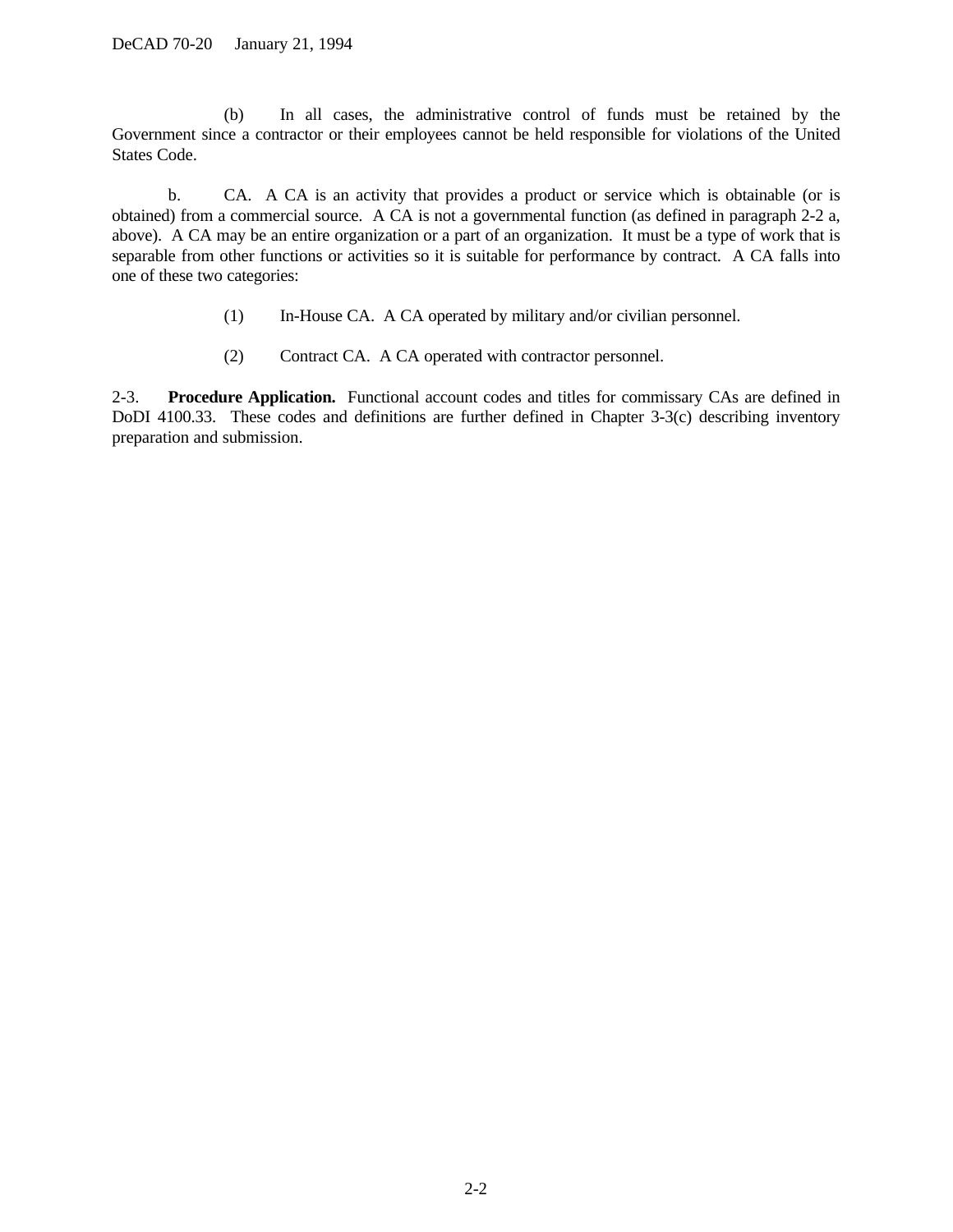# **COMMERCIAL ACTIVITIES INVENTORY AND FIVE-YEAR REVIEW SCHEDULE (RCS DD-P&L(A) 1540)**

<span id="page-11-0"></span>3-1. **Second Step in the Commercial Activities (CA) Program.** This chapter provides policy and procedures for developing and maintaining the CA Inventory and Review Schedule (RCS DD-P&L(A) 1540), which is the second step in the CA Program. The CA inventory report shall be developed and updated on a fiscal year basis (as of 30 September of each year).

3-2. **Policy.** The Programs Branch, Resource Management Directorate, Defense Commissary Agency (DeCA), shall develop, maintain, and prepare the CA Inventory for annual submission. All commissary activities and functions shall be evaluated/inventoried to determine which are governmental functions and which are CA, in accordance with OMB Circular A-76, the Supplement to the OMB Circular, and DoDI 4100.33.

a. A complete DeCA inventory shall be developed for all commissary CAs including known expansions and new requirements. Information in each DoD Component's CA inventory shall be used to assess DoD implementation of OMB Circular A-76 and for other purposes.

b. The inventory shall include an entry for each in-house CA that uses at least one whole civilian or military workyear in a fiscal year. The inventory shall also include an entry for each CA that is wholly or partially performed by contract.

c. The inventory shall be developed to contain separate listings of: (1) activities of 10 Full Time Equivalent (FTE) or fewer, and; (2) activities of more than 10 FTEs.

d. The inventory shall describe, as a minimum for each CA, the following: (1) total number of FTEs; (2) nature of the CA and location; (3) date of the last review; (4) date of the next review; (5) reason for justifying continued in-house performance, (in accordance with the OMB Supplement), and; (6) date of the next scheduled review. NOTE: CAs exempted from cost-study after being reviewed shall not be deleted from the inventory.

e. The inventory shall be updated annually to reflect changes to the CA review schedule and the results of reviews, cost comparisons, and direct conversions.

f. An updated inventory shall be submitted to the Office of the Under Secretary of Defense, Environmental Security within 90 days after the end of each fiscal year (by 30 December of each year).

g. The Programs Branch will coordinate with the Offices of Primary Responsibility (OPR) for the DeCA Efficiency Review Program and the Defense Regional Interservice Support (DRIS) Program to ensure that the DeCA CA Program initiatives are not a duplication of effort and to make use of information already available.

h. The inventory shall serve as a means to manage the CA Program and to provide a method of identifying the workforce mix of military, in-service civilians, and contracts.

i. The inventory shall serve as a source for responding to Congressional and other inquiries and satisfying various reporting requirements directed by Congress, Office of Management and Budget,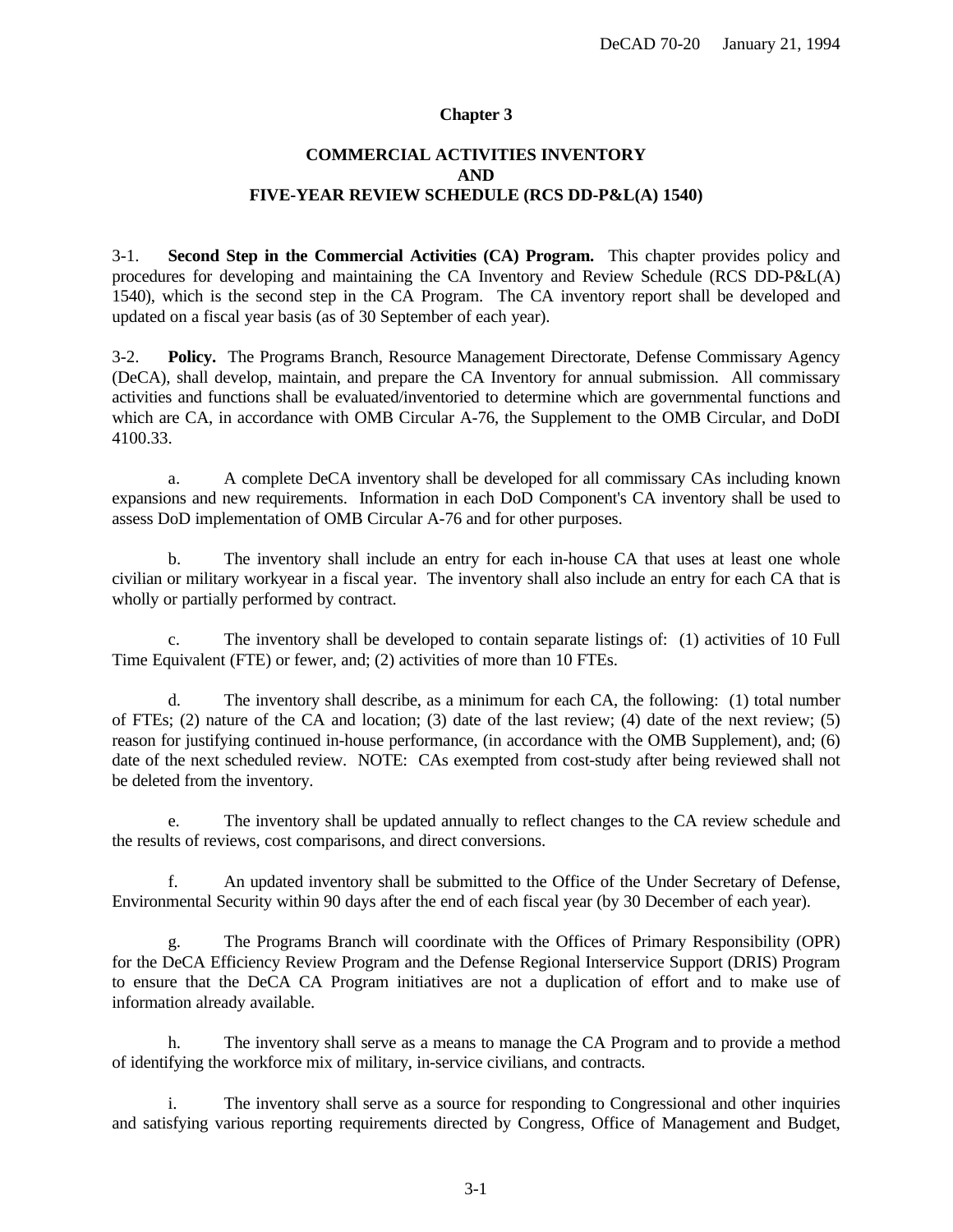Office of the Under Secretary of Defense, etc. The inventory also provides a source of data for other inquiries associated with the manpower posture, etc.

# 3-3. **Codes and Definitions of CA Functional Areas.**

a. A list of DoD CA functional codes and their definitions is defined in DoDI 4100.33. This list does not restrict the applicability or scope of the CA Program within DoD; i.e., the CA Program still applies to CAs not defined in the listing. The codes and definitions are a guide to assist reporting. As new functions are identified, codes will be added or existing definitions will be expanded.

b. The designated code for reporting overall Commissary Store Operations is G008, which includes ordering, receipt, storage, stockage, and retailing for commissaries. The procurement of goods for issue or resale is excluded.

c. Each commissary function is identified by a separate functional code, as follows:

G008A: Shelf Stocking/Custodial G008B: Check Out G008C: Meat Processing G008D: Produce Processing G008E: Storage and Issue G008F: Other G008G: Troop Subsistence Issue Point

# 3-4. **Procedures for Developing and Submitting the CA Inventory Report and Five-Year Review Schedule (RCS DD-P&L(A) 1540).**

a. The DeCA CA inventory is maintained by the Directorate of Resource Management, Programs Branch.

b. Specific line-by-line instructions for preparation and submission of the inventory report (RCS DD-P&L(A) 1540) to the Defense Manpower Data Center (DMDC), to include data format and codes for required entries, are contained in enclosure 4, DoDI 4100.33. The guidance contained in enclosure 4, DoDI 4100.33 is mandatory.

c. The inventory report shall close out 30 September (of each year) and shall be transmitted to DMDC by 30 December (of each year). Transmission shall be by microcomputer diskette, magnetic tape, or use terminals as a medium.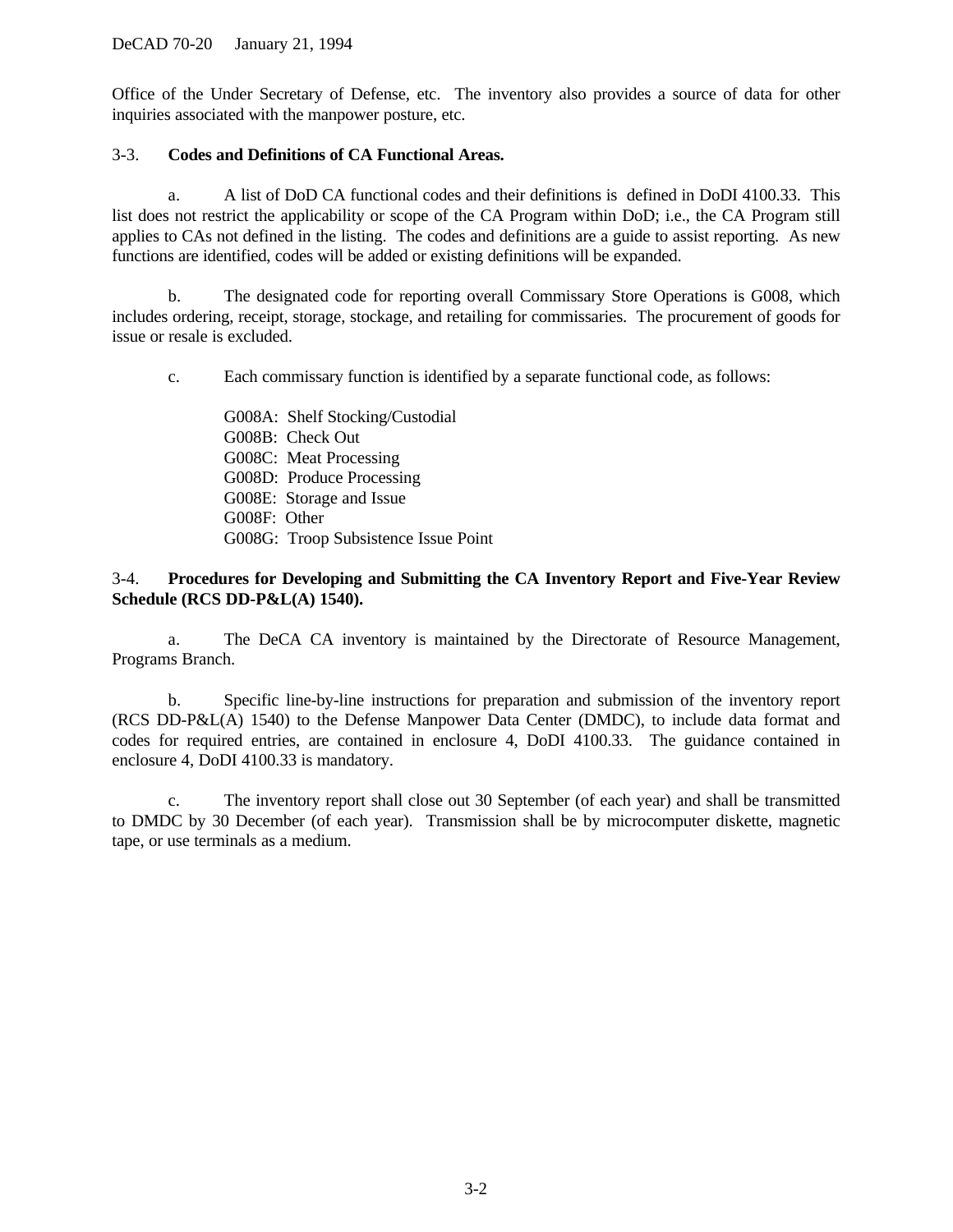# **COMMERCIAL ACTIVITIES REVIEWS (CRITERIA FOR IN-HOUSE VS CONTRACT PERFORMANCE)**

<span id="page-13-0"></span>4-1. **Third Step in the Commercial Activities (CA) Program.** This Directive provides supplemental policy and procedures for conducting a CA Review of commissary functions to determine the most appropriate method of operation, in accordance with OMB Circular A-76, the Supplement to the OMB Circular, and DoDI 4100.33, as follows:

a. A CA Review of the function determines whether the function should be performed inhouse or by contract. This determination is the CA Review process and is the third step in the CA Program. This process is described in Section A.

b. The CA Review also determines whether a cost comparison is conducted. This process is described in Section B.

### 4-2. **Section A - CA Review Procedures.**

a. Decision Trees. The Programs Branch, Resource Management Directorate, DeCA has proponent responsibility for the CA Program. The Programs Branch shall accomplish the CA Review process for DeCA approval. CA reviews shall be conducted of in-house CAs in accordance with the review schedule. The CA Review process shall be coordinated with the DeCA Legislative Liaison (DeCA/LL) Office.

(1) The CA Review process shall include development of a CA Decision Tree analysis for all commissary functions. This analysis shall include in-house and contracted CAs, known expansions and new requirements, and shall be adapted to specific requirements.

(2) The CA Decision Tree analysis shall be submitted for DeCA approval within 90 days of the publication date of this Directive. DeCA must approve all subsequent revisions to the CA Decision Tree analysis, with information copy provided to DeCA/LL.

b. Decision Tree Criteria. Existing in-house CAs, once reviewed shall be retained in-house without a cost comparison only when certain conditions are satisfied. Detailed documentation will be maintained to support the decision to continue in-house performance. These conditions are as follows:

(1) National Defense: (Military Essentiality).

(a) In most cases, application of this criteria shall be made considering the wartime and peacetime duties of the specific positions involved rather than in terms of broad functions.

(b) A CA, staffed with military personnel, who are assigned to the activity, may be retained in-house for national defense reasons when one of these criteria applies:

1 The CA is essential for training or experience in required military skills;

2 The CA is needed to provide appropriate work assignments for a rotation base for overseas or sea-to-shore assignments; or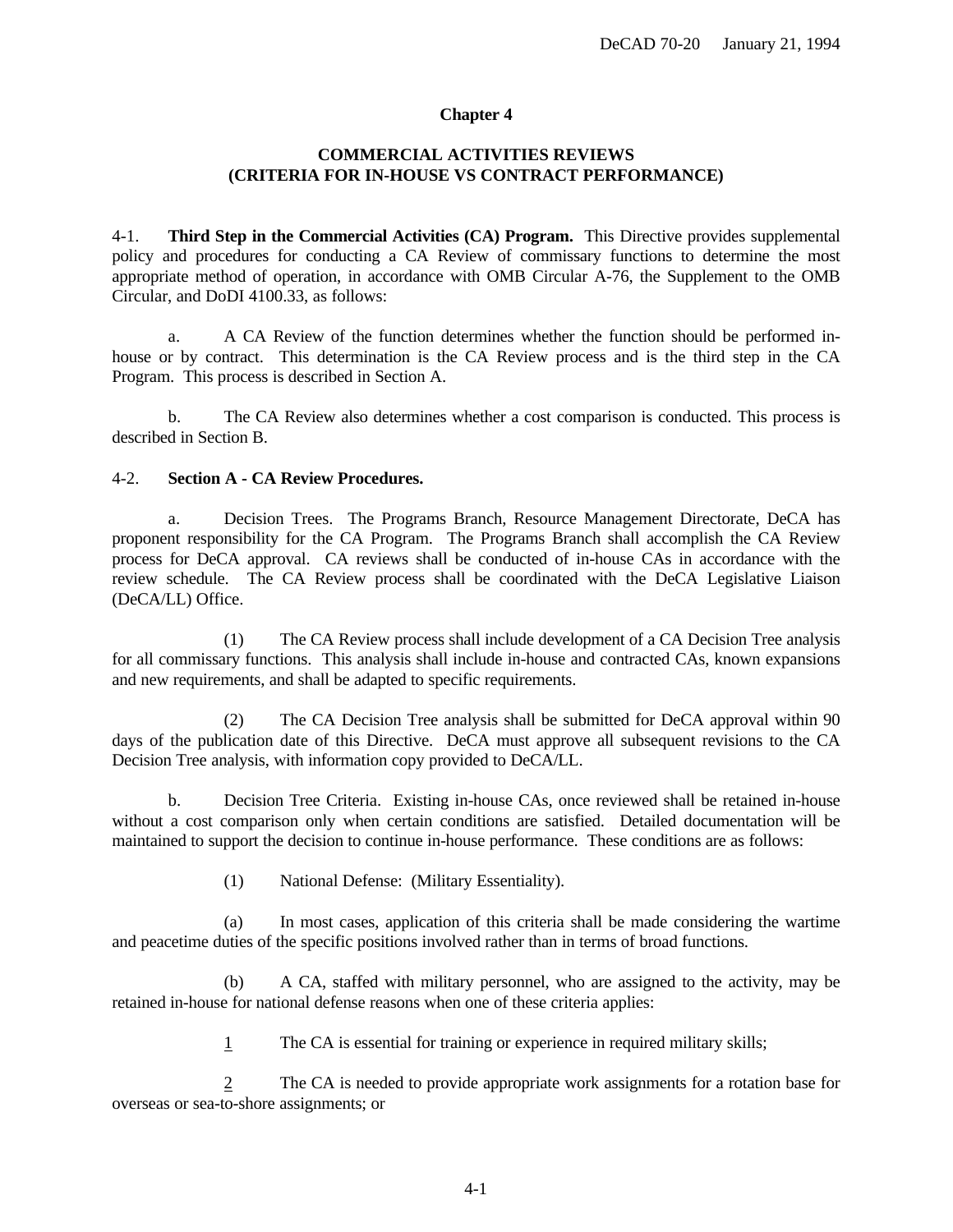3 The CA is necessary to provide career progression to needed military skill levels.

(2) Core Logistics Activities: This category is not applicable for commissary CA

functions.

(3) No Satisfactory Commercial Source is Available: Commissary CA functions may be retained as Government functions; i.e., performed by DoD civilian personnel, when one of these circumstances can be demonstrated:

(a) Nonavailability. When there is no satisfactory commercial source capable of providing the product or service that is needed. Before concluding there is no satisfactory commercial source available, DeCA Acquisition Management (AM), Contracting Division shall make all reasonable efforts to identify available sources.

1 Efforts to find satisfactory commercial sources shall be carried out according to the Federal Acquisition Regulation (FAR), and Defense FAR Supplement (DFARS), including review of bidders' lists and inventories of contractors, consideration of preferential procurement programs, and requests for help from Government agencies such as the Small Business Administration.

Where the availability of commercial sources is uncertain, DeCA AM, Contracting Division shall place all required notices of the requirement in the Commerce Business Daily (CBD) over a 90-day period. (Notices will be in the format specified in the FAR, Chapter 1, Part 5 and Subpart 7-3). When a bona fide urgent requirement occurs, the required number of notices of the requirement shall be reduced to a maximum of two and placed in the CBD over a 30 day period. Specifications and requirements in the notice will not be unduly restrictive and will not exceed those required of Government personnel or operations.

(b) Unacceptable Delay. Use of a commercial source may cause an unacceptable delay or disruption of an essential program. In-house operation of a CA on the basis that use of a commercial source would cause an unacceptable delay or disrupt an essential program shall require a specific documented explanation, as follows:

1 The delay or disruption must be specific as to cost, time, and performance measures.

2 The delay or disruption must be shown to be of a lasting or unacceptable nature. Temporary disruption caused by conversion to contract is not sufficient support for using this criteria.

3 It must be shown that commercial sources are not able, and the Government is able to provide the product or service when needed. The fact that an Agency's CA involves a classified program, or is part of the Agency's basic mission, or that there is the possibility of a strike by contract employees, is not adequate reason for in-house performance of that activity. Further, urgency alone is not an adequate reason to continue an in-house Government operation of a CA.

4 The use of an exemption that is based on an unacceptable delay or disruption of an essential program shall require DeCA approval and shall be coordinated with the DeCA/LL Office.

- (4) Patient Care. This category is not applicable for commissary CA functions.
- c. Decision Tree Analysis Application. Decision Trees apply to:
	- (1) Existing In-House CAs. The Programs Branch shall complete an initial CA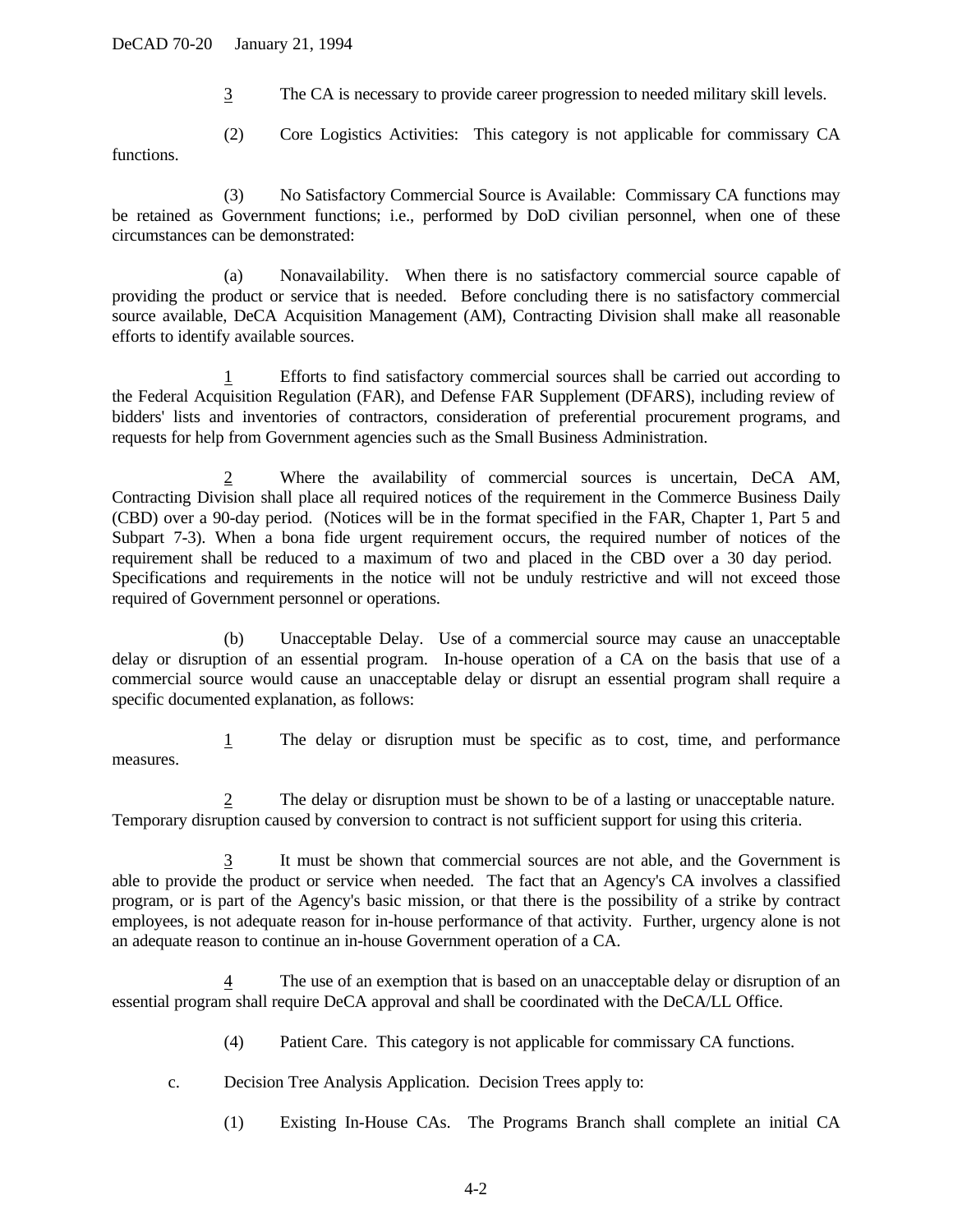Review of all in-house commissary CAs within 1 year after developing Decision Trees (reference paragraph 4-2). Subsequently, in-house CAs shall be reviewed every 5 years using the CA Decision Tree analysis for in-house CAs and expansions. These subsequent reviews shall be conducted based on a DeCA approved schedule. Results of the CA Review which indicates that continued in-house performance is justified under the criteria provided in OMB Circular A-76 and paragraph 4-3 of this Directive, shall be coordinated at the DeCA/LL Office level and shall include sufficient documentation to substantiate the decision. If the results indicate that continued in-house performance is not justified, appropriate notification shall be provided to DeCA/LL.

(2) Expansions. An expansion is the modernizing, replacing, upgrading, or enlarging of an in-house CA that involves a cost increase exceeding either 30 percent of the total capital investment or 30 percent of the annual personnel (includes fringe benefits), materiel, and supply costs (includes materiel markup). A consolidation of two or more in-house CAs is not an expansion unless the proposed total capital investment or annual personnel, materiel, and supply costs of the consolidation exceeds the total of the individual CAs by 30 percent or more. Government facilities and equipment normally shall not be expanded to accommodate expansions if adequate and cost-effective contractor facilities are available. In cases where expansion of an in-house CA is anticipated, a review of the entire CA, including the proposed expansion, shall be conducted using the Decision Tree analysis for in-house CAs and expansions. If the results of the review indicate that continued in-house performance is not justified under the criteria provided in OMB Circular A-76 and paragraph 4-3 of this Directive, (criteria which determines if performance by DoD personnel is justified) a cost comparison of the entire activity shall be performed. Appropriate notification shall be provided to DeCA/LL. Additional guidance concerning expansions is provided as a separate chapter in this Directive.

(3) Contract CAs:

(a) When mission changes dictate that a review of a contract CA is appropriate, the CA Review shall be accomplished using the Decision Tree analysis for in-house CAs and expansions. This review should indicate if an in-house operation is justified under the criteria in OMB Circular A-76 and paragraph 4-3 of this Directive.

(b) When results of the CA Review using the Decision Tree for contracted CAs indicates contract costs may be unreasonable or performance becomes unsatisfactory, a cost comparison of a contract CA must be performed according to guidance in enclosures 5, 6, and 7 of DoDI 4100.33, if the following apply:

1 Recompetition with other satisfactory commercial sources does not result in reasonable prices; and,

2 In-house performance is feasible. As a result of cost comparisons, resources to support conversions to in-house performance must be reallocated from existing DeCA resources.

Contract CAs that are justified for conversion to in-house performance are allowed to expire (contract options are not exercised) once an in-house capability is established.

(4) New Requirements. A new requirement is a newly established need for a commercial product or service. A new requirement does not include interim in-house operation of essential services pending reacquisition of the services prompted by such action as the termination of an existing contract operation; i.e., for convenience of the Government, defaults, etc.)

(a) The determination of the proper method of operation for a new requirement is made using the Decision Tree analysis for new requirements. This review must be accomplished in the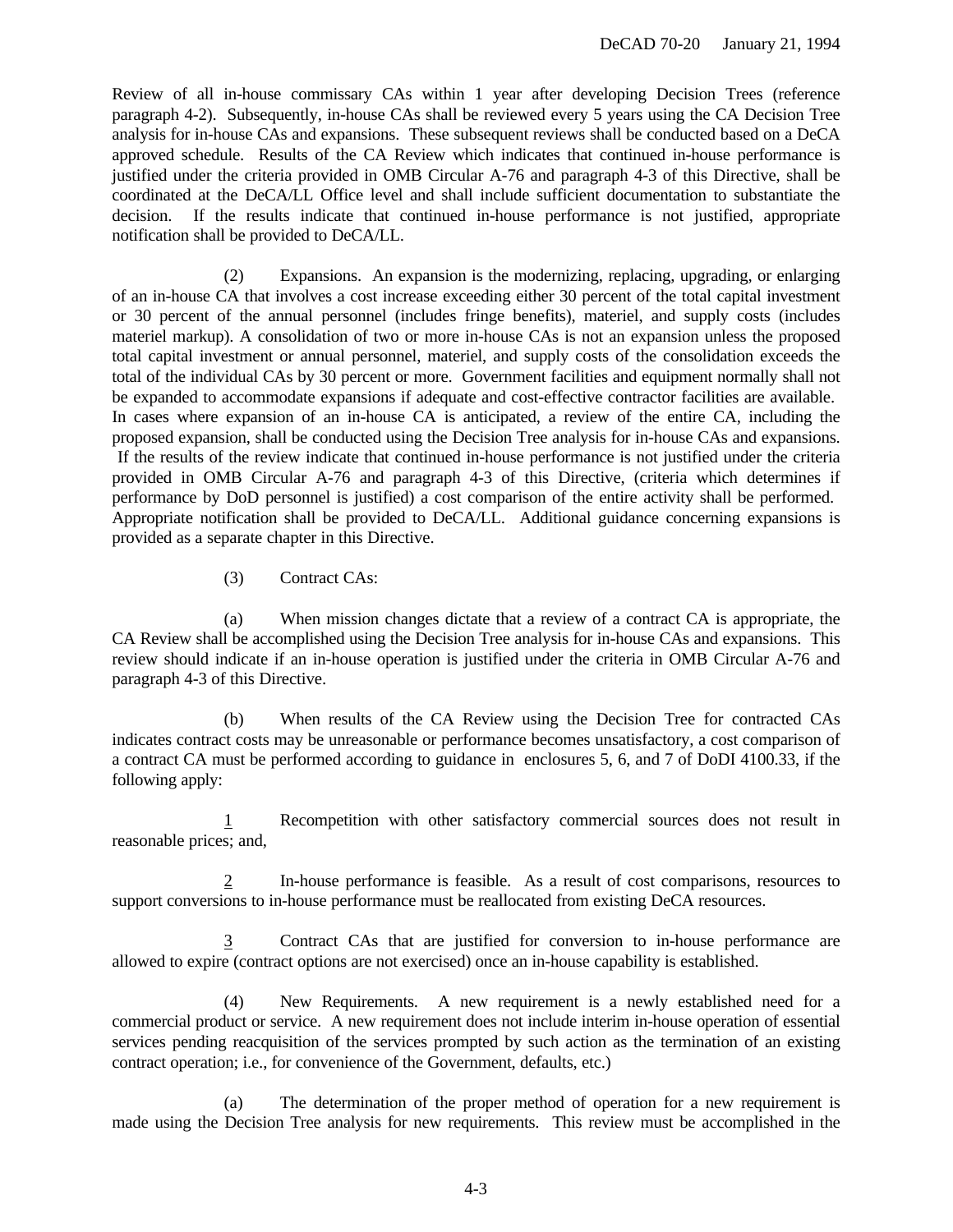earliest stages of the acquisition process.

(b) Normally, in those cases when in-house operation of new requirements is not justified using the Decision Tree analysis, in accordance with OMB Circular A-76 and paragraph 4-3 of this Directive; i.e., when performance by DoD personnel is not required for new requirements, the workload can be performed by contract. If there is reason to believe that commercial prices may be unreasonable, a preliminary cost analysis must be conducted to determine whether it is likely that the work can be performed in-house at a cost that is less than that anticipated for contract performance. A cost comparison shall be scheduled if in-house performance appears to be more economical. The appropriate conversion differential will be added to the preliminary in-house cost to determine if in-house performance is likely to be more economical.

requirements.

(c) Actions which are a result of a reorganization of existing workload are not new

(d) Government facilities and equipment normally shall not be expanded to accommodate new requirements if adequate and cost effective contractor facilities are available. The requirement for Government ownership of facilities and equipment does not obviate the possibility of a contract operation. If justification for in-house operation is dependent on relative cost, the cost comparison shall be delayed to accommodate the lead time necessary for acquiring the facilities and equipment.

(e) Approval to budget for a major capital investment associated with a new requirement will not constitute Office of the Under Secretary of Defense approval to retain as a Government function; i.e., to perform the new requirement with DoD personnel (civilians and/or military). Government performance shall be determined according to guidance in OMB Circular A-76 and paragraph 4-3 of this Directive.

# 4-3. **Section B - Conversion Approvals and Cost Comparison Requirements**.

a. Conversion Approvals.

(1) Initiating Cost Comparisons and Direct Conversions. DeCA has approval authority to initiate actions to conduct cost comparisons and direct conversions without prior Congressional notification for activities of 45 or fewer civilian personnel; however, prior Congressional notification is required for activities of 46 or more civilian personnel. All actions to conduct cost comparisons and direct conversions shall be coordinated with DeCA/LL. Notification procedures are contained in Chapter 14.

(2) Conversion Notification. Prior to conversion of activities to contract performance (regardless of the size of the activities) notifications (memoranda) of all actions (cost comparison decisions and direct conversions) approved by DeCA for conversion of in-house activities to contract performance shall be submitted through DeCA/LL for review, approval, and submission to Congress (Committee on Appropriations of the House of Representatives and the Senate), with information copy provided to the Under Secretary of Defense, Environmental Security. Additional guidance concerning Congressional notification is contained in Chapter 14. The notification shall contain the following information:

- (a) Function
- (b) Location
- (c) Number of military and civilian authorizations (by specialty code)
- (d) Applicable program element code(s)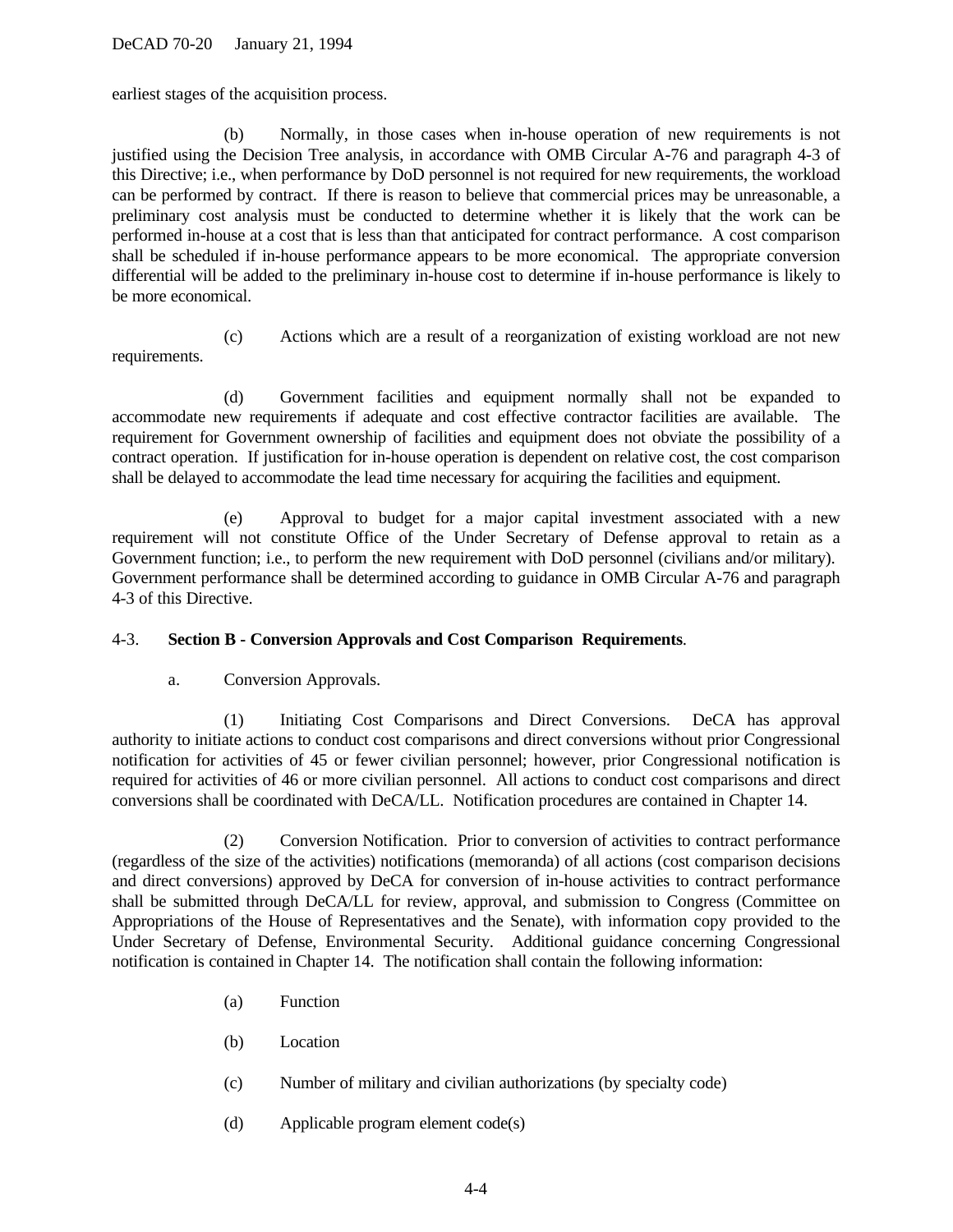(e) Brief rationale for action

(3) Approval Dates. Approval dates described in paragraph 4-5a and b, above, are required entries in the Commercial Activities Management Information System (CAMIS) data base. Guidance for developing CAMIS is contained in Chapter 14. Approval dates consist of the following:

(a) Date approved for initiation of the cost comparison and/or direct conversion. This is the date of DeCA approval for activities of 45 or fewer civilian personnel or the date of Congressional notification for activities of 46 or more civilian personnel.

(b) Date approved for conversion. This is the date of Congressional notification for all activities prior to conversion (regardless of the size of the activities).

b. Direct Conversions. Once approved for conversion, an activity can be directly converted to contract without conducting a cost comparison or performing a management study, under the following guidelines:

(1) The activity is currently performed by 10 or fewer civilian employees and the Region Director certifies that all affected civilian employees will be offered jobs within the Region's local area or boundary/line; or, in coordination with other Region Directors, within other Region boundaries/lines, commensurate with their current skills and pay grades. If no such vacancies exist, the employees will be offered retraining opportunities for existing or projected vacancies within the Region's local area or boundary/line; or, in coordination with other Region Directors, within other Region boundaries/lines. The employees' potential right-of-first-refusal with civilian contractors does not satisfy this requirement.

(2) The activity is performed exclusively by military personnel.

(3) The activity is performed outside of the United States, its territories and possessions; the District of Columbia; or the Commonwealth of Puerto Rico.

(4) Additional guidance for conducting direct conversions is contained in Chapter 9.

c. Cost Comparisons (when Direct Conversion criteria does not apply). For CAs performed within the United States, its territories and possessions, the District of Columbia, and the Commonwealth of Puerto Rico, the following provisions apply:

(1) All CAs performed wholly or partially by civilian personnel are subjected to a cost comparison between the in-house and a contract operation prior to converting to contract.

(2) The two categories of cost comparisons are: full cost and simplified cost comparisons.

(3) Policy and procedures for conducting full cost and/or simplified cost comparisons are contained in Chapter 9.

d. Summary of Process. If performance of a CA by DoD personnel cannot be justified under national defense, nonavailability of commercial source, etc., (in accordance with OMB Circular A-76 and paragraph 4-3 of this Directive) then a full cost comparison shall be conducted to determine if performance by DoD employees is justified on the basis of lower cost (unless the criteria for simplified cost comparisons and direct conversions are met). The conclusion that a CA will be cost-compared reflects a management decision that the work need not be accomplished by military personnel. Therefore, all direct personnel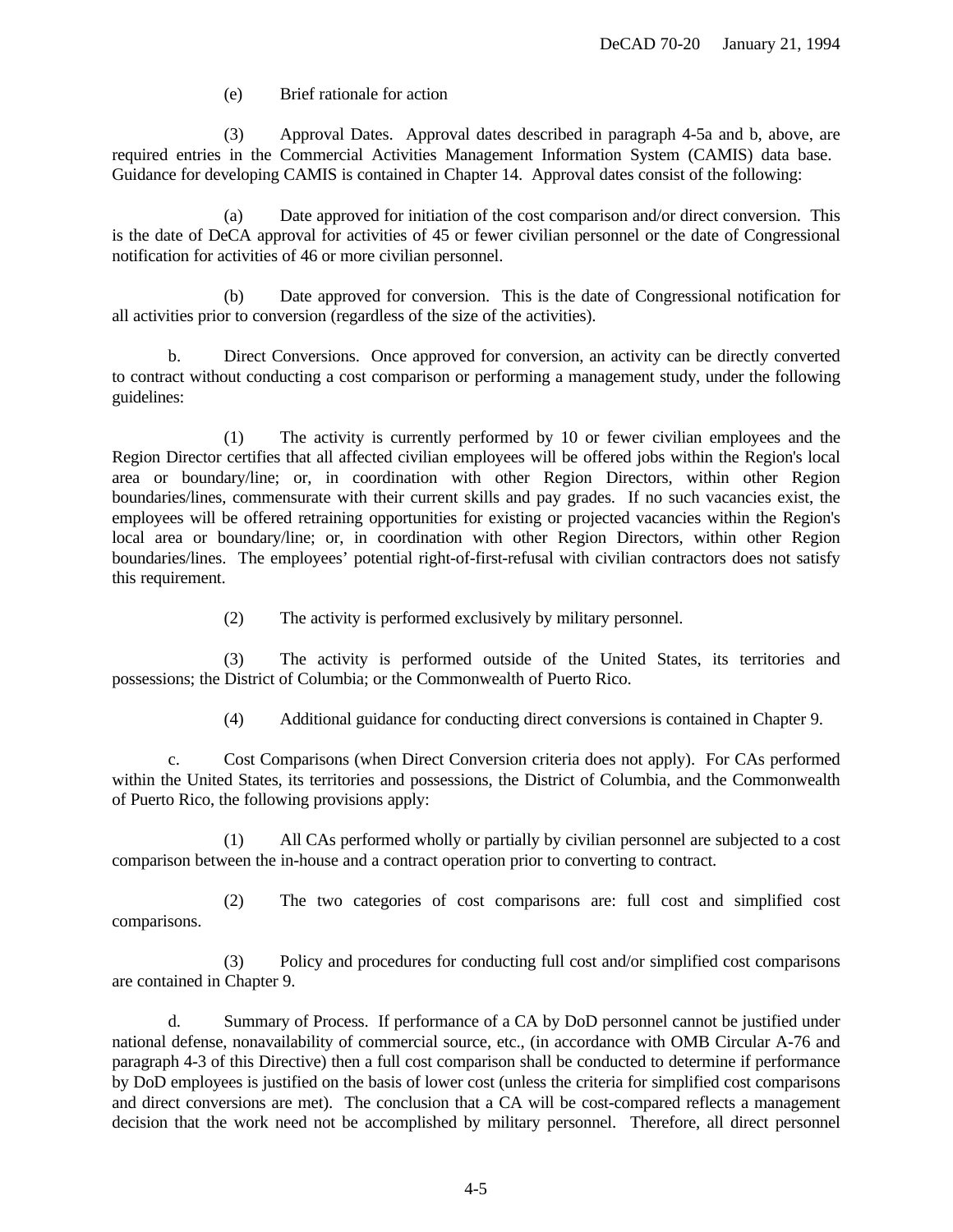costs shall be estimated on the basis of civilian performance. Funds shall be budgeted to cover either the cost of the appropriate in-house operation required to accomplish the work or the estimated cost of the contract. Neither funds nor manpower authorizations shall be removed from the budget in anticipation of the outcome of a study. A summary of cost comparison and/or direct conversion criteria and approval levels, is as follows:

(1) Direct Conversions. A CA performed by 10 or fewer civilian employees can be converted to contract without performing a cost comparison (in accordance with guidance in this Directive). A management study is not required. Procedures are provided in Chapter 13 for guidance in supporting the conversion to contract.

(2) Simplified Cost Comparisons. A CA performed by more than 10, but fewer than 46 civilian employees can be converted to contract only after performing either a simplified or full cost comparison. A most efficient and cost-effective organization (MEO) analysis is required. Procedures are provided in Chapter 13 for guidance in supporting the conversion to contract.

(3) Full Cost Comparisons. A CA performed by 46 or more civilian employees can be converted to contract only after performing a full cost comparison. A management study (MEO) is required. Procedures are provided in Chapter 13 for guidance in supporting the conversion to contract.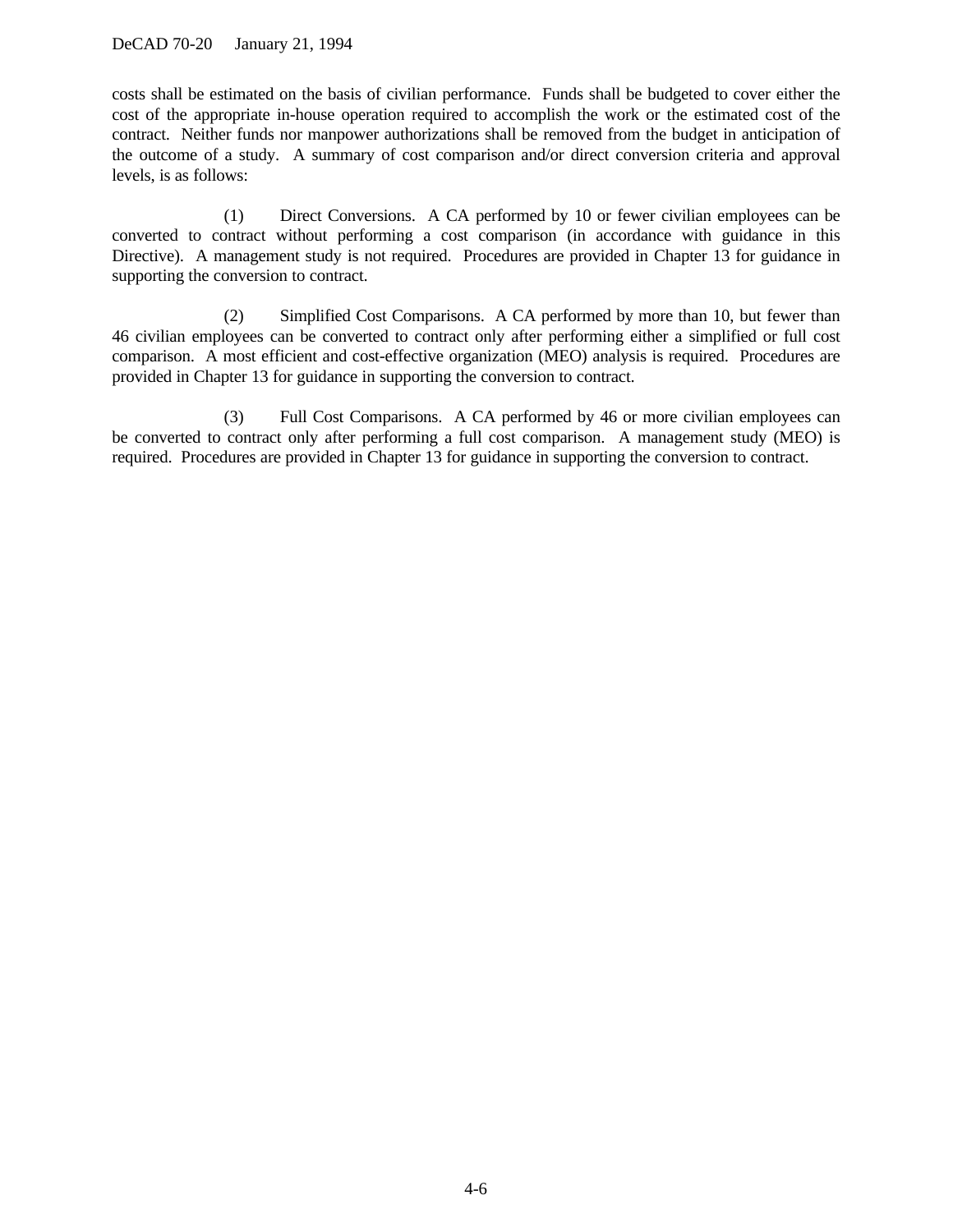# **COST COMPARISON PROCESS AND COSTING PROCEDURES**

<span id="page-19-0"></span>5-1. **Fourth Step in the Commercial Activities (CA) Program**. This chapter defines and describes the overall cost comparison process. The cost comparison is the fourth step in the CA program process.

# 5-2. **Mandatory Requirements**.

a. Cost comparisons will be developed in accordance with DoDI 4100.33 and Part IV of the Supplement to OMB Circular A-76.

b. Costing procedures outlined in the DoDI 4100.33 and the Supplement to the OMB Circular are by major subjects. These procedures must be followed when developing in-house and contract cost estimates, to ensure the development of cost studies will be fair, reasonable, and consistent. These directives provide specific instructions for recording line-by-line cost estimates on the cost comparison form and provide details required for each line (for including or excluding specific costs) to include retaining computations to support the cost comparison.

c. The DoDI 4100.33 guidance outlines mandatory requirements which must be followed in developing cost comparisons and includes issuance by the Under Secretary of Defense, Environmental Security of inflation factors for adjusting costs for the first and subsequent performance periods, use of the pricing formula for supplies and materials, other in-house cost estimate requirements, contract cost estimates, etc.

d. To the maximum extent possible, the cost documentation must support the cost comparison without further explanation. The documentation must enable the reviewer to track the computations from start to finish.

5-3. **Definition of Cost Comparison**. A cost comparison is the process of developing an estimate of the cost of performance of a CA by DoD civilian employees and comparing it to the cost to the Government for contract performance of the CA, using either of these cost comparison methods:

a. Full Cost Comparison. A full cost comparison is one that must be performed on those activities which are operated by 46 or more civilian employees. These cost comparisons start upon Congressional announcement. For full cost comparisons, the guidance in DoDI 4100.33 and Part IV of the Supplement to OMB Circular A-76, applies.

b. Simplified Cost Comparison. A simplified cost comparison is one that may be performed on those activities which are operated by at least 1, but no more than 45 civilian employees. For simplified cost comparisons, the guidance in enclosures 7 and 8, DoDI 4100.33, applies.

5-4. **Cost Comparison Process**. The overall cost comparison process generally includes:

a. Making appropriate notifications; i.e., Congressional, DoD, Commerce Business Daily (CBD), and local notifications; developing a performance work statement (PWS); determining the most efficient and cost-effective organization (MEO) (the management study and/or MEO analysis); computing and comparing costs; conducting an independent review; and addressing administrative appeals. Details regarding these specific activities are covered in Chapters 11 and 14.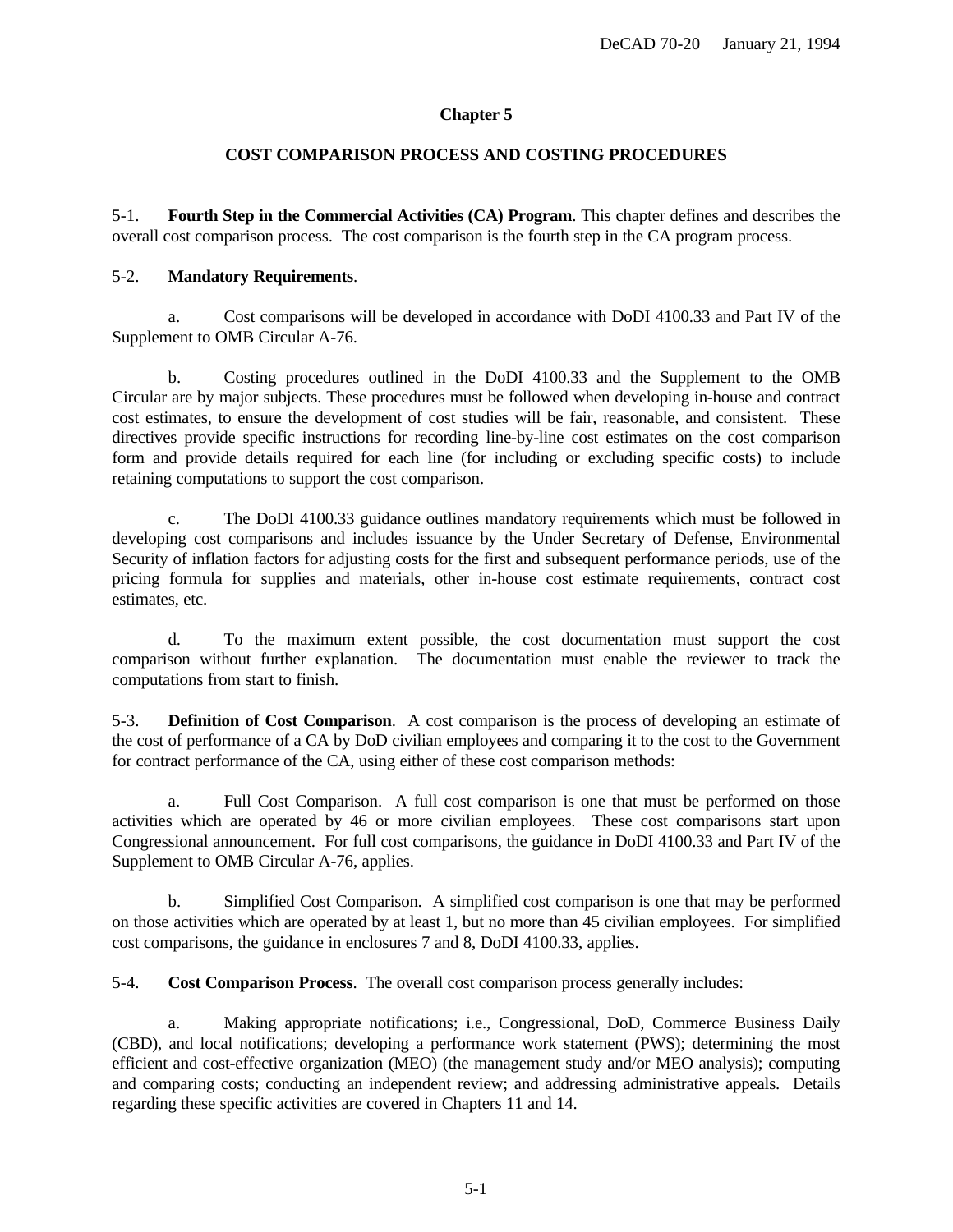DeCAD 70-20 January 21, 1994

b. The following procedures shall be followed in the cost comparison process:

(1) Cost comparisons are generally based on 5-year totals; however, the cost comparison period must match the period of the contract plus options as reflected in the contract solicitation.

(2) Costs related to conducting the cost comparison must not be included in the cost comparison.

(3) The in-house performance cost is based on the same level of effort and description of work as identified to the contractor in the PWS and other solicitation documents and includes estimates of all significant and measurable costs. The estimated costs of in-house operation of the function undergoing cost comparison are recorded on the cost comparison form and are based on these costs:

- (a) Personnel costs.
- (b) Materiel and supply costs.

(c) Other specifically attributable costs; i.e., depreciation, rent, maintenance and repair, utilities, insurance, travel, and other costs; overhead costs (operations overhead and general and administrative overhead); and additional costs.

(4) The in-house cost estimate is based on the MEO needed to accomplish the requirements in the PWS. The PWS and management study are the source documents used and provide the basis for developing the in-house estimate. Certification by the Director, Resource Management is required for the in-house estimate, prior to bid opening or the date for receipt of initial proposals, certifying that the in-house estimate is based on the most efficient and cost-effective organization practicable to accomplish the requirements in the PWS.

(5) After the costs of in-house performance and costs of contract performance (other than costs dependent on contract price) have been estimated, the cost comparison form must be signed and dated by the preparer/CA team leader (Programs Branch, Resource Management Directorate, DeCA). At this stage, the contract price is still unknown.

(6) The estimates of in-house costs and any contract costs which can be computed prior to the cost comparison must be reviewed by a qualified activity, independent of the preparer of the cost comparison study. The Internal Review Office (IRO) is the designated independent reviewing activity.

(a) The independent review shall be completed prior to submission of the cost comparison form and supporting data to the DeCA Acquisition Management (AM), Contracting Division.

(b) Upon receipt by the Programs Branch of the independent review certification and the signed and dated cost comparison form from the reviewer (IRO) the cost comparison package (containing the independent review certification, cost comparison form and supporting documentation, PWS, management study, and solicitation) will be hand-carried by the Programs Branch (in a sealed and identified envelope) to the DeCA AM, Contracting Division by the required submission date for bids or proposals.

(7) The confidentiality of all cost data, including the contract price, must be maintained to ensure that Government and contract cost figures are completely independent. For example, the DeCA AM, Contracting Division will not know the in-house cost estimate until the cost comparison is accomplished at the bid opening date.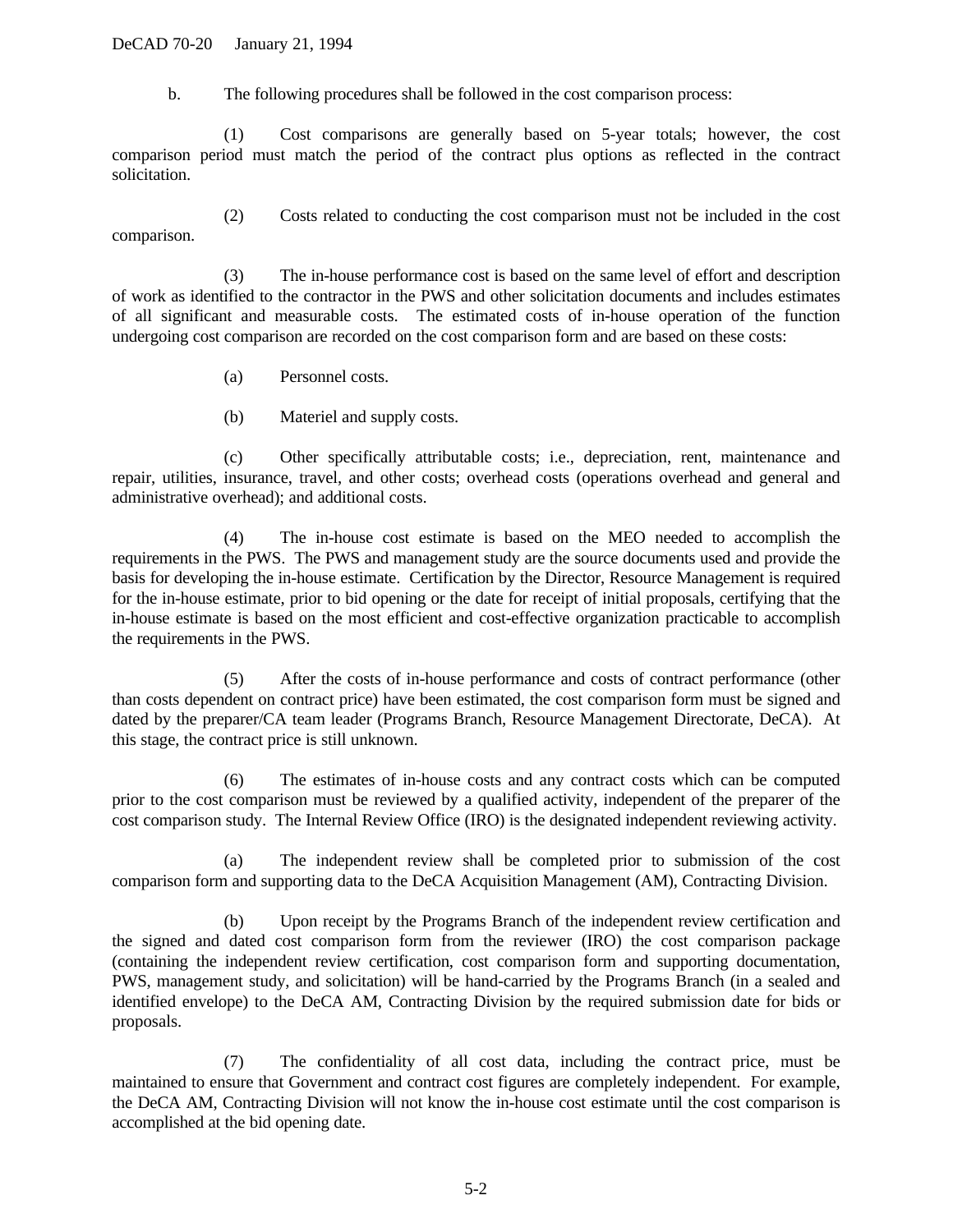(8) Procedures shall be followed in accordance with Part IV of the Supplement to OMB Circular A-76 and FAR 7.306 for both advertised and negotiated procurements.

Under sealed bid procedures, the Contracting Officer shall open the sealed envelope containing the in-house estimate for Government performance and enter the price of the apparent low bidder on the cost comparison form. Under negotiated acquisitions, the Contracting Officer shall, before public announcement, open the sealed estimate in the presence of the preparer, enter the amount of the most advantageous proposal on the cost comparison form, and return the form to the preparer of the cost estimate for completion.

(10) The computations on the cost comparison form will be verified by a qualified person (in either the Resource Management Directorate or IRO) who did not take part in preparing the cost estimate. The cost comparison form will then be submitted by the Programs Branch to the Director, Resource Management for signature/approval of the cost comparison decision.

(11) The DeCA AM, Contracting Division will then announce to the interested parties the initial decision to convert to contract or retain in-house performance.

(12) If no clearly acceptable bids/proposals are received, the Government cost estimate will not be revealed. The confidentiality of the in-house cost estimate will be safeguarded until it is decided that no further solicitation will be made.

(13) The final decision is made after all appeals and protests have been resolved.

(14) The Programs Branch will notify the DeCA AM, Contracting Division upon receiving approval and clearance to end the cost study. The DeCA AM, Contracting Division will either award a contract or cancel the solicitation.

(15) The complete cost study record will be retained by the Programs Branch for 5 years or until completion of a later cost study of the activity, whichever occurs first.

### 5-5. **General Information on Cost Comparisons**.

a. Civilian Personnel Versus Military Personnel. The conclusion that a CA will be cost compared reflects a management decision that the work does not have to be accomplished by military personnel. Therefore, all direct personnel costs will be estimated on the basis of civilian performance.

b. Funding. Funds will be budgeted to cover either the cost of the in-house operation required to accomplish the work or the estimated cost of the contract. Neither funds nor manpower authorizations will be removed from the DeCA's and/or the Region's budget in anticipation of the outcome of a cost comparison.

c. Common Costs. Cost comparisons include all significant costs of both Government and contract performance. Common costs (costs that are the same for either an in-house or contract operation) will not be computed, but the basis of the common costs will be identified and included in the cost comparison documentation.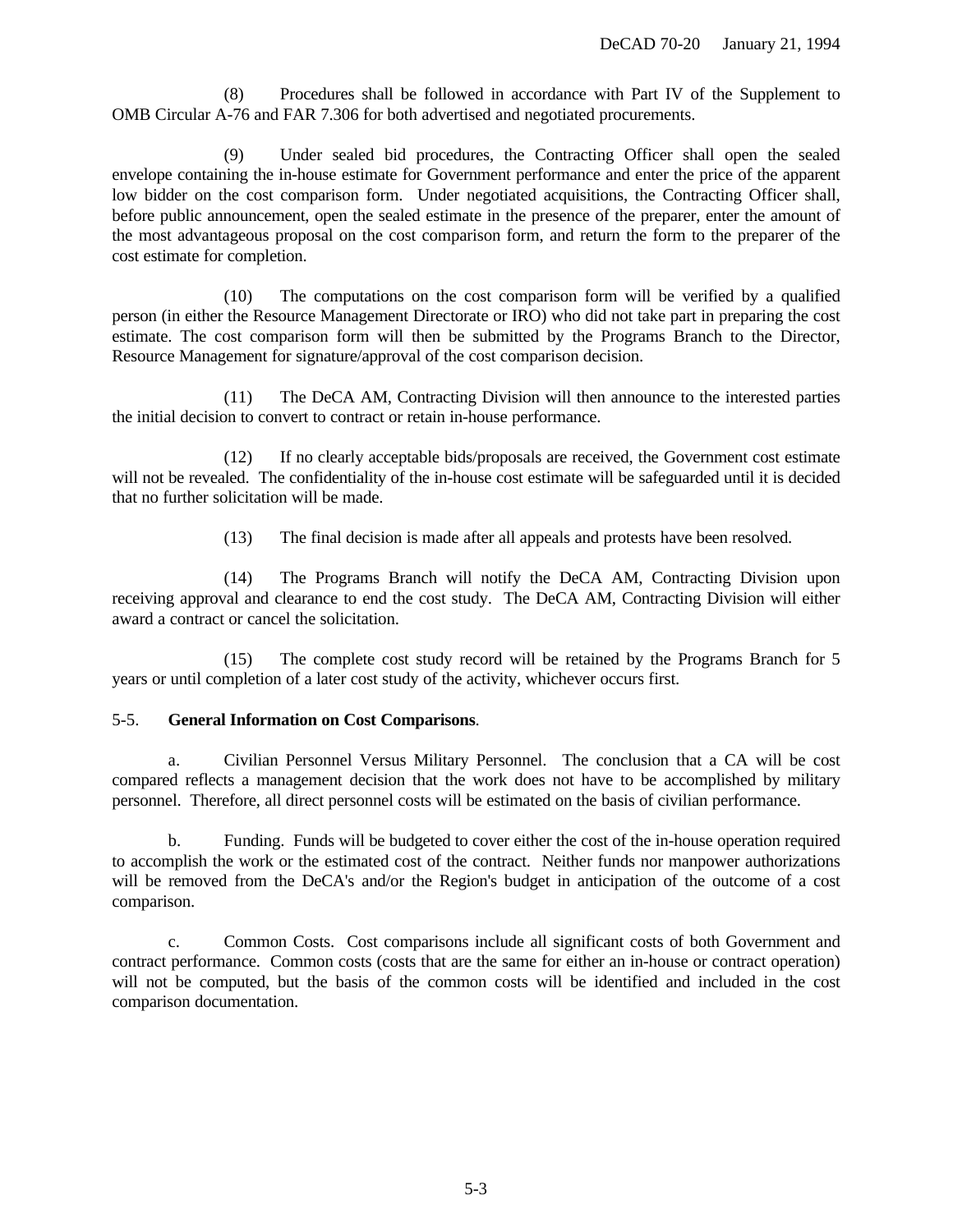# <span id="page-22-0"></span>**PERFORMANCE WORK STATEMENT AND QUALITY ASSURANCE SURVEILLANCE PLAN DEVELOPMENT**

6-l. **Preparation of the Performance Work Statement (PWS) and the Quality Assurance Surveillance Plan (QASP)**. This chapter provides policy and procedures for preparing the PWS and QASP.

### 6-2. **Policy**.

a. Preparation of the PWS is critical since it is the basis for the cost comparison. It must be sufficiently comprehensive to ensure that in-house or contract performance satisfies Government requirements. The PWS must clearly state what is to be done without describing how it is to be done. The PWS shall describe the output requirements of the operation, including the requirements for facilities, equipment, materials, supplies, etc. The PWS must be based on accurate and timely historical and/or projected workload data and provide reasonable, measurable, and verifiable performance standards. The PWS forms the basis for both the in-house and contractor cost estimates.

b. Concurrent with the development of a PWS, a QASP is required to ensure a comparable level of performance for either an in-house or contract operation.

c. The PWS and the QASP shall be prepared in accordance with DoDI 4100.33 and Part II of the Supplement to OMB Circular A-76, (Office of Federal Procurement Policy (OFPP) Pamphlet #4) for full cost comparisons, simplified cost comparisons, and direct conversions. Employees and/or their bargaining unit representatives shall be encouraged to participate in preparing or reviewing the PWS.

#### 6-3. **Procedures**.

a. Responsibilities.

(1) The Programs Branch, Resource Management Directorate, DeCA has proponent responsibility for the development and revision of prototype PWSs and QASPs for commissary functions approved as contracting candidates under the Commercial Activities (CA) Program. The Programs Branch shall obtain DeCA Chief of Staff approval of prototype PWSs and QASPs and disseminate copies to DeCA activities.

(2) DeCA approved prototype PWSs and QASPs shall be utilized by DeCA activities for all commissary CA initiatives; i.e., new studies (cost comparisons and direct conversions) and for resolicitations.

b. Team Effort.

(1) The development of quality prototype PWSs and QASPs is accomplished through team effort, including meetings, workshops, onsite visits, etc.

(2) The principal members of the team are representatives from Resource Management, functional, and contracting offices. These representatives determine the required services (work to be done) and standards to measure the quality of services, provide technical expertise for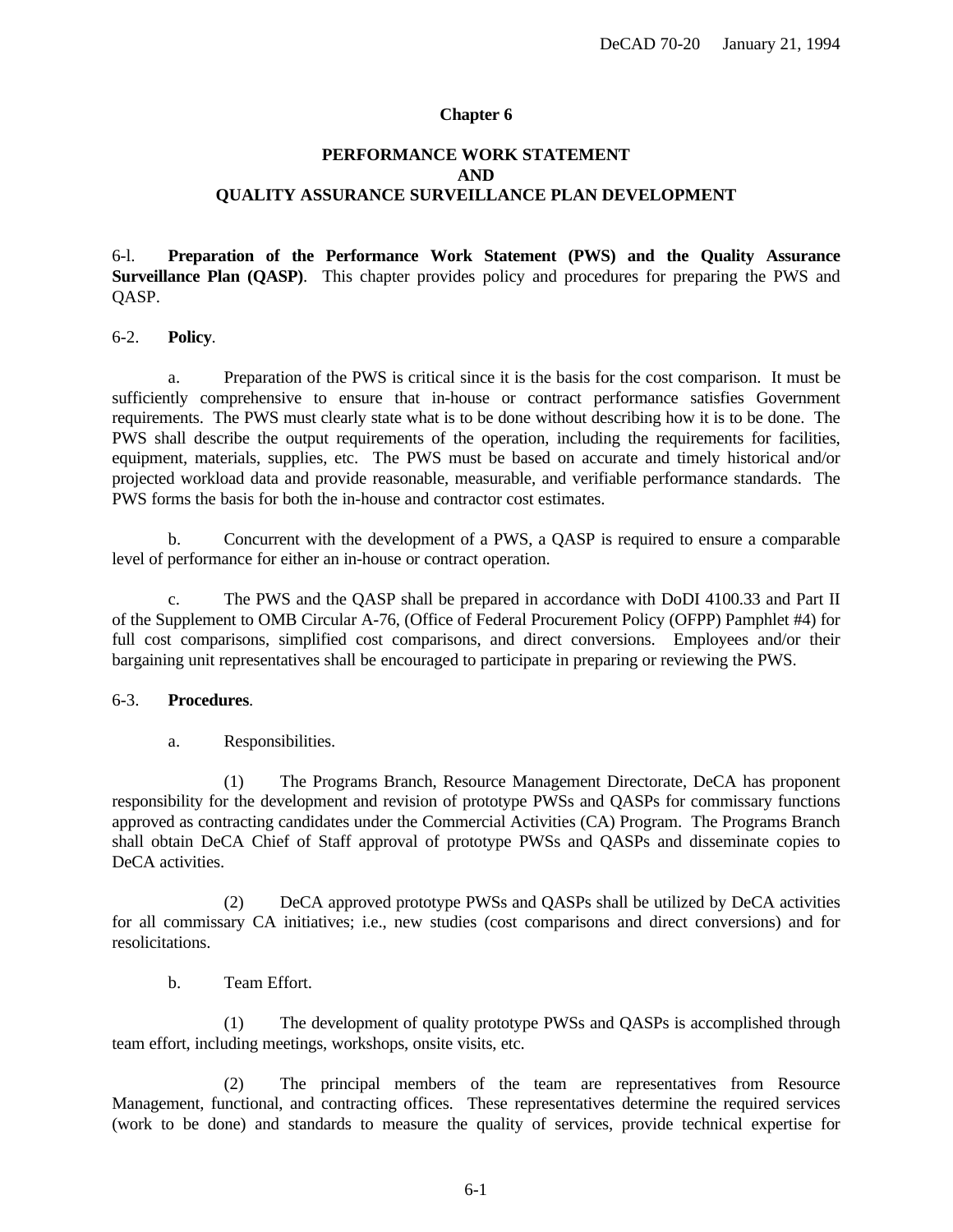compliance with procurement directives, determine workload collection and documentation, etc. Advisory personnel; i.e., General Counsel, DeCA DP and DLA Offices of Civilian Personnel (OCP), Internal Review Office, Inspector General, Security, Safety, etc., are also called upon for recommendations in regard to PWS and QASP development, as needed.

(3) The Programs Branch exercises team leader authority and responsibility (with input from functional, contracting, and advisory representatives) for development and completion of the prototype PWSs and QASPs, and for the utilization and tailoring of prototype documents to individual activities when conducting new studies.

(4) The Programs Branch provides guidance to the regions for utilization and tailoring of prototype documents for existing contracts, as needed for resolicitations (for contract defaults, terminations, etc.). PWSs and QASPs requiring resolicitation action shall be forwarded to the Programs Branch for coordination and approval. The Programs Branch shall provide the finalized documents to the DeCA Acquisition Management (AM), Contracting Division for resolicitation action.

# 6-4. **Initial Guidance**.

a. Upon decision and approval to conduct a CA study, the Programs Branch shall provide specific guidance to all concerned activities concerning the overall CA study plan, to include preparation and development of the PWS and QASP, etc.

b. The Programs Branch guidance shall include participation by employees and/or their union representatives in development of the PWS and coordination with other installation activities, concerning issues relating to civilian personnel, safety, security, transportation, access to the installation, adherence to installation regulations/directives, etc.

c. The Programs Branch shall maintain coordination with the DeCA AM, Contracting Division concerning submission of completed PWSs and QASPs for solicitation action.

# 6-5. **Special Considerations**.

a. Guidance on Government Property When Conducting New Studies.

(1) The contractor shall be responsible for providing the equipment necessary to perform the work described in the PWS for shelf stocking and custodial services; however, Government equipment for the receiving/storage/holding area will be made available to the Contractor.

(2) The determination on Government property shall be supported by current, accurate, complete information and be readily available for the independent reviewing activity. The design of this analysis shall not give a decided advantage and/or disadvantage to either in-house or contract competitors.

(3) The management of Government property provided to a contractor shall also be in compliance with the Federal Acquisition Regulation (FAR).

b. Maintenance of Equipment. The contractor shall be responsible for maintenance on Government equipment accepted by the contractor for use.

c. Supplies and Materials. The contractor shall be responsible for providing the supplies and materials necessary to perform the work described in the PWS.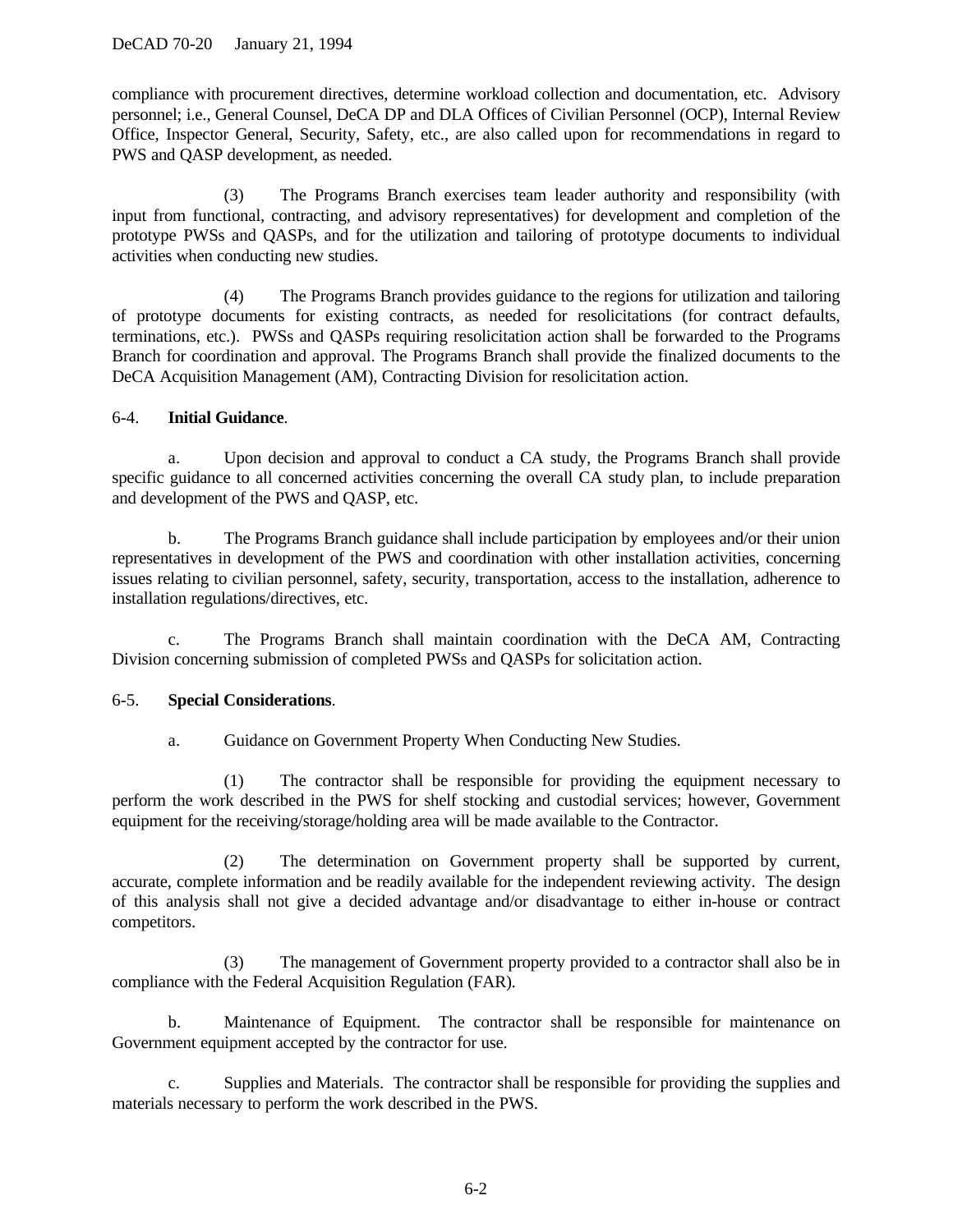d. Contingency Plans. A contingency plan is not required for expansion of commissary tasks in anticipation of wartime/emergency situations; however, contingency plans are required to ensure the continuous performance of required tasks, as follows:

(1) Contract Operation. The Contractor shall be required to develop a labor strike contingency plan to include procedures for notifying the Government of a strike and identifying procedures detailing actions to be taken for continuation of responsible tasks to avoid interruption of services to the Government.

(2) Government Operation. The Government's contingency plan will include procedures for accomplishing continuous performance of required tasks in the event of a contractor default, termination, or a strike; i.e., by use of Government overhire authority on a temporary basis and/or utilization of local and/or region resources (overtime, details, temporary duty assignments, etc.) until a new contract is negotiated or the strike is settled.

e. Relationship of the PWS and the Management Study. Development of the PWS, QASP, management study, and/or the most efficient and cost-effective organization analysis (MEO) are normally accomplished concurrently.

f. Security Clearances. Normally there should be no requirement for contractor employees to have access to classified information or to controlled or restricted areas in order to provide the required services, thereby negating the requirement for contractor employees to obtain security clearances. Contractor employees who do not require access to classified information for work performance, but require entry into restricted areas of the installation, may be authorized unescorted entry only when the provisions of DoD Directive 5220.2-R, (DoD Personnel Security Program Regulation) apply.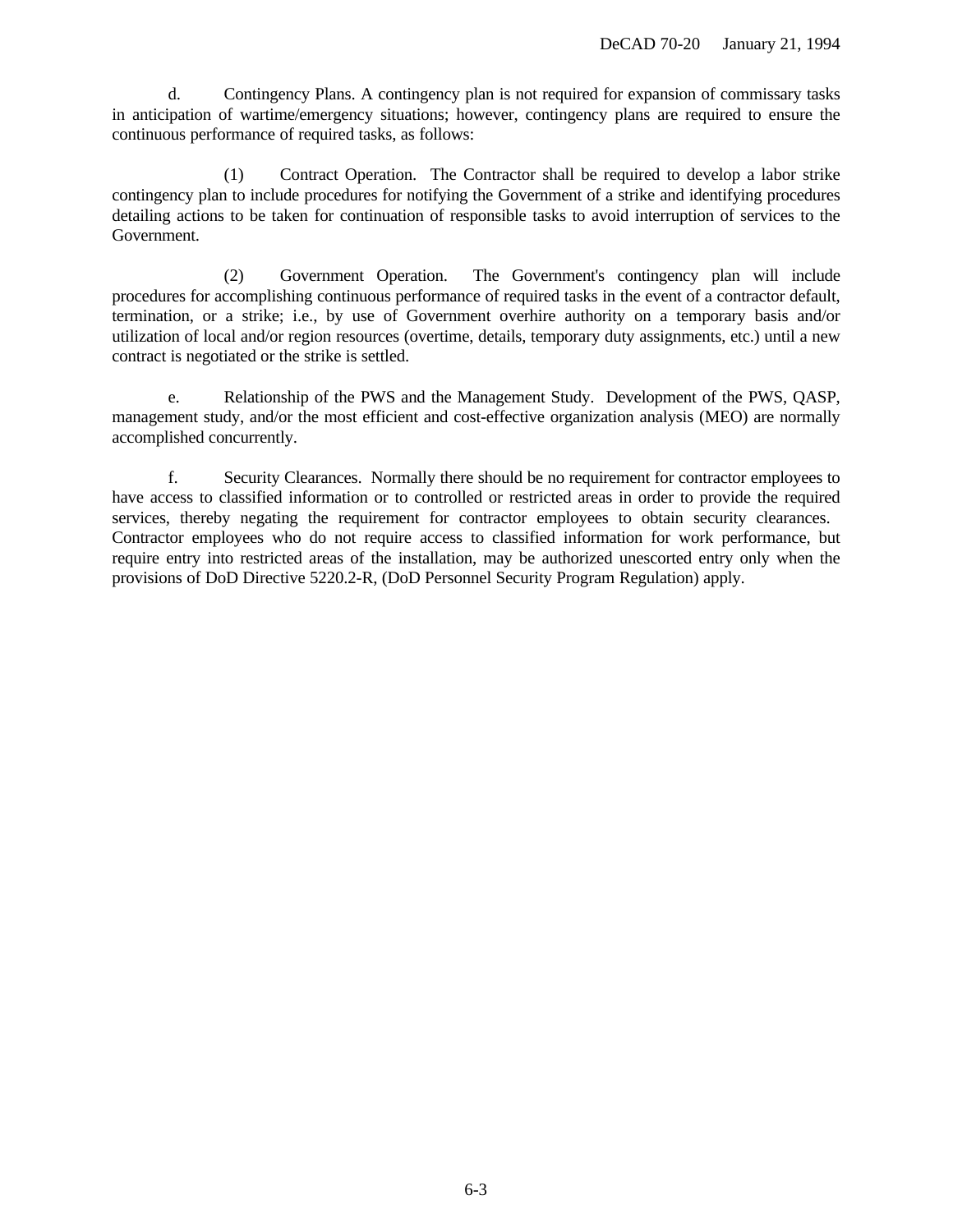# **MANAGEMENT STUDY**

### <span id="page-25-0"></span>7-1. **Basic Criteria for the Management Study**.

a. This chapter provides policy and procedures for conducting a Commercial Activities (CA) management study and for identifying the techniques used and documentation required in the study. The management study will identify the most efficient and cost-effective in-house organization (MEO) and position structure to perform the work/requirements in the Performance Work Statement (PWS) and will identify staffing requirements for contract administration.

b. The Programs Branch, Resource Management Directorate, DeCA has proponent responsibility for the CA management study plan for all commissary candidates approved for study. The Programs Branch is responsible for establishing and disseminating procedures to be followed in conducting CA management studies and shall serve as the study team leader for CA studies at individual locations.

### 7-2. **Procedures**.

a. The Programs Branch shall provide the necessary guidance and procedures to be followed in conducting management studies to all affected managers, including coordination of the CA study schedule, corresponding milestones, guidance concerning the management study plan, CA cost study process, and information concerning the general size and scope of the study, etc.

b. Development of the CA management study plan shall include the following events, as a minimum:

(1) Selection and training for personnel to conduct management studies. The existing DoD Commercial Activities Process (CAP) Course will be utilized for training personnel on conducting CA management studies, as well as the use of other DoD formal programs and training courses.

(2) Coordination and approval of the CA study schedule. The CA study schedule shall be approved by DeCA and coordinated with the DeCA Legislative Liaison Office (DeCA/LL) and shall be protected under classification (For Official Use Only) until all appropriate notifications are made, such as Congressional, Under Secretary of Defense, Environmental Security, etc., (as required) and approvals are provided to proceed with the CA study schedule. Criteria and guidance for appropriate notification procedures is contained in Chapter 14.

(3) Early identification of workload to be considered and development of workload documentation by functional managers.

(4) Timeframe for conducting the management study and augmentation of CA study teams by functional representatives. The management study will be conducted by a team with expertise in management analysis, manpower, position classification, and the operation of the CA function under study.

(5) Actual conduct of the management study, including study disciplines and documentation.

(6) Notifications for major commands, installation commanders, installation activities, and appropriate management officials. Notifications will include identification of the function to be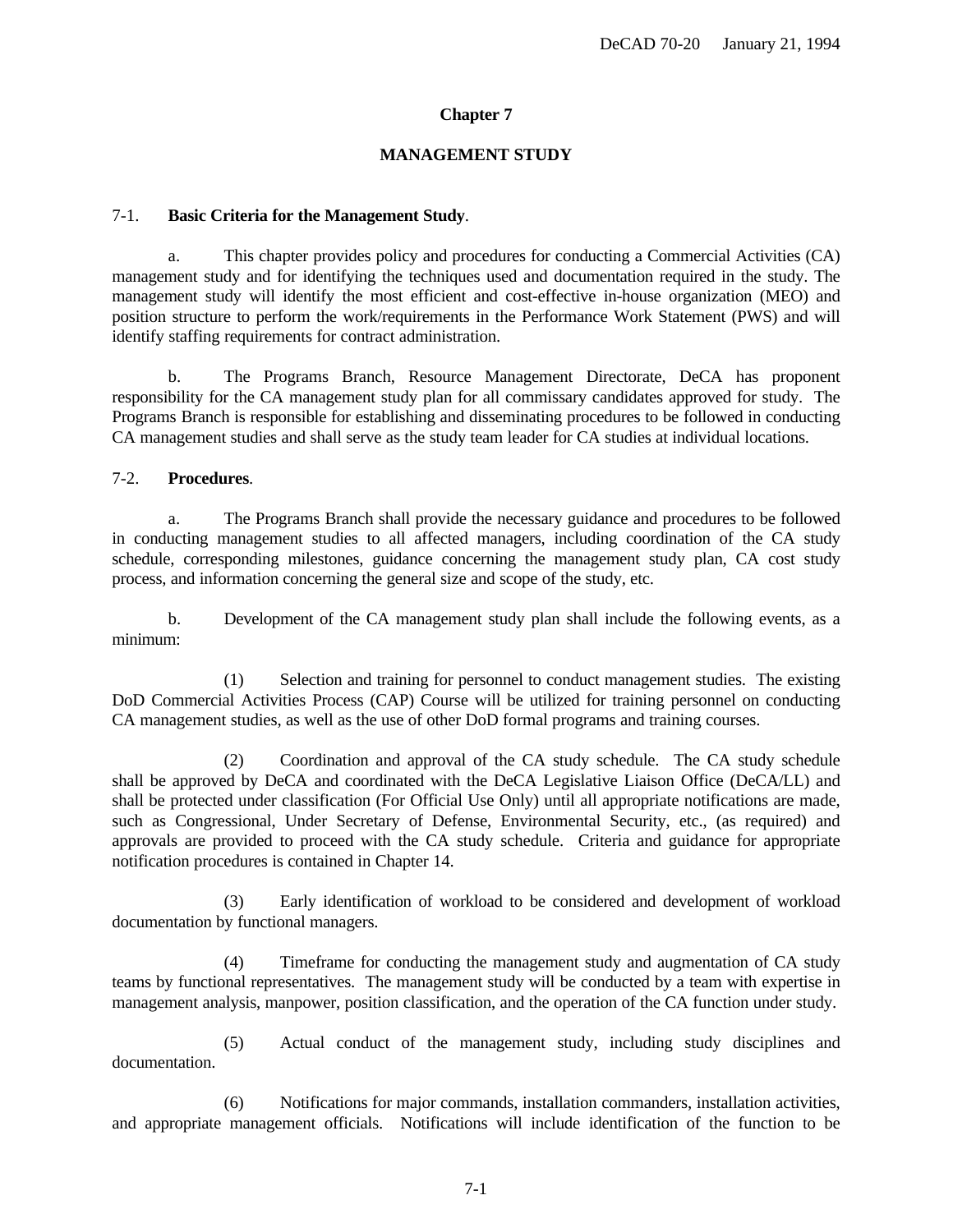studied, inclusive study dates, study team members, milestones, special requirements, etc.

(a) The Regions Operations Division and Personnel/ Training Division/Offices will be included in the conduct of the Management Study.

(b) The study team will participate in meetings with the Region Personnel/Training Division/Office and union representatives to ensure that all affected employees are kept informed of the CA study process, and kept advised of employee rights and benefits in the event of a contract award.

(c) Coordination with other installation activities will be required concerning requirements which may be unique to contractor personnel at individual installations.

(7) OnSite Visits. The onsite visit to conduct the management study will include development of the PWS, QASP, and collection of cost data for each CA study conducted.

c. This chapter is not intended to replace formal training on management study techniques, but merely to establish the basic criteria and the interrelationship between the management study and the PWS.

# 7-3. **Scheduling Constraints**.

a. The management study that establishes the MEO to be used in the CA cost study cannot begin until all required notifications are made and the cost study is announced to the affected work force.

b. The participation of a fully informed work force is essential for the management study to be valid and credible.

c. The management study, to include a draft proposed change to the Unit Manning Document (UMD) for the MEO, and position structure must be approved before the in-house cost estimate can be completed. These documents are procurement sensitive and should be safeguarded.

# 7-4. **Management Study Requirements**.

a. A management study is performed to analyze completely the method of operation necessary to establish the MEO needed to accomplish the requirements in the PWS. The PWS does not need to be completely written before the management study is initiated, but the major decisions on performance standards and whether compliance with the old procedures is mandatory must be made before the MEO can be developed. Development of the MEO is a crucial step in the cost comparison process. The management study identifies essential functions to be performed, and determines performance factors, organizational structure, staffing requirements, and operating procedures for the MEO performance of the CA work center. The MEO becomes the basis of the Government estimate for the cost comparison with potential contractors. In this context, "efficient" (or cost-effective) means that the required level of workload (output, as described in the PWS) is accomplished with as little resource consumption (input) as possible without degradation in the required quality level of products or services. When developing the MEO, the performance standards in the PWS must be followed so there are no workload data differences between the in-house and contract cost estimates.

b. The management study, ideally, is a team effort which utilizes the talents of individuals with expertise in management analysis, staffing, position classification, work measurement, value engineering, industrial engineering, cost analysis, contracting, and the technical aspects of the functional area under cost comparison. The objective of the management study team is to find new, innovative, and creative ways to provide the required products or services in a cost-effective manner.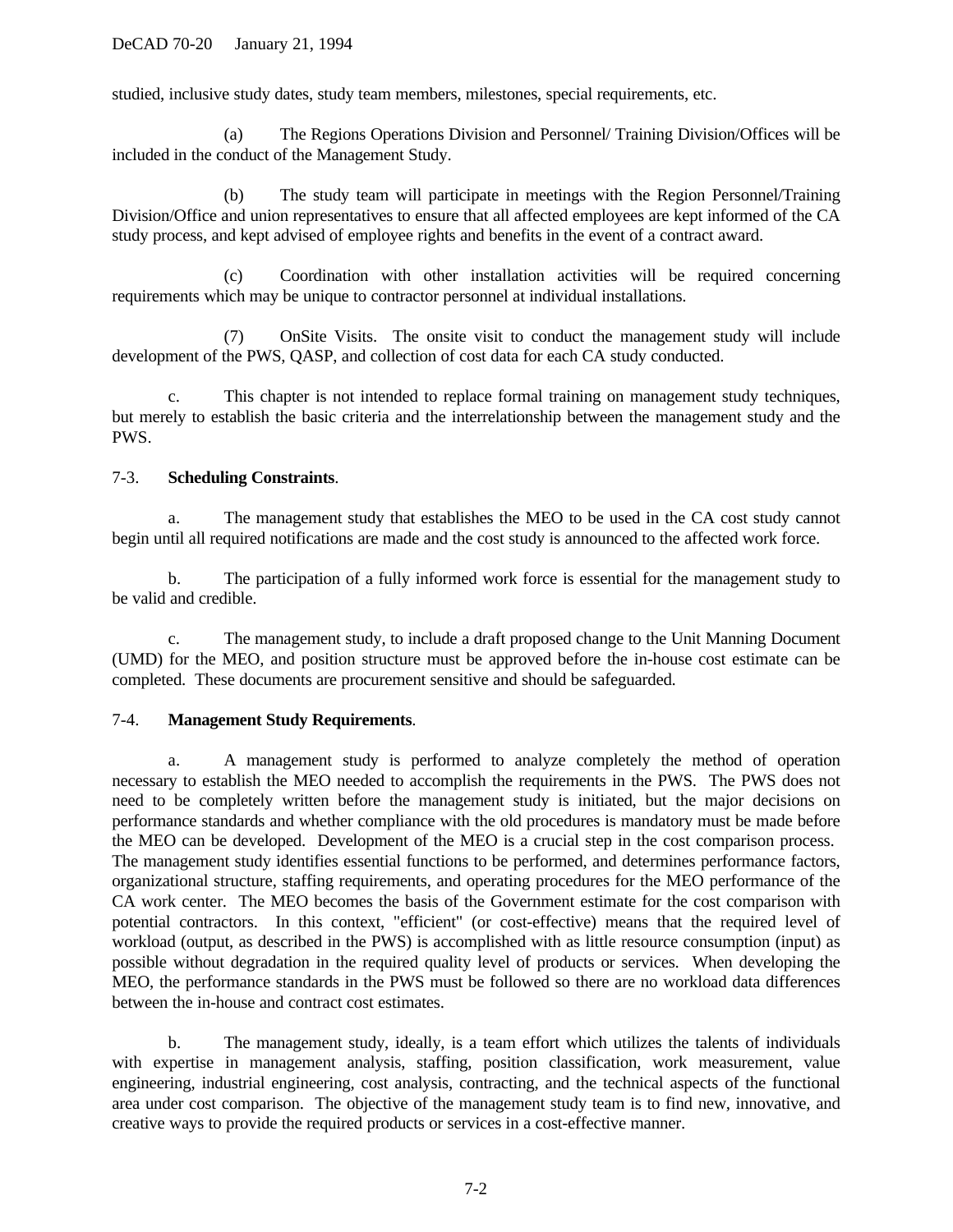c. Mandatory Requirements.

(1) The management study shall be prepared in accordance with DoDI 4100.33 and Part III of the Supplement to OMB Circular A-76.

(2) The management study MEO is mandatory for all full cost comparisons.

(3) A MEO analysis and a certification are required for simplified cost comparisons. CAs which meet direct conversion criteria do not require an MEO analysis.

d. Relationship to Staffing and Standards. The estimated workload must be based on the PWS and not necessarily on the current workload, staffing, or work methods. If an existing manpower standard or guide is used, it may be necessary to make upward or downward adjustments for the CA work center. The adjustments are necessary because existing standards or guides may be based on work elements or performance standards or describe work methods which may not be appropriate to accomplish the workload described in the PWS. If current staffing patterns are used, similar upward or downward adjustments may also be needed.

e. Employees and Union Participation. Early in the management study of the CA under review, management will solicit the views of the employees and/or their representatives for their recommendations about the MEO or ways to improve the method of operation. The process and the comments/suggestions produced through this process will be documented in the management study report. The MEO staffing and other procurement-sensitive information which may compromise the in-house cost estimate will not be released in such discussions. If there is a labor (union) management agreement in effect at the activity, union involvement in all post-announcement management actions will be governed by the applicable terms of such agreement. The terms of the negotiated labor union-management agreement will govern the involvement of the union in the management study process.

f. Resources. The management study procedures shall ensure the in-house operation, as specified in the MEO, is capable of performing according to the requirements of the PWS. The management study shall ensure the resources (facilities, equipment, and personnel) specified in the MEO are available to the in-house operation, and that in-house performance remains within the requirements and resources specified in the PWS and MEO for the period of the cost comparison, unless documentation to support changes in workload/scope are made available.

g. Organization and Position Structuring. Once PWS workload requirements have been determined, an organizational configuration and position structure which best meets the PWS workload must be designed.

(1) The new organization and position structure should arrange the PWS workload in the most efficient manner. The workload should be divided according to skill levels required. Supervisory and administrative support requirements (not a part of operations overhead) should be included. Also, consideration must be given to multi-skilled positions to fully utilize employees; the best mix of work schedules for accomplishing the workload, (full-time, part-time, and intermittent); and the use of overtime (unscheduled, seasonal, or peak workload).

(2) In developing a position structure, position descriptions may have to be written or rewritten. The classification specialists from the Regions Personnel/Training Division/Offices and/or DeCA DP ensure proper design and structuring of the positions according to pay plan; i.e., general schedule (GS), Federal wage system (FWS), or other occupational series and grades. This task should be approached as if all current positions are to be abolished. This theoretical approach helps develop the MEO. These decisions should be made during the management study. The new organization, as defined in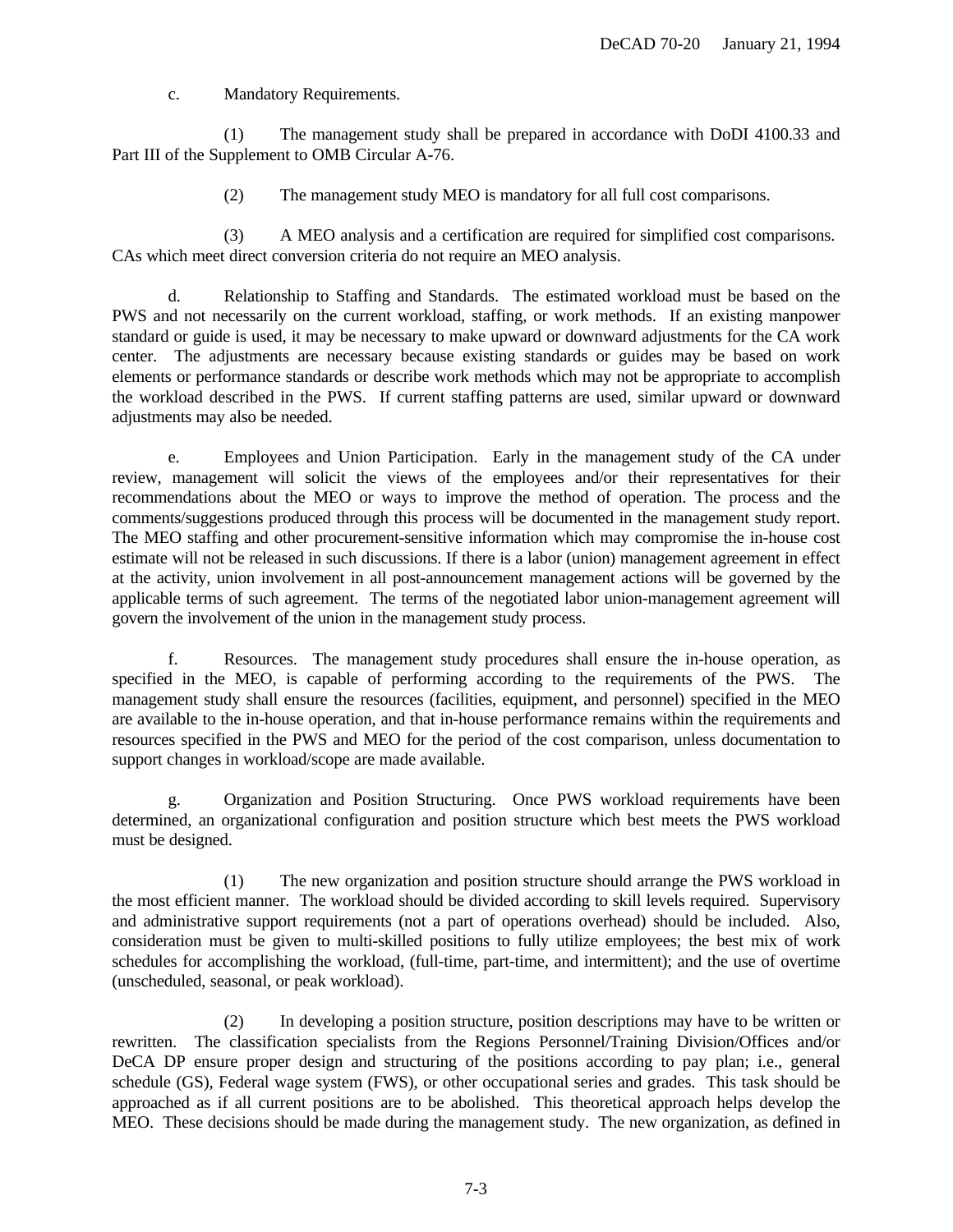the management study, is costed in the cost comparison.

# 7-5. **Management Study Principles**.

a. The management study must reflect the best efforts of the activity to improve the operations of the area under cost comparison, with primary emphasis on defining what must be done (mission of the activity) and the best way to do it (methods improvement). The best way to accomplish the essential mission may involve changing procedures, revising paper flow, restructuring the organization, reconfiguring facilities, making equipment changes, eliminating or downgrading positions, and using other techniques to provide the same quantity and quality of service with the smallest possible consumption of resources.

b. The MEO may include a recommendation to reduce staffing requirements by consolidating activities, or functions; eliminating redundant supervision, functions, and tasks; reducing clerical and other support positions; increasing the span of control; and eliminating nonessential positions. If the management study identified a need for fewer people in the activity, support areas should also be investigated for reduced requirements.

7-6. **Study Methods**. Management study disciplines and techniques typically used in management studies can range from the entire spectrum of work measurement, value engineering, methods improvement, organizational analysis, position management, and systems and procedures analyses. The techniques chosen depend on the type of function under study and the data, time, and analysts available. The techniques selected must support the study recommendations and be described in the study report. Some techniques commonly used in development of the management study include: statistical and analysis techniques, technical estimates, operational audits, etc.

# 7-7. **Performance Indicators**.

a. The performance requirements of the PWS are developed during the initial job analysis phase of the management study or PWS development; however, these requirements pertain only to final outputs and assume that the contractor will develop and operate an organization to meet these performance requirements. Therefore, it may be necessary for the study team to develop performance indicators for functions below the final output level to assist in developing the in-house organization.

b. Performance indicators required for developing the in-house organization should be established at the same time the performance indicators for the PWS are developed. This ensures there are no discrepancies or omissions that inflate or deflate the in-house organization for the required outputs. The most direct way of evaluating performance is to count output units and compare them to some predetermined requirements. Similarly, resource requirements can be predicted by comparing each person's average outputs to projected workload. In some cases, output measures which are easily counted may be difficult or impossible to obtain. In all cases, however, indicators of performance must be devised. These performance indicators should reflect the quantitative, as well as qualitative, aspects of organizational output. When quantitative measures are infeasible, other measures, such as, effectiveness, timeliness, or quality, should be used.

# 7-8. **Management Study Documentation**.

a. The management study is a major management analytical evaluation of an organization to determine if the job can be accomplished in a more economical manner. The results of the study are used to develop the Government's cost to compare with the contractor's cost to provide the product or service. The results of the management study must be documented to show the development and extent of the analytical process and to record the new Government organization.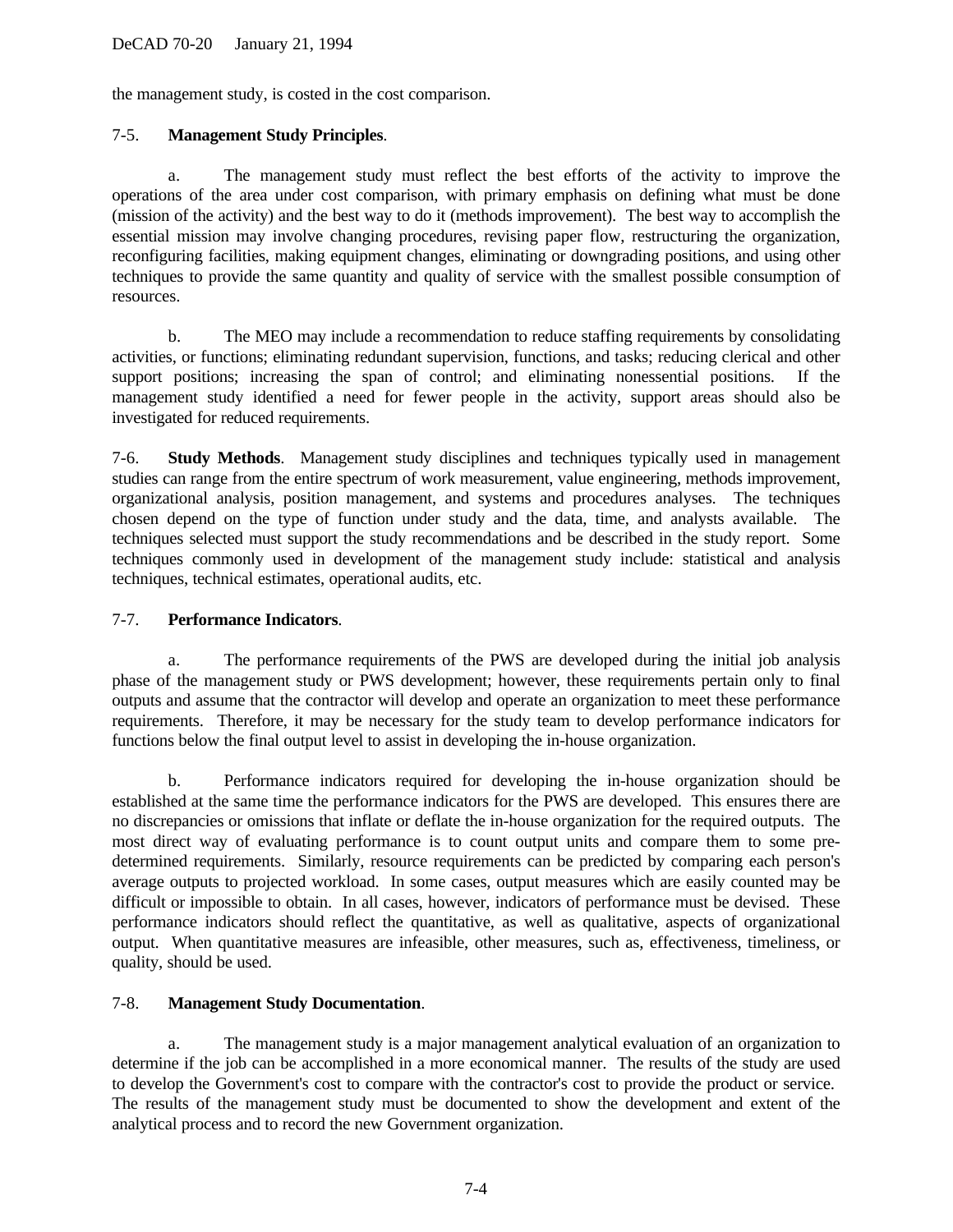b. Part III of the Supplement to OMB Circular A-76 and DoDI 4100.33 provide the format and guidance for documenting the management study. This format is mandatory. The management study documentation must include a discussion of all applicable areas covered in the format.

c. The management study is the basis for certifying that the Government's cost estimate is based on the most efficient and cost effective organization practicable.

7-9. **Implementation of the MEO**. Once a decision is reached to retain a CA as an in-house operation, implementation of the MEO will proceed. Guidance for MEO implementation is addressed in Chapter 13.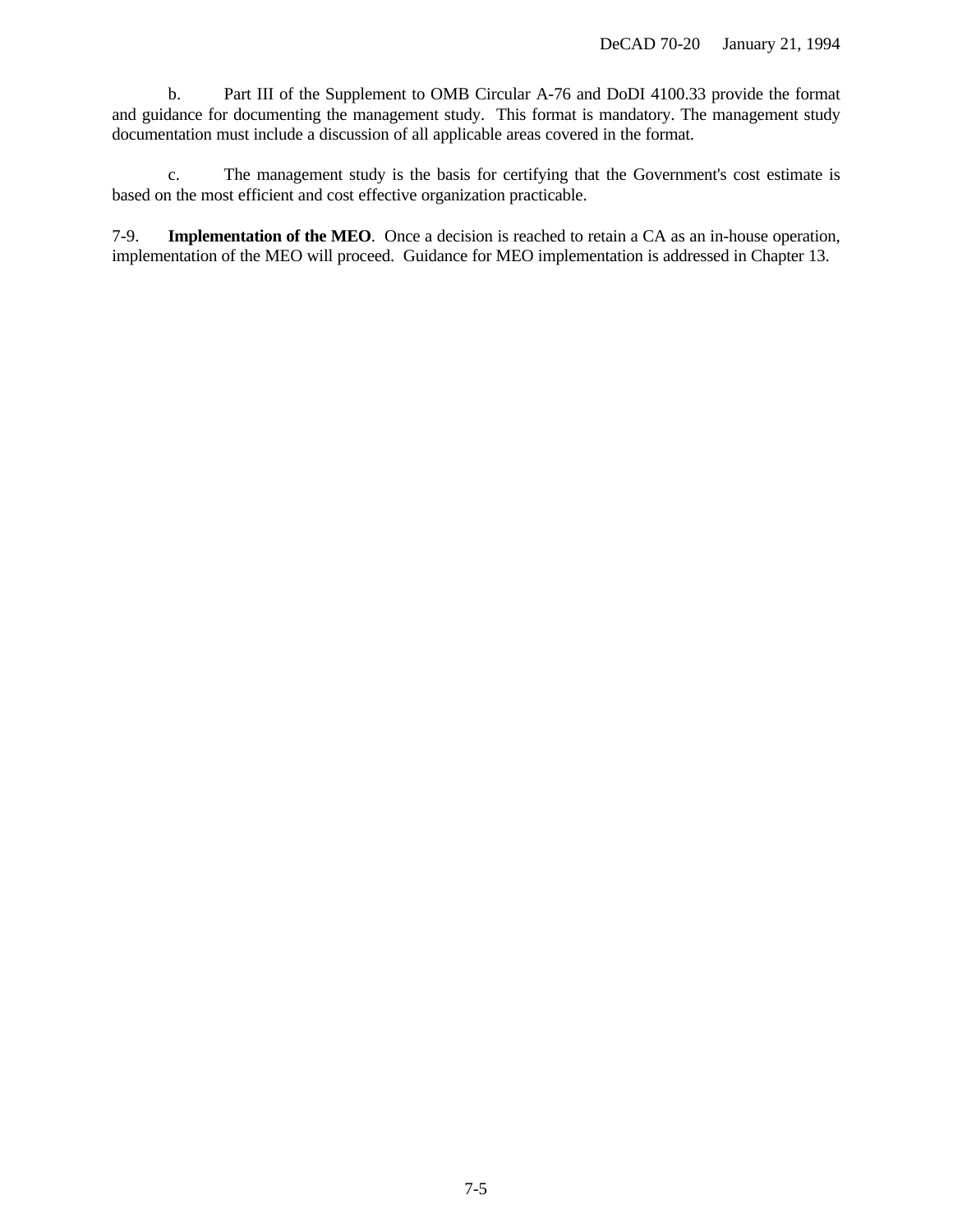# <span id="page-30-0"></span>**COST COMPARISONS FOR EXPANSIONS, NEW REQUIREMENTS, AND CONVERSIONS FROM CONTRACT TO IN-HOUSE OPERATION**

8-1. **Procedure Differences in the Cost Comparison Process**. This chapter describes supplemental methods and procedures which are necessary to perform a cost comparison study for an expansion, new requirement, or conversion of a function from contract to in-house performance. The procedures in Part IV, Chapter 5 of the Supplement to OMB Circular A-76 are mandatory for developing cost comparisons for the following:

a. Where an expansion of an in-house Commercial Activity (CA) is anticipated and the activity is not justified under an exclusion.

b. For a new requirement for a CA.

c. When it is determined as beneficial to study a currently contracted function for more economical performance in-house.

# 8-2. **Definitions for Expansions, New Requirements, and Conversions from Contract to In-House Operation**.

a. Expansions.

(1) An expansion is the modernization, replacement, upgrading, or enlargement of a Government CA involving a cost increase exceeding either 30 percent of the total capital investment or 30 percent of the annual personnel and material costs. A consolidation of two or more activities is not an expansion unless the proposed total capital investment or annual personnel and material costs of the consolidation exceeds the total of the individual activities by 30 percent or more.

(2) In cases where expansion of an in-house Government CA is anticipated, a review of the entire activity, including the proposed expansion, shall be conducted to determine whether a Government operation is authorized under provisions of the OMB Circular A-76; i.e., if performance by DoD personnel is authorized for National Defense reasons, because no commercial source is available, or because it is in the best interest of direct patient care. If performance by DoD personnel is not justified under these criteria, a cost comparison of the entire activity shall be performed.

Government facilities and equipment normally will not be expanded to accommodate expansions if adequate and cost effective contractor facilities and equipment are available.

(4) Cost comparison thresholds for expansions are the same as for existing in-house CAs (in accordance with the OMB Circular). Thirty days' public notice shall be given in the Commerce Business Daily (CBD) if the review has not previously been scheduled.

b. New Requirements.

(1) A new requirement is an anticipated or a newly established need for a commercial product or service. A new requirement that does not meet the criteria for Government performance described in the OMB Circular A-76 should normally be performed by contract; i.e., a review shall be conducted to determine if performance by DoD personnel is authorized under provisions of the OMB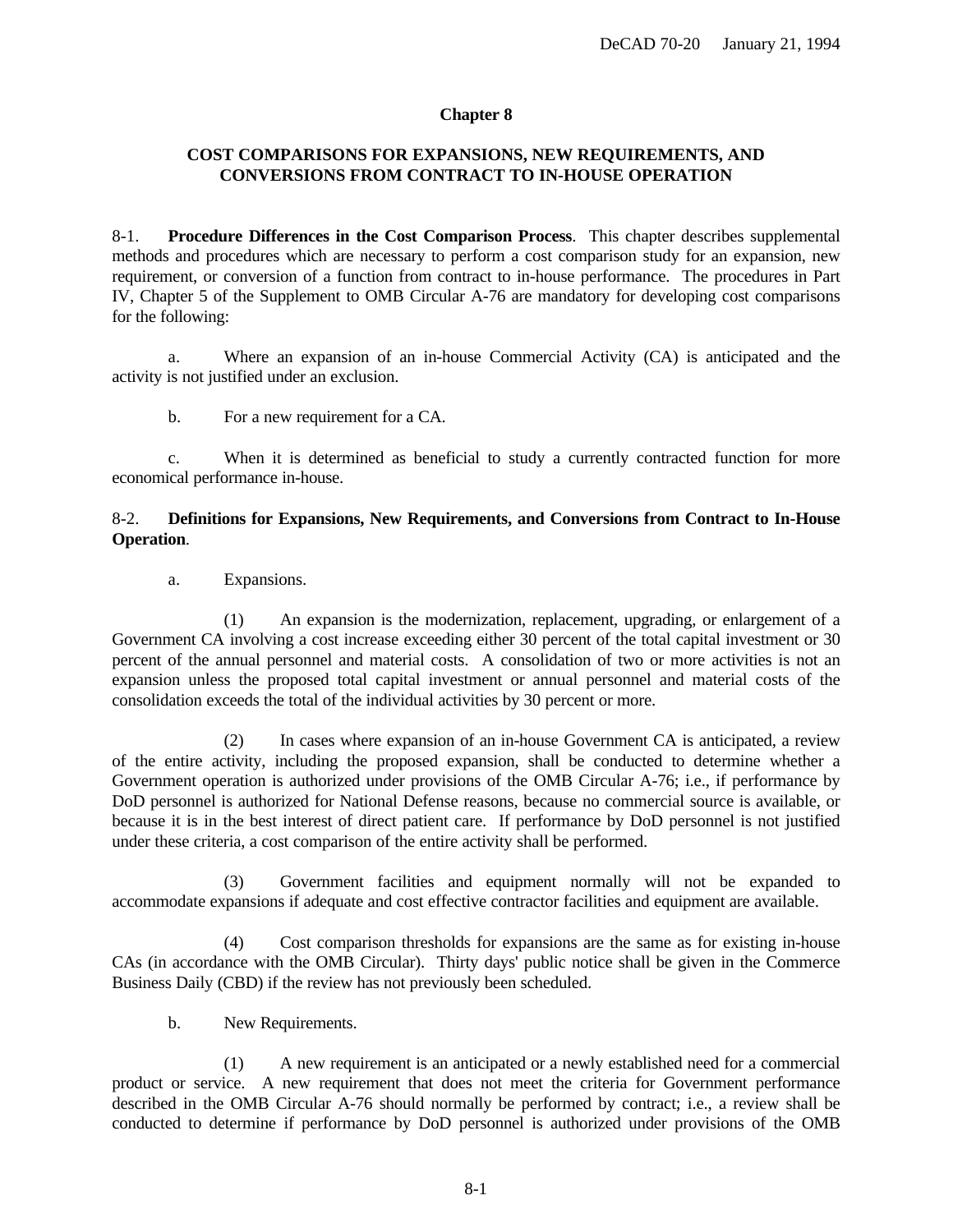Circular A-76 (for national defense reasons, because no commercial source is available, or because it is in the best interest of direct patient care). If performance by DoD personnel is not justified under these criteria, then the new requirement normally shall be performed by contract.

(2) If there is reason to believe that commercial prices may be unreasonable, an informal preliminary review (cost analysis) shall be conducted by the Programs Branch to determine whether it is likely that the work can be performed in-house at a cost that is less than anticipated for contract performance by 10 percent of Government personnel-related costs, plus 25 percent of the acquisition cost of any additional equipment and facilities; i.e., capital assets not currently owned by the Government. If in-house performance appears to be more economical, a cost comparison shall be scheduled. The appropriate differential will be added to the preliminary in-house cost before it is determined that in-house performance is likely to be more economical.

(3) When in-house performance to meet a new requirement is not feasible or when contract performance would be by a commercial or mandatory source under a preferential procurement program a contract may be awarded without conducting a cost comparison; however, if there is reason to believe that it may not be cost effective to make an award under the mandatory source programs, or noncompetitive preferential procurement program, a cost comparison or any other analysis, although not required by OMB Circular A-76, may be performed.

(4) Government facilities and equipment normally will not be expanded to accommodate new requirements if adequate and cost-effective contract facilities are available. The requirement for Government ownership of facilities does not obviate the possibility of contract operation. If justification for in-house operation is dependent on relative cost, the cost comparison may be delayed to accommodate the lead time necessary for acquiring the facilities.

(5) Approval or disapproval of in-house performance of new requirements involving a capital investment of \$500,000 or more will not be redelegated below the level of DAS or equivalent.

(6) Approval to budget for a major capital investment associated with a new requirement will not constitute OSD approval to perform the new requirement with DoD personnel. Government performance shall be determined in accordance with DoDI 4100.33.

c. Conversions from Contract to In-House Operation.

(1) Contracted CAs should be continually monitored to ensure performance is satisfactory and cost effective.

(2) When contract costs become unreasonable or performance becomes unsatisfactory, a cost comparison of a contracted CA shall be performed in accordance with Parts II, III, and IV of the Supplement to OMB Circular A-76, if:

(a) Re-competition with other satisfactory commercial sources does not result in reasonable prices; and

(b) In-House performance is feasible.

(3) Contracts for CAs that are justified for in-house performance based on cost comparisons will be allowed to expire (options will not be exercised) once in-house capability is established. If the required FTEs cannot be accommodated within DeCA's personnel ceiling, a request for adjustment will be submitted through Defense Commissary Agency/Legislative Liaison Office (DeCA/LL) to OMB in conjunction with the annual budget review.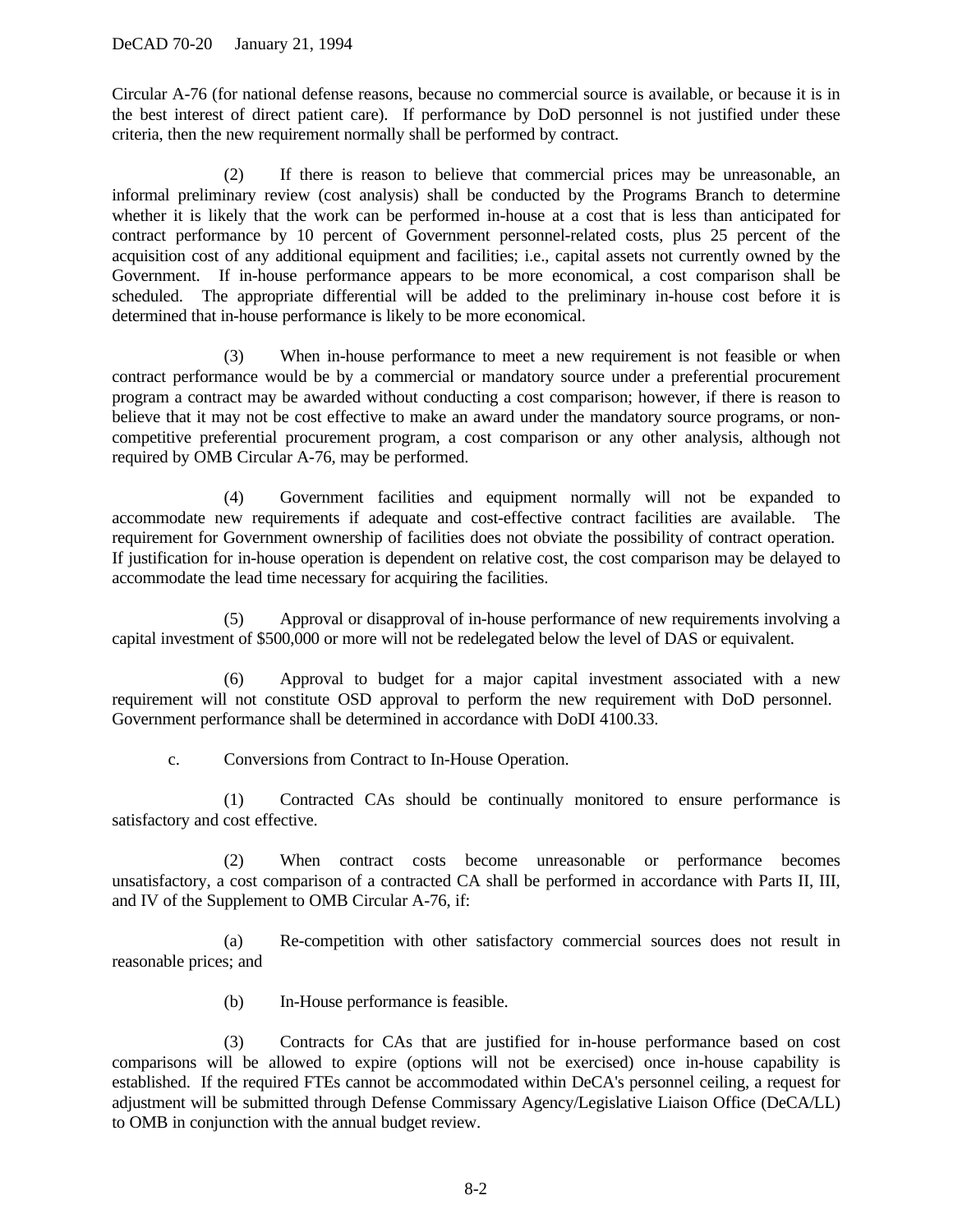# 8-3. **Costing Methods and Procedures**.

a. Costing methods and procedures which are necessary to perform cost comparisons for the three categories identified above differ from those for full cost comparisons in basically four areas, as follows:

- (1) Identification of new or increased costs expected to be incurred.
- (2) Cost of capital on additional assets.
- (3) One-time conversion costs.
- (4) Minimum cost differentials.

b. The method for computing the in-house costs of expansions, new requirements, and conversions from contract to in-house operation shall follow the procedures identified for full cost comparisons, with certain adjustments (identified in Part IV, Chapter 5, of the Supplement to OMB Circular A-76).

c. The costing methods and procedures described in Chapter 5 of the OMB Supplement were developed for use in circumstances of inadequate competition (expansions, new requirements, and conversions from contract to in-house operation), as follows:

(1) For conversions from a contract to an in-house operation and for new requirements, the preparer of the cost comparison (the Programs Branch), Directorate of Resource Management, DeCA) must identify the increases in cost expected to be incurred.

(2) For expansions, the preparer of the cost comparison, (the Programs Branch) must first compute the increase related to the expansion portion of the function. Then total impact (existing and expansion) is computed, which would result from conversion to contract:

(a) In addition to increased personnel and material costs, there might be increased cost because of a requirement for increased facilities and equipment. Normally, Government facilities and equipment will not be expanded to accommodate expansions if adequate and cost effective contractor facilities and equipment are available.

(b) The cost of all capital assets not provided to the contractor will be computed using the same depreciation method as for full cost comparisons.

(c) There might also be increases for rent, maintenance and repair, utilities, travel, and support provided by the overhead activities.

(3) Governmental costs currently being incurred, which would be the same for either in-house or contract operation, must be identified, but shall not be computed.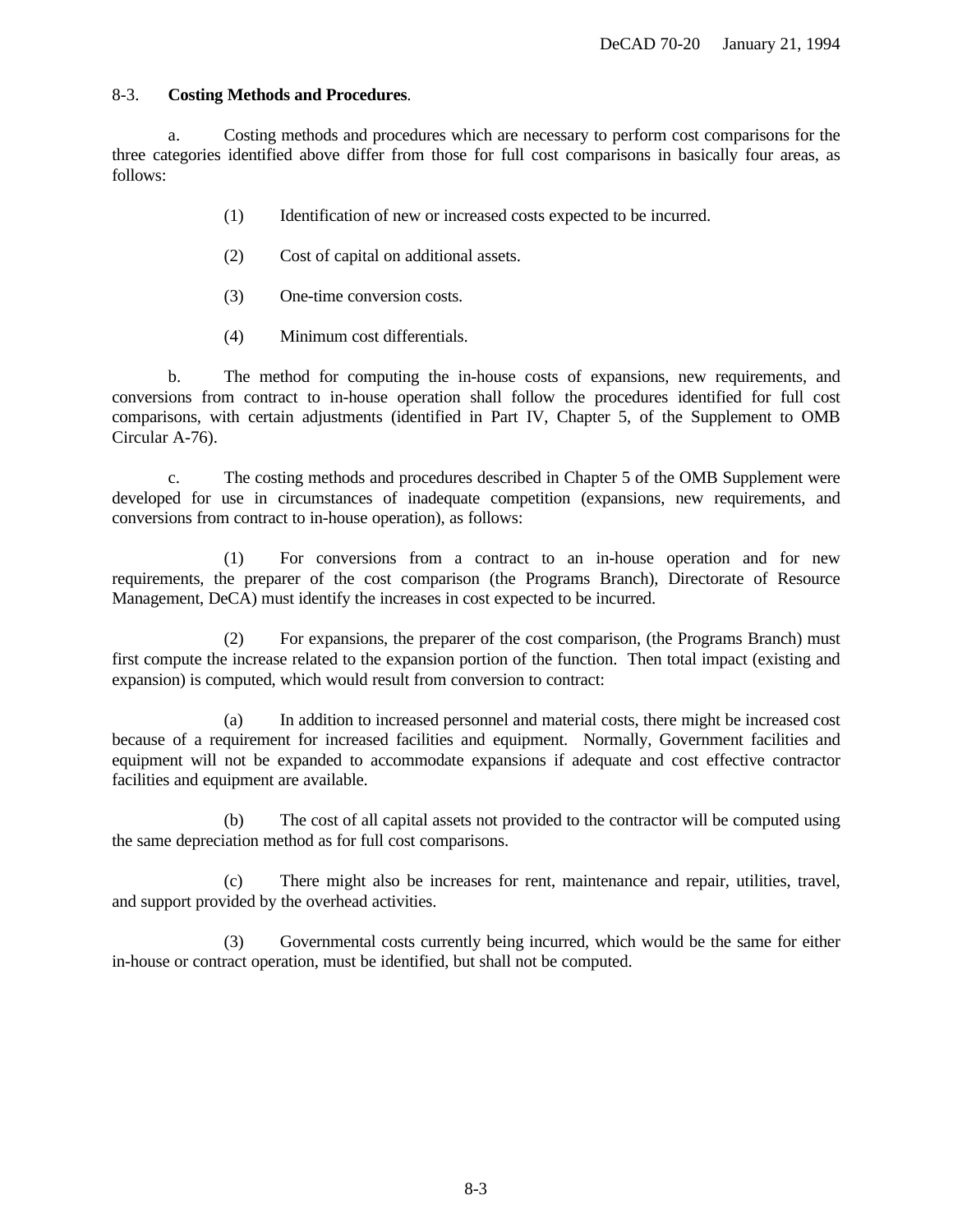# **SIMPLIFIED COST COMPARISONS AND DIRECT CONVERSIONS**

<span id="page-33-0"></span>9-1. **Policy and Procedures**. This chapter provides policy and procedures for the following:

a. Simplified Cost Comparisons. Conducting simplified cost comparisons to convert Commercial Activities (CAs) employing 45 or fewer DoD civilian employees to contract performance without a full cost comparison.

(1) Simplified cost comparisons shall be developed in accordance with enclosures 7 and 8, DoDI 4100.33.

(2) Simplified cost comparisons serve as a procedure for considering cost data as a factor in the decision to convert to contract for those activities which do not require a full cost comparison.

(3) Simplified cost comparisons cannot be used to justify an in-house operation based on cost; therefore, if a simplified cost comparison indicates in-house performance is cheaper (based on the estimates of in-house and contract cost), a full cost comparison should be scheduled after sufficient time has elapsed (so that the cost data will no longer be compromised).

b. Direct Conversions. Directly converting CAs with 10 or fewer DoD civilian employees without conducting a simplified cost comparison.

(1) Direct conversions shall be developed in accordance with enclosure 8, DoDI 4100.33.

(2) Directly converting CAs performed exclusively by military personnel not subject to deployment in a combat, combat support, or combat service support role may be accomplished by converting to contract without a cost comparison when adequate competition is available and reasonable prices can be obtained from qualified commercial sources.

9-2. **General Guidance for Simplified Cost Comparisons**. Simplified cost comparisons must meet the following criteria:

a. The activity is currently wholly or partially performed by a least 1 but fewer than 46 civilian employees.

b. Competitive, fair, and reasonable prices can be obtained from qualified commercial sources.

c. Defense Commissary Agency (DeCA) approval of the initiative and certification that the estimated in-house cost for each simplified cost comparison is based on a completed most efficient and cost-effective organization MEO analysis.

(1) The completed MEO shall be developed by the Programs Branch, Resource Management Directorate, DeCA and shall be submitted to the Director, Resource Management Directorate for approval/certification.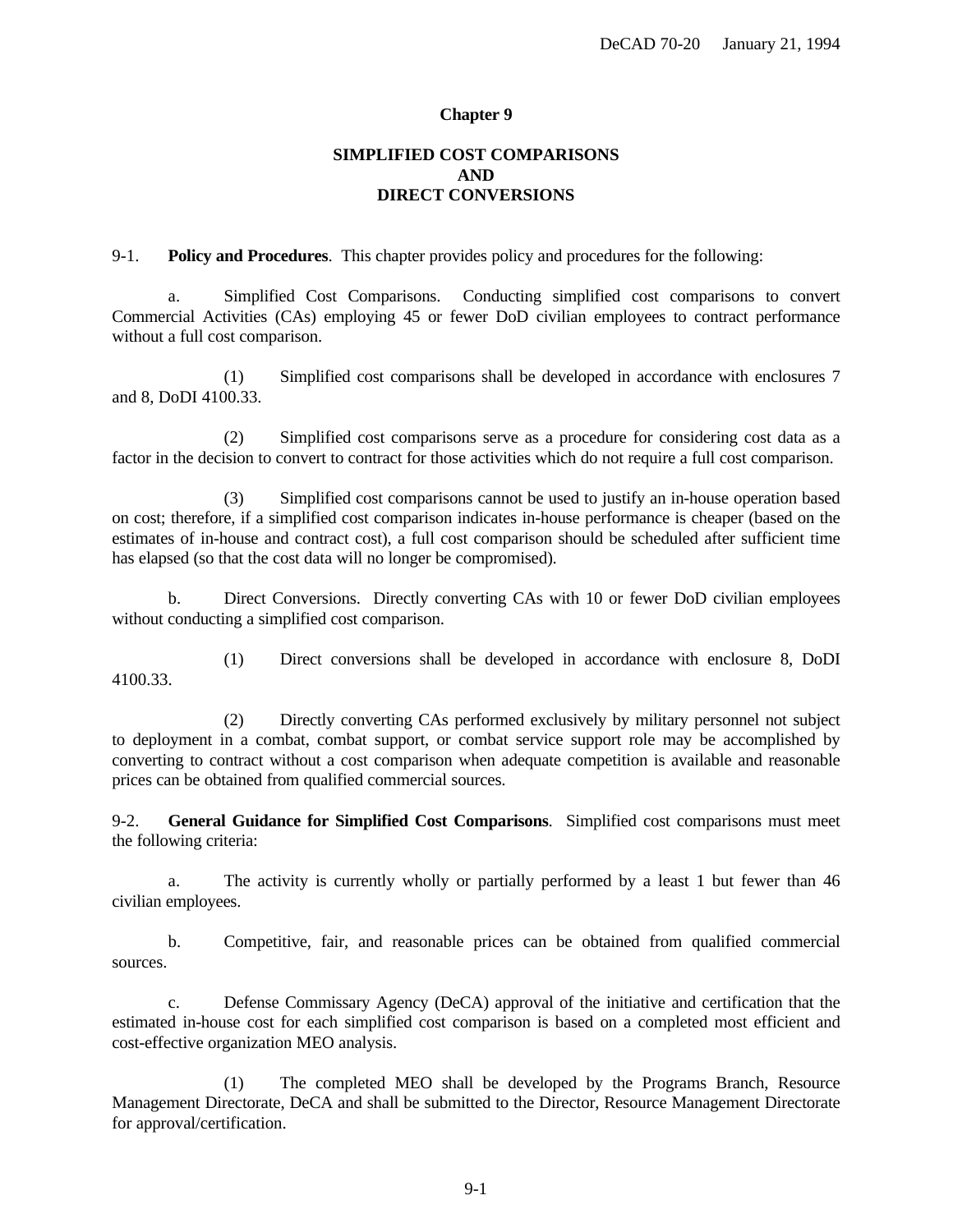(2) The MEO analysis certification shall be provided to Congress (Committee on Appropriations of the House of Representatives and the Senate) before conversion to contract performance (as required by Public Law 102-172, as defined in enclosure 8, DoDI 4100.33). This guidance is mandatory prior to converting.

(3) In no case will any CA involving more than 45 civilian employees be modified, reorganized, divided, or in any way changed for the purpose of circumventing the requirement to perform a full cost comparison.

9-3. **Simplified Cost Comparison Process**. When adequately justified under the criteria stated in enclosure 8, DoDI 4100.33) CAs involving 45 or fewer DoD civilian employees may be converted to contract based on simplified cost comparison procedures. Enclosure 7, DoDI 4100.33 (Part IV of the Supplement to OMB Circular A-76) shall be utilized to define the specific elements of cost to be estimated in the simplified cost comparison and for developing the MEO. The following supplemental guidelines must also be used for completing a simplified cost comparison:

a. A simplified cost comparison should be used only if there is confidence that the in-house and the contractor cost estimates are as accurate as possible.

b. The specific elements of the simplified cost comparison are defined the same as in the full cost comparison (reference DoDI 4100.33).

c. Estimated contractor costs must be determined. This may be accomplished by an independent Government estimate (IGE). Input for this estimate may be available from the functional OPR (Directorate of Operations) and any other sources (Directorate of Acquisition Management, etc.) that might contribute expertise in developing the estimate.

d. An independent review is not a mandatory requirement for simplified cost comparisons and will not be conducted.

e. The cost estimate is based on 5 years (initial period plus 4 option years).

f. For activities small in total size (45 or fewer civilian and military personnel):

(1) Estimated in-house costs generally should not include overhead costs, as it is unlikely that they would be a factor for a small activity.

(2) Similarly, estimated contractor costs generally should not include contract administration, one-time conversion costs, or other contract price add-ons associated with full cost comparisons.

g. For activities large in total size (46 or more civilian employees and a significant number of military personnel), all cost elements should be considered for both in-house and contractor estimated costs.

h. In either case, large or small, the 10 percent conversion differential contained in enclosure 7, DoDI 4100.33, should be applied.

i. Enclosure 7, DoDI 4100.33 shall be utilized to define the specific elements of cost of Government and contract performance to be estimated.

# 9-4. **Approval, Comparison, and Notification Process**.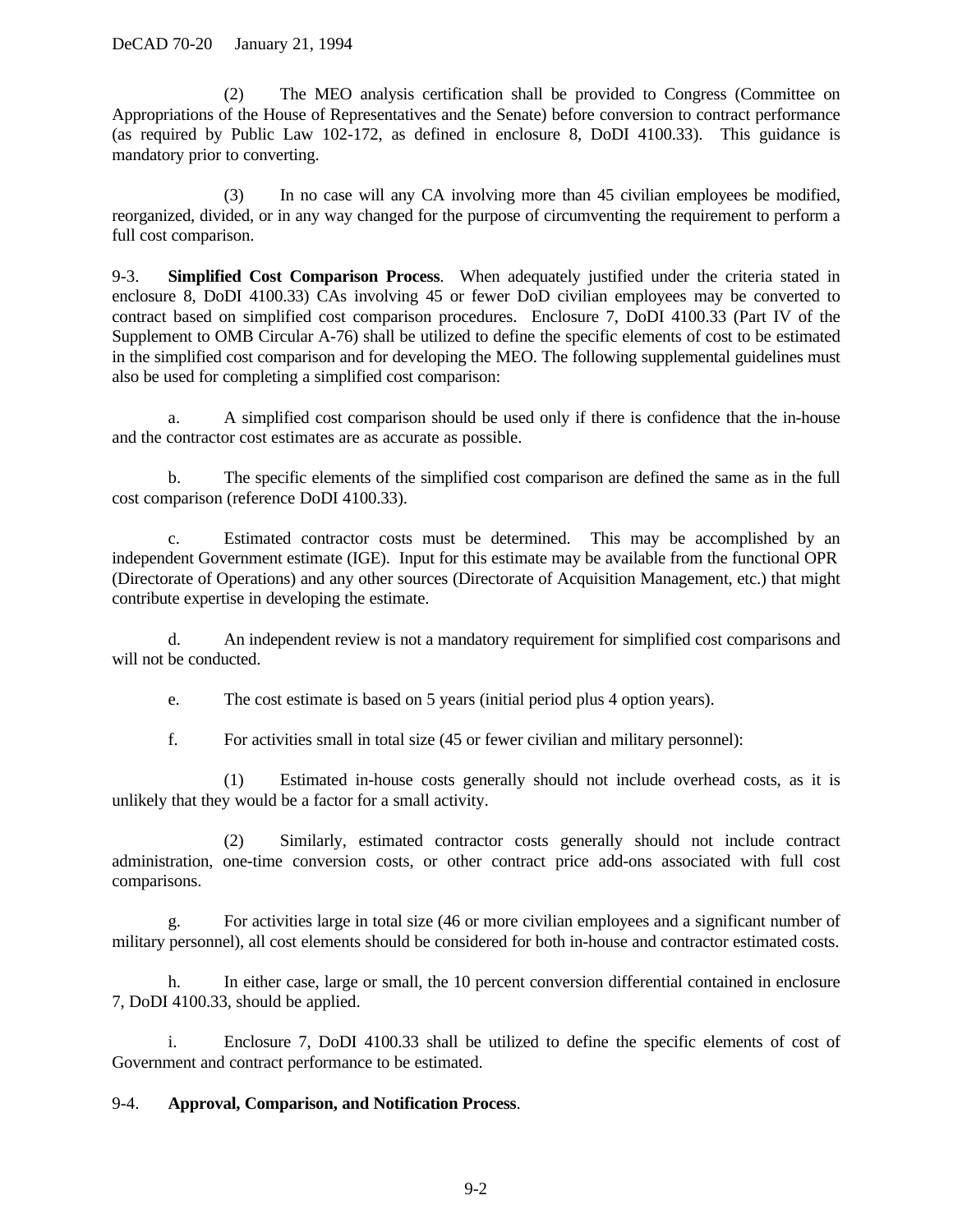a. The Programs Branch shall complete the simplified cost comparison form. Based on the estimates, if contract performance is the least costly, the Programs Branch shall obtain approval through Headquarters, DeCA command channels and provide notification to the DeCA Legislative Liaison Office (DeCA/LL) prior to proceeding with the cost comparison action. At the time of this approval, a notice is published in the Commerce Business Daily (CBD) (by DeCA AM, Contracting Division). Directly affected parties are notified at this time that a simplified cost comparison is being performed and the function may be converted to contract. (Copies of the simplified cost comparison documentation are not provided to directly affected parties at this time.)

b. The DeCA AM, Contracting Division must insert in the solicitation the provision at FAR 52.207-1, Notice of Cost Comparison (Advertised), or the provision at FAR 52.207-2, Notice of Cost Comparison (Negotiated). In addition, the solicitation must include the provision at FAR 52.207-3, Right of First Refusal of Employment. The DeCA AM, Contracting Division must also include in the solicitation the "Cost of Social Security (Except Medicare) and Thrift Plan Contributions (Deviation)".

c. A cost comparison between the estimated in-house cost and the contractor proposal is required. This is accomplished to ensure that an activity is not contracted for which an in-house workforce can do the work for less cost. Actual contract costs are entered to the right of "Estimated Costs" on the cost comparison form. Additionally, actual costs for social security (less medicare) and thrift and profit sharing plan costs are deducted and Federal income tax is computed on the actual contract price.

d. The in-house cost estimate must be properly safeguarded.

e. Certification is required for all simplified cost comparisons and activities involving 11 to 45 DoD civilian employees. The certification shall be approved and signed by the Director, Resource Management Directorate. The certification statement must certify that the estimated in-house cost for each simplified cost comparison is based on a completed MEO. Certification of this MEO analysis as required by Public Law 102-172 (reference DoDI 4100.33) shall be provided to Congress (the Committee on Appropriations of the House of Representatives and the Senate) before conversion to contract performance, as described in enclosure 8, DoDI 4100.33.

f. Prior to conversion, the simplified cost comparison approval containing (1) a certification of the MEO analysis, (2) a copy of the approval to convert, and (3) a copy of the cost comparison fact sheet (attachment 1 to enclosure 8, DoDI 4100.33) with back-up data, shall be submitted through channels to the DeCA/LL, for coordination and for submission to the:

(1) Committee on Appropriations of the House of Representatives and the Senate (11- 45 civilian employees, only).

Copies shall be submitted to:

2030l.

(2) Assistant Secretary of Defense (Legislative Affairs), Room 3D918, the Pentagon, Washington, D.C. 2030l.

(3) Assistant Secretary of Defense (Public Affairs), Room 2E757, the Pentagon, Washington, D.C. 2030l.

(4) Office of Economic Adjustment, Room 4C767, the Pentagon, Washington, D.C.

(5) Deputy Assistant Secretary of Defense, (Installations), Room 3E787, the Pentagon, Washington, D.C. 2030l.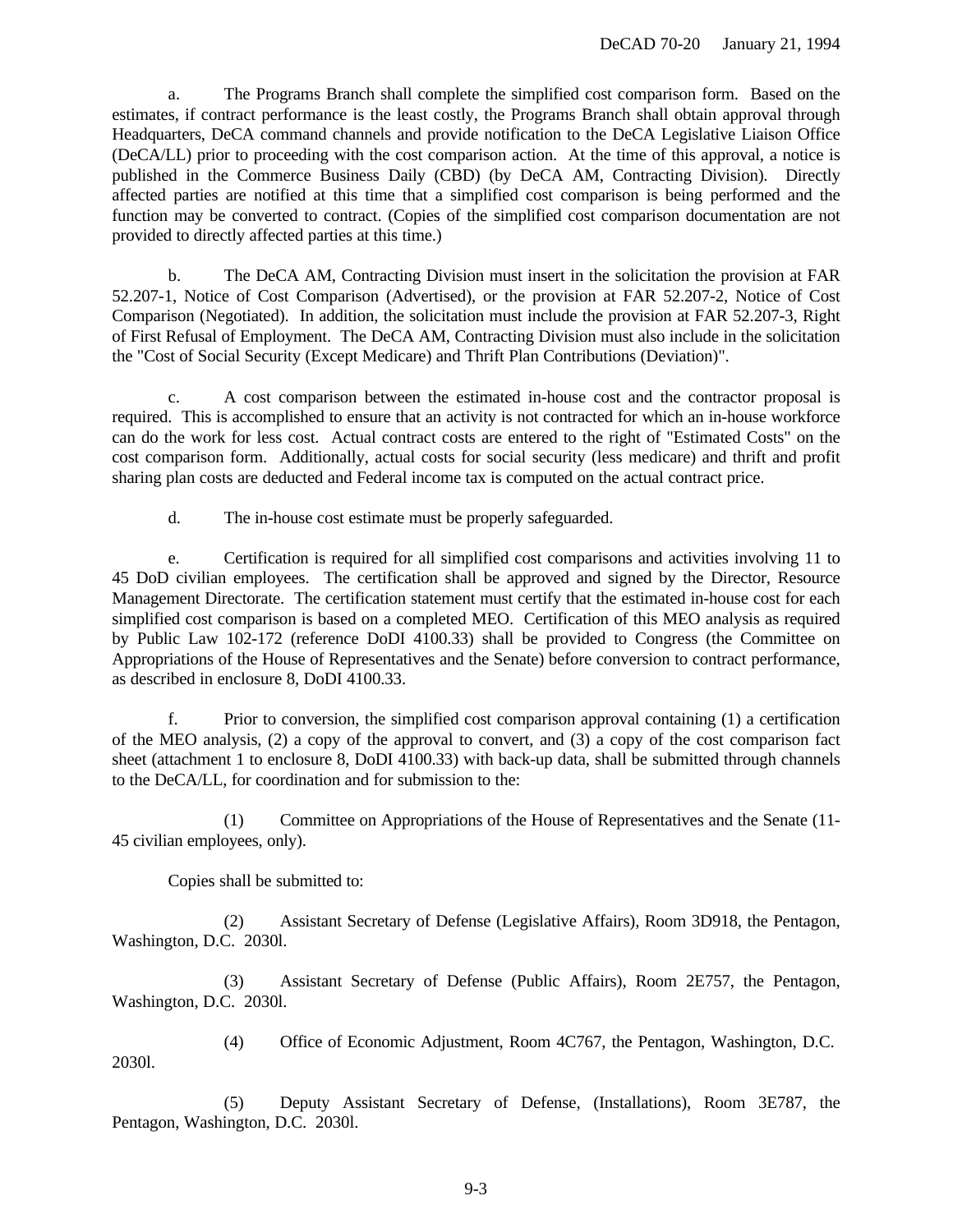9-5. **Direct Conversion Process**. Functions which qualify for direct conversion may be directly converted to contract performance without conducting a simplified cost comparison. To qualify, proposed direct conversions must meet the following criteria:

- a. CAs Involving 10 or Fewer DoD Civilian Employees:
	- (1) The activity is currently performed by 10 or fewer DoD civilian employees.
	- (2) The direct conversion makes sense from a management or performance standpoint.
	- (3) The direct conversion is cost effective.

(4) The Region Director must certify that all affected civilian employees in the CA work center will be offered jobs within the Region's local area or boundary/line; or, in coordination with other Region Directors, in other DeCA Region's boundaries/lines, commensurate with their current skills and pay grades. If no such vacancies exist, the Region Director must certify that the employees in the CA work center will be offered retraining opportunities for existing or projected vacancies within the Region's local area or boundary/line; or, in coordination with other Region Directors, in other DeCA Region's boundaries/lines. The employees' potential right-of-first-refusal with civilian contractors does not satisfy this requirement.

(5) Direct conversion requests must include in-house and contractor estimated costs, placement plans for affected employees, and the total number of affected employees.

(6) Each potential candidate for direct conversion should be reviewed on a case-bycase basis to ensure that both the in-house and contractor cost estimates are as accurate as possible.

(7) The decision to directly convert a CA involving military personnel and/or 10 or fewer DoD civilian employees reflects a management decision that the work need not be performed inhouse. Therefore, all military personnel costs will be estimated on the basis of civilian performance (reference enclosure 8, DoDI 4100.33).

b. CAs Involving Military Personnel. CAs performed exclusively by military personnel not subject to deployment in a combat, combat support, or combat service support role may be converted to contract without a cost comparison, when adequate competition is available and reasonable prices can be obtained from qualified commercial sources.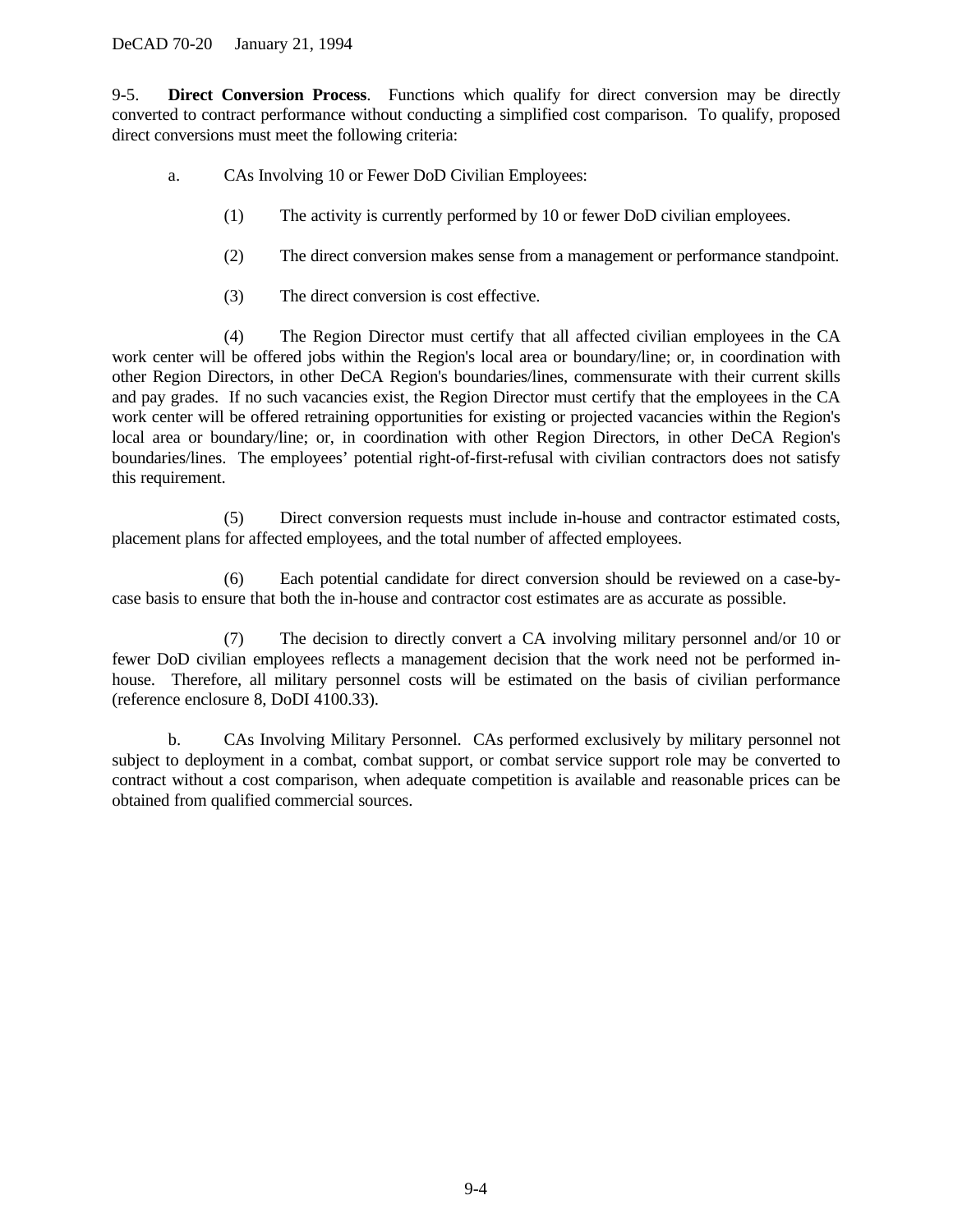## **Chapter 10**

# **INDEPENDENT REVIEW AND CERTIFICATION OF THE IN-HOUSE ESTIMATE**

10-1. **Performance Requirements**. This chapter outlines the requirements for performing an independent review and for obtaining certification of Commercial Activities (CA) studies.

### 10-2. **Independent Review**.

a. The independent review shall be performed by a qualified person from an impartial activity which is organizationally independent of the CA being studied and the activity preparing the cost comparison.

b. The independent review is mandatory for full cost comparisons.

c. The Internal Review Office (IRO) meets the criteria for the independent reviewing activity and shall perform the independent review for Defense Commissary Agency (DeCA) CA studies.

10-3. **Overview of the Independent Review Process**. The independent review is conducted to substantiate the currency, reasonableness, accuracy, and completeness of the in-house cost estimate. The review shall ensure that the in-house cost estimate is based on the same required services, performance standards, and workload contained in the solicitation. The reviewing activity shall scrutinize and attest to the adequacy and authenticity of the supporting documentation. Supporting documentation shall be sufficient to require no additional interpretation.

a. The independent review shall ensure that costs have been estimated and supported in accordance with DoDI 4100.33 and the Supplement to OMB Circular A-76. It is not the objective of the independent review to validate or approve management decisions concerning the most efficient and costeffective organization (MEO).

b. If there aren't any (or only minor) discrepancies noted during the independent review, the reviewer (IRO) indicates the minor discrepancies and signs, dates, and returns the cost comparison form to the preparer (Programs Branch, Resource Management Directorate, DeCA). If significant discrepancies are noted during the review, the discrepancies are reported to the Programs Branch for recommended correction and resubmission.

c. The independent review is completed far enough in advance of the bid or initial proposal receipt date to allow the Programs Branch to correct any discrepancies found before sealing the in-house cost estimate.

d. Following the independent review of the CA study, the in-house cost estimate and supporting documentation (PWS, management study, solicitation, and the Statement of Independent Review) will be delivered by IRO to the Programs Branch.

### 10-4. **Overview of the Certification Process**.

a. Upon receipt by the Programs Branch of the in-house cost estimate and supporting documentation from IRO (containing the Statement of Independent Review, PWS, management study and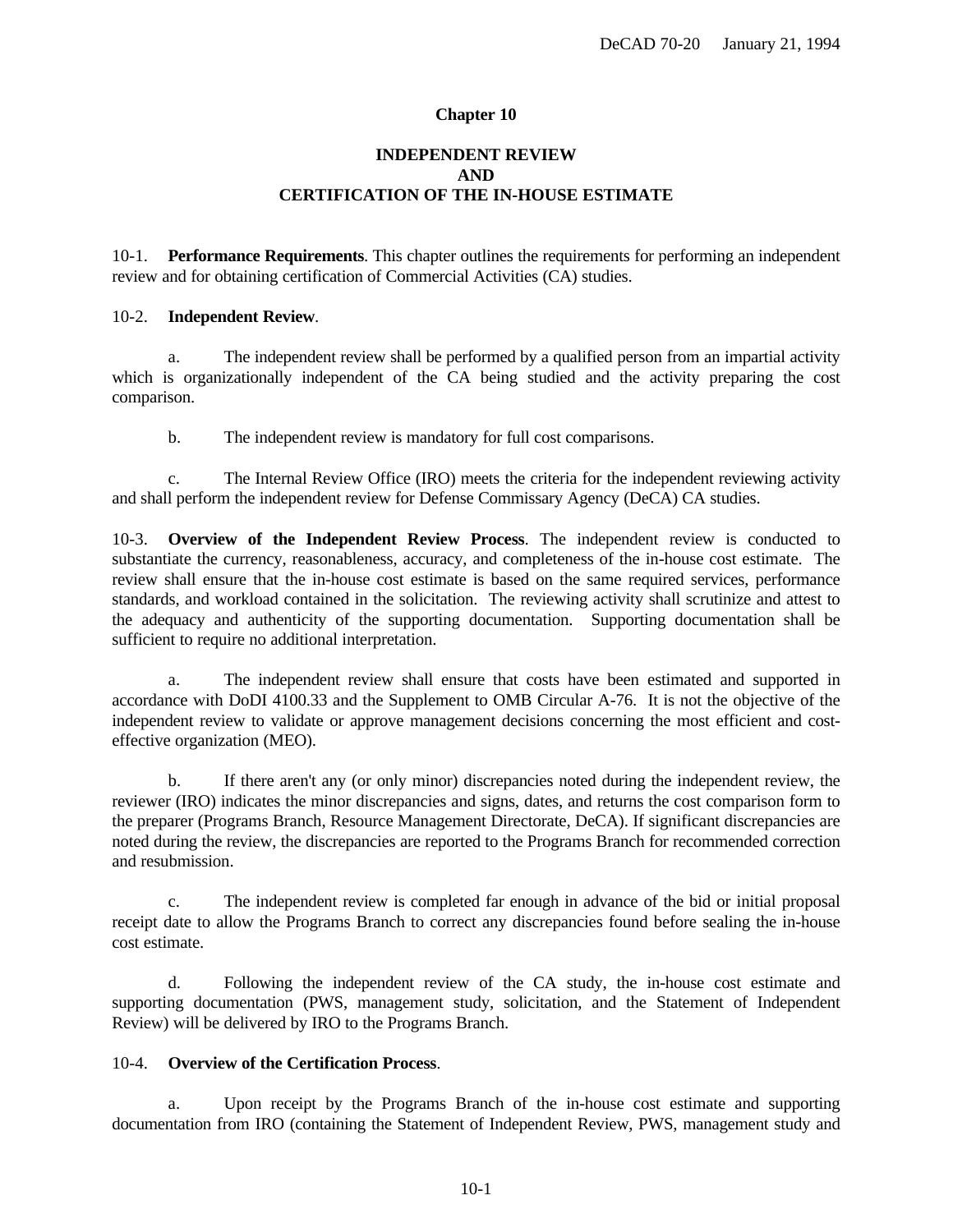solicitation) the completed CA study package will be submitted to the Director, Resource Management Directorate for final approval/certification.

b. The Director, Resource Management Directorate shall certify (by signing the Statement of Certification) that the in-house cost estimate is based on the MEO practicable and needed to accomplish the requirements in the PWS.

c. The MEO certification shall be made before the bid opening or the date for receipt of initial proposals.

d. Following the MEO certification, the completed CA study containing the Statement of Certification shall be hand-carried by the Programs Branch to the DeCA Acquisition Management (AM), Contracting Division in a sealed and identified envelope to await bid opening or date for receipt of proposals.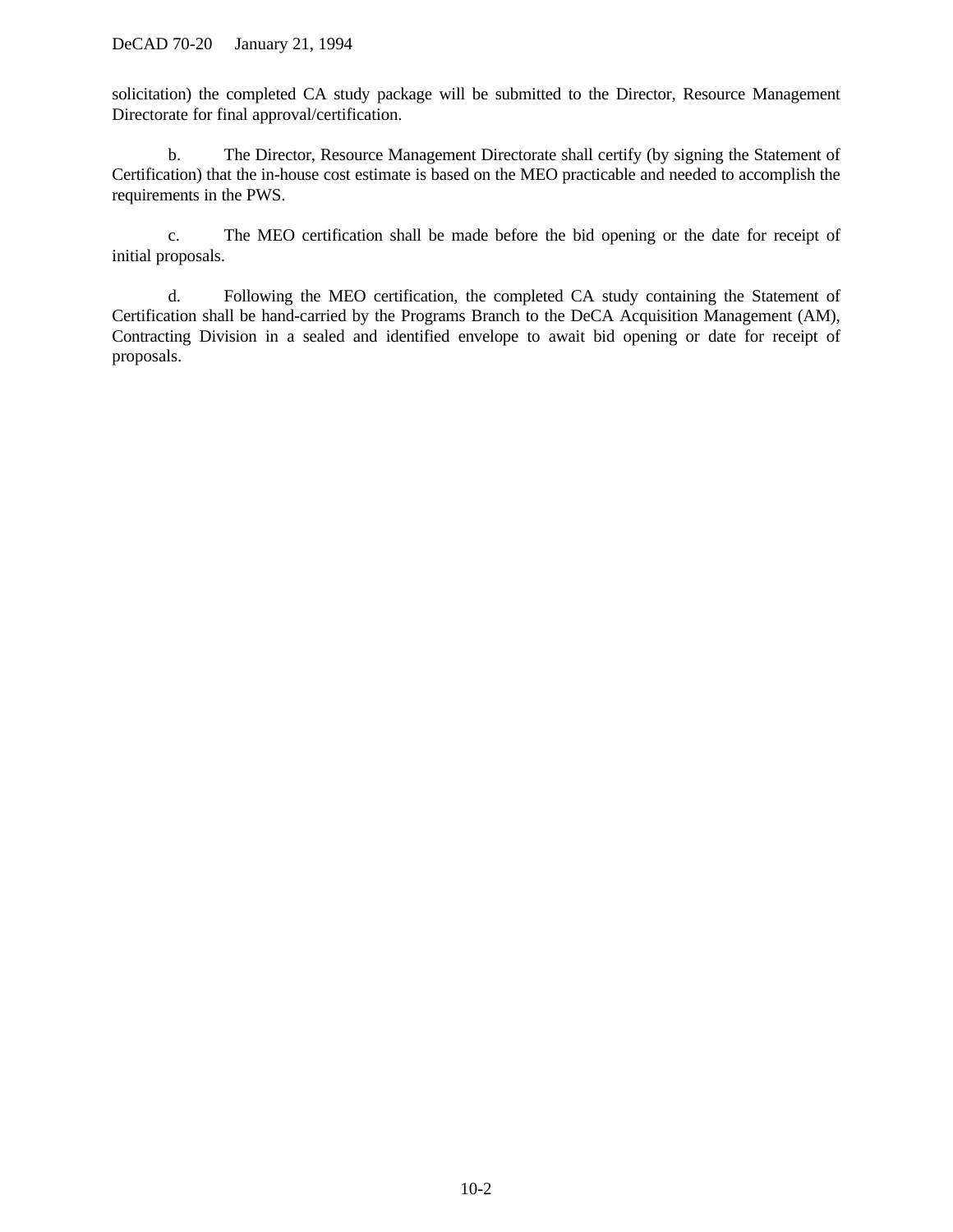### **Chapter 11**

## **SEALED BID AND NEGOTIATED ACQUISITIONS (BID OPENING AND/OR NEGOTIATION PROCEDURES)**

11-1. **General Guidance and Procedures**. This chapter provides general guidance and summarizes procedures using sealed bid and negotiated acquisitions for cost comparisons. Specific guidance is provided in the Federal Acquisition Regulation (FAR).

a. Following the independent review, the preparer of the cost comparison (Programs Branch, Resource Management Directorate, DeCA) shall submit to the DeCA Acquisition Management (AM), Contracting Division the cost comparison form and any supporting documentation in a sealed and identified envelope.

b. This must be done by the required submission date for bids or by the date established for receipt of the contractors' initial proposals.

c. The DeCA AM Contracting Officer must not open the in-house cost estimate until the time the comparison of in-house to contract costs is accomplished.

11-2. **Sealed Bid Acquisitions**. For sealed bid acquisitions, the following procedures apply:

a. Bid Opening. The DeCA AM Contracting Officer opens the bids, records the results, and determines the apparent low bidder. The DeCA AM Contracting Officer opens the in-house bid and enters on the cost comparison form the price of the apparent low contractor bidder and contributions for social security and thrift and profit sharing plans (if any). The Programs Branch then completes the proper remaining items on the cost comparison form and advises the DeCA AM Contracting Officer of the tentative result.

b. Announcing the Results. The DeCA AM Contracting Officer announces the tentative results of the cost comparison. Concurrent with this announcement, the Contracting Officer:

(1) States that this result is subject to required DeCA processing, to include evaluating for responsiveness and responsibility, completing and auditing the cost comparison form and resolving any requests for review under the administrative appeal procedures;

(2) States that no final determination for performance by the Government or under contract may be made during the public review period specified in the solicitation plus any additional period required by the administrative appeal procedures;

(3) Makes available for public review by interested parties, upon request, the abstract of bids, completed cost comparison form, and detailed supporting documentation; and

(4) Announces the name of the tentative winning contractor (if the decision is to contract) or price of the bidder whose bid would have been most advantageous to the Government (if the decision is to perform in-house).

c. Explaining Costing Techniques. When requested, the Programs Branch shall explain cost estimating techniques and provide backup data to directly affected parties either verbally or in writing.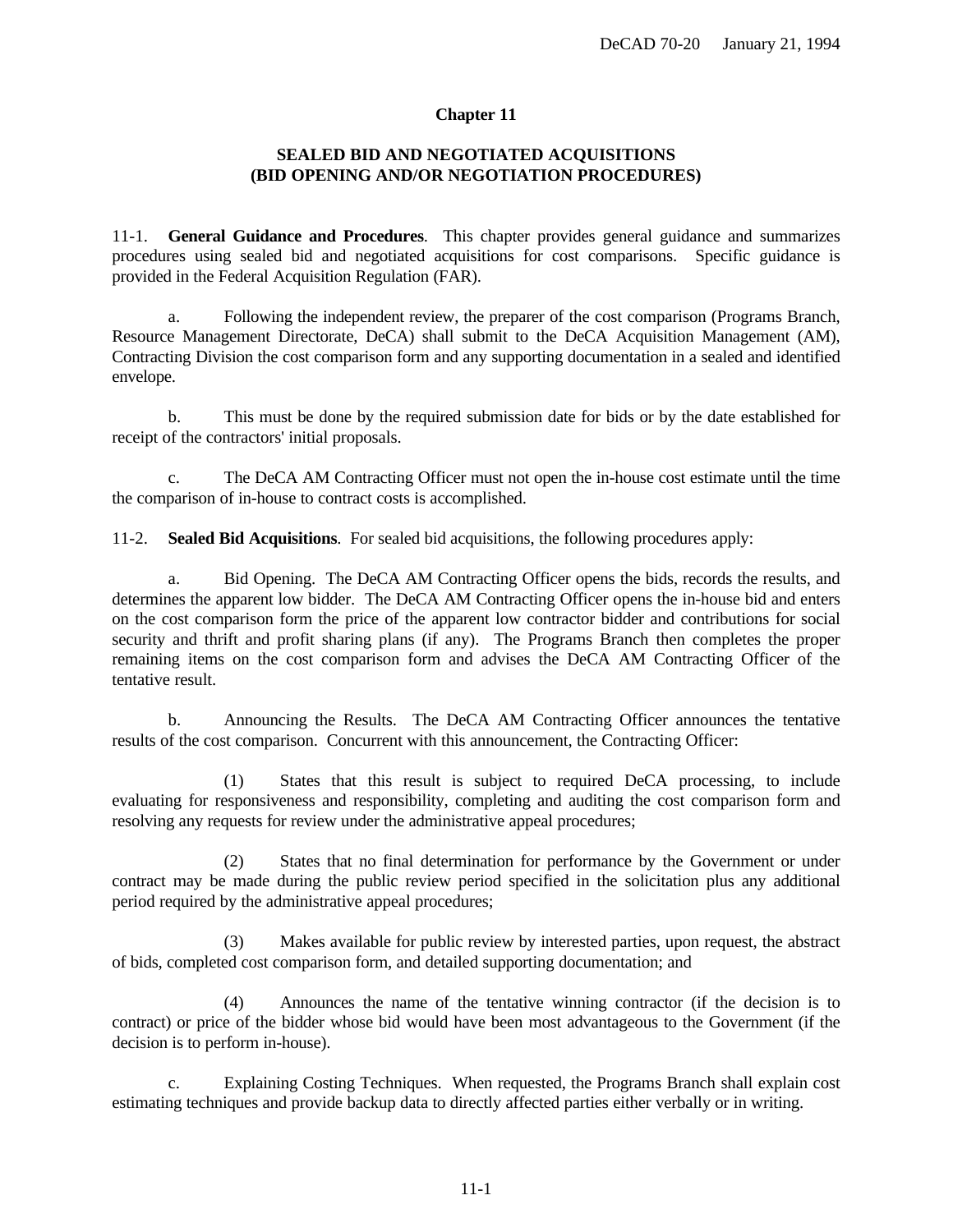### DeCAD 70-20 January 21, 1994

d. Public Review Period. The public review period shall begin on the day the cost comparison form, detailed supporting documentation, and bid abstract are made available to directly affected parties. The public review period lasts for the period specified in the solicitation (at least 15 calendar days, but up to a maximum of 30 calendar days if the Contracting Officer considers the action to be complex). Upon completion of the public review period and resolution of any questions raised, a contract is awarded or the solicitation is cancelled. If the final decision is to award a contract, appropriate notifications are made prior to actual award. Notification procedures are contained in Chapter 14.

e. Correcting Discrepancies in the In-House Estimate:

(1) Prior to Comparison. If it becomes necessary to amend or correct the cost comparison form after it is sealed in an envelope and it is in the possession of the Contracting Officer, the needed changes are made on a revised cost comparison form, which is sealed in another envelope with an explanation for the changes, and given to the Contracting Officer. At bid opening, all of the envelopes are opened and the changes are explained.

(2) After Comparison. If a discrepancy is identified during the public review period, the Programs Branch corrects it during a time that corresponds to the requirement and the validity date of the bids. The solicitation is not cancelled even if there are significant changes, omissions, or defects in the cost comparison. These corrections are made before the expiration of bids and may require the extension of bids. Details on documenting changes are contained in Chapter  $12-2(c)(4)(g)$ .

11-3. **Negotiated Acquisitions**. For negotiated acquisitions, the following procedures apply:

a. Completion of Negotiations. After evaluating the proposals and conducting negotiations, the Contracting Officer selects the most advantageous proposal in accordance with normal contracting procedures (FAR, Part 15). Also, where appropriate, a Small Business Administration clearance, an equal employment opportunity clearance, the local contract file reviews, and a major command contract approval must be obtained. Before public announcement, the Contracting Officer opens the sealed cost comparison form, in the presence of the Programs Branch representative, enters on the cost comparison form the amount of the most advantageous proposal and contributions for social security and thrift and profit sharing plans (if any), and returns the form to the Programs Branch representative who completes the remaining items.

b. Announcing the Results:

(1) If the result of the cost comparison favors performance under contract, the Contracting Officer shall award a contract in accordance with agency procedures. Concurrently with the award, the Contracting Officer:

(a) Notifies interested parties of the result of the cost comparison;

(b) Informs directly affected parties that the completed cost comparison form and detailed supporting data are available for review upon request;

(c) Announces the contractor's name; and,

(d) Advises directly affected parties that contractor preparations for performance are contingent upon completion of the public review period specified in the solicitation plus any additional period required by the administrative appeal procedure.

(2) If the result of the cost comparison favors Government performance, the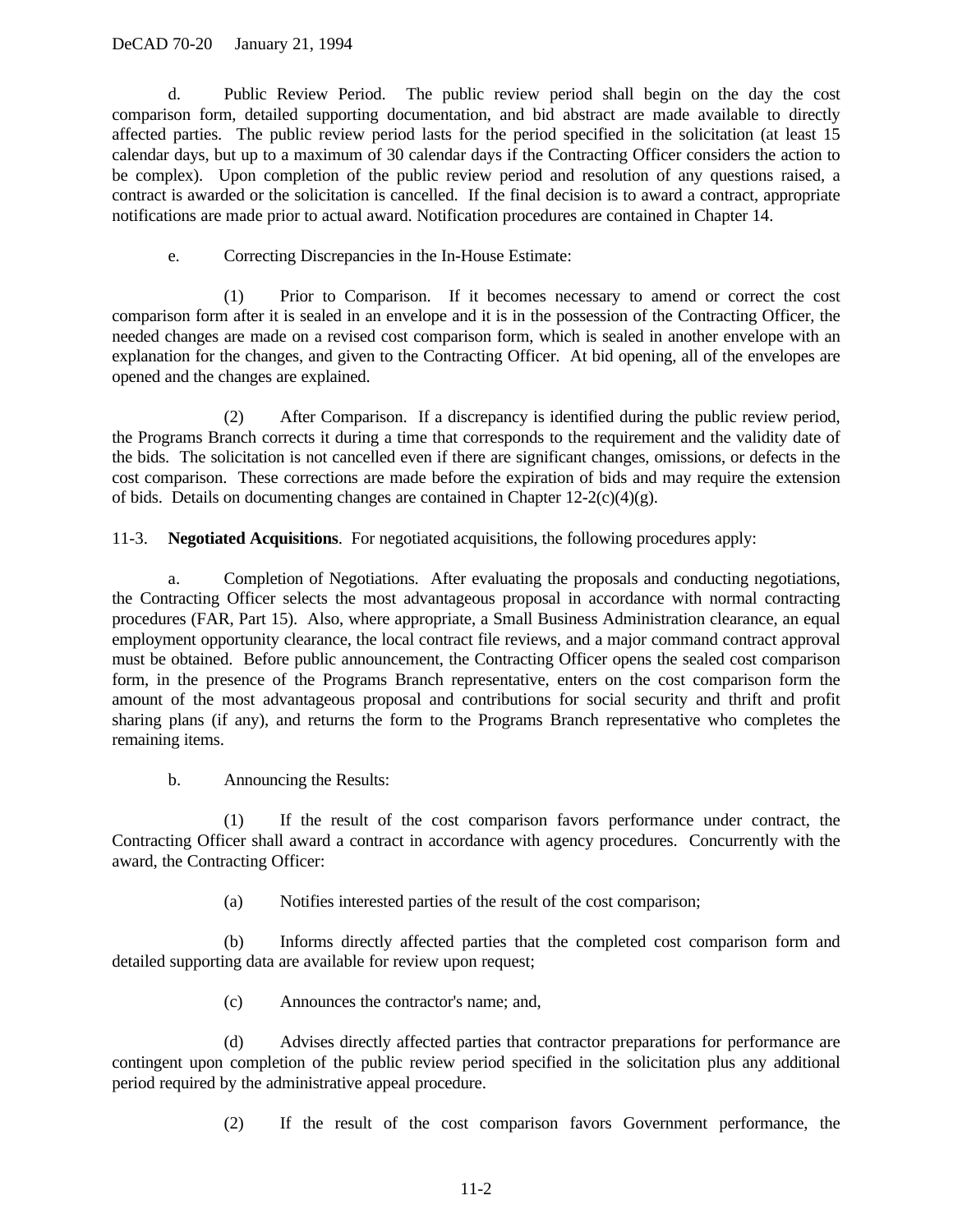Contracting Officer:

(a) Notifies directly affected parties of the result of the cost comparison;

(b) Informs directly affected parties that the completed cost comparison form and detailed supporting data relative to the Government cost estimate are available for public review upon request;

(c) Announces the price of the contractor's offer most advantageous to the Government; and,

(d) Advises directly affected parties that the decision is contingent upon completion of the public review period specified in the solicitation plus any additional period required by the administrative appeal procedure.

c. Explaining Costing Techniques. When requested, the Programs Branch explains, either verbally or in writing, the cost estimating techniques and provides backup data to directly affected parties.

d. Public Review Period. The public review period begins on the day the cost comparison form and detailed supporting documentation are made available to directly affected parties. The review period lasts for the period specified in the solicitation (at least 15 calendar days, but up to a maximum of 30 calendar days if the Contracting Officer considers the action to be complex). Upon completion of the public review period and resolution of any questions raised, a notice to proceed is issued or the solicitation is cancelled and the directly affected parties are notified of action taken. Appropriate notifications must be made prior to the Contracting Officer issuing the notice to commence with the award. Notification procedures are contained in Chapter 14.

e. Correcting Discrepancies in the In-House Cost Estimate:

(1) Prior to Comparison. If it becomes necessary to amend or correct the cost comparison form after it is sealed in an envelope and it is in the possession of the Contracting Officer, the needed changes are made on a revised cost comparison form, which is sealed in another envelope along with an explanation for the changes, and given to the Contracting Officer. At the time of the cost comparison, all envelopes are opened and the changes are explained.

(2) After Comparison. If a discrepancy is identified during the public review period, the Programs Branch corrects it during a time that corresponds to the requirement and the validity date of the proposals. The solicitation is not cancelled even if there are significant changes, omissions, or defects in the cost comparison. These corrections are made before the expiration of the proposals and may require the extension of the proposal acceptance period.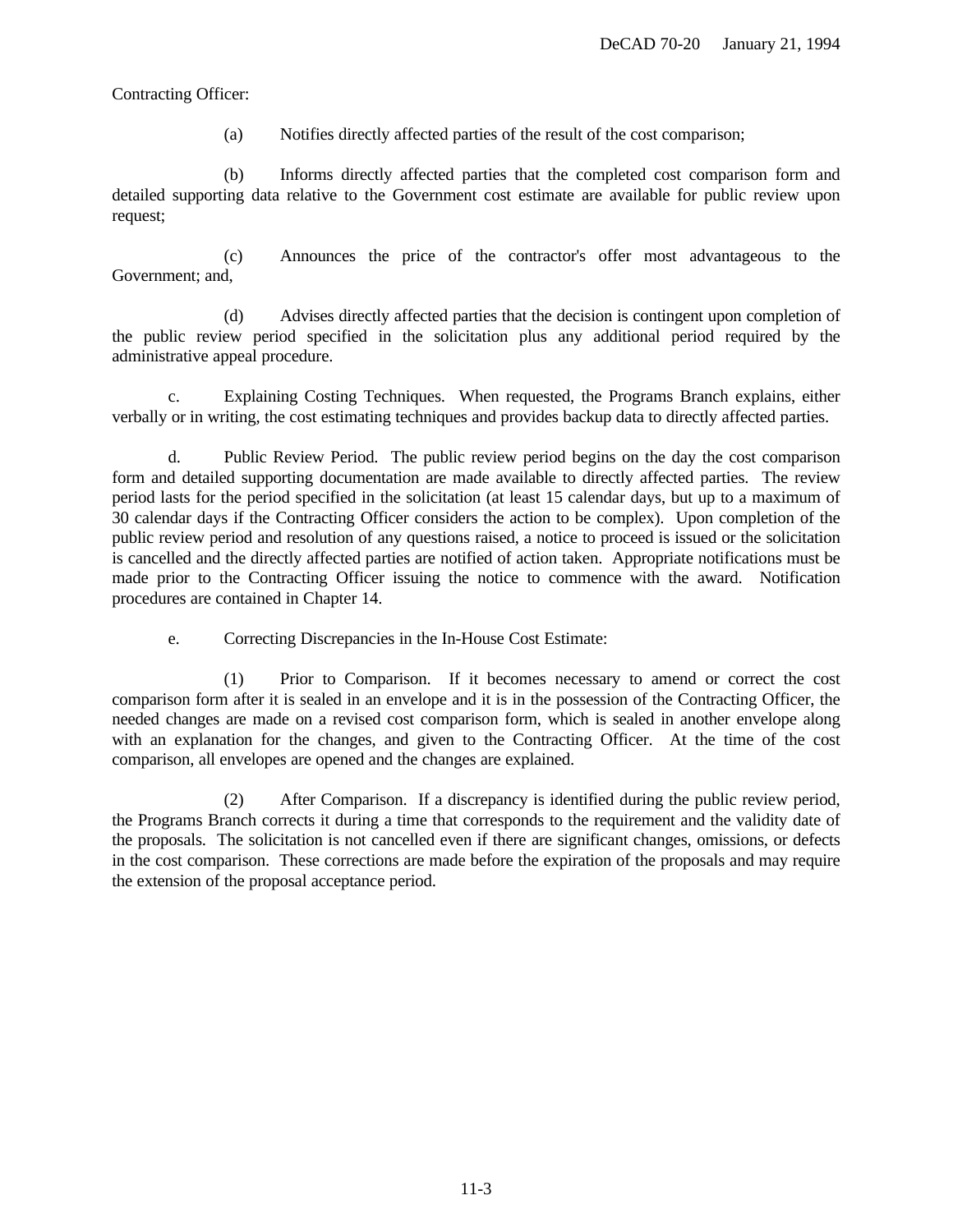## **Chapter 12**

#### **ADMINISTRATIVE APPEAL PROCEDURES**

12-1. **Administrative Appeals**. Administrative appeal procedures are intended to resolve questions from directly affected parties relating to: (1) determinations resulting from cost comparisons; and (2) determinations to convert to contract based on a simplified cost comparison and/or a direct conversion, in accordance with OMB Circular A-76, the OMB Supplement, and DoDI 4100.33.

### 12-2. **Appeals of Cost Comparison Decisions**.

a. An Administrative Appeal Review Board shall be established to resolve questions from directly affected parties relating to determinations resulting from cost comparisons performed under provisions of OMB Circular A-76, the OMB Supplement, and DoDI 4100.33. Administrative appeal procedures outlined in this chapter have been developed in accordance with regulatory directives and compliance is mandatory for administrative appeals. The administrative appeal procedures do not apply to questions about:

- (1) Award to one contractor in preference to another; or
- (2) DoD management decisions.

b. The administrative appeal procedures provide an administrative safeguard to ensure cost comparisons are conducted fairly, equitably, and according to regulatory procedures and directives. The administrative appeal procedures shall be independent and objective and provide for a decision on the appeal within 30 calendar days of receipt of the appeal. Since the appeal procedures are intended to protect the rights of all directly affected parties; i.e., Federal employees and their representative organizations, and bidders or offerors, the procedures and the decision upon appeal may not be subject to negotiation, arbitration, agreement, or for appeal outside of the Defense Commissary Agency (DeCA) or a judicial review.

c. To ensure consistency in administrative appeal procedures, the following guidelines apply:

(1) Documentation to Directly Affected Parties. Detailed documentation supporting the initial cost comparison decision is provided (in writing) to the directly affected parties upon request when the initial decision is announced. The DeCA Acquisition Management (AM), Contracting Division will announce the start date and duration of the appeal period at the announcement of the initial decision. The appeal period will not normally exceed 15 calendar days. (If the documentation is not available when the initial decision is announced, the time allotted for submitting appeals is extended the number of days equal to the delay.) The detailed documentation includes as a minimum:

(a) Completed cost comparison form containing the in-house cost estimate and contractor's cost.

(b) In-house cost estimate with detailed supporting data.

(c) Name of the tentative winning contractor (if the decision is to contract), or the price of the bidder whose bid or proposal would have been the most advantageous to the Government (if the decision is to perform in-house).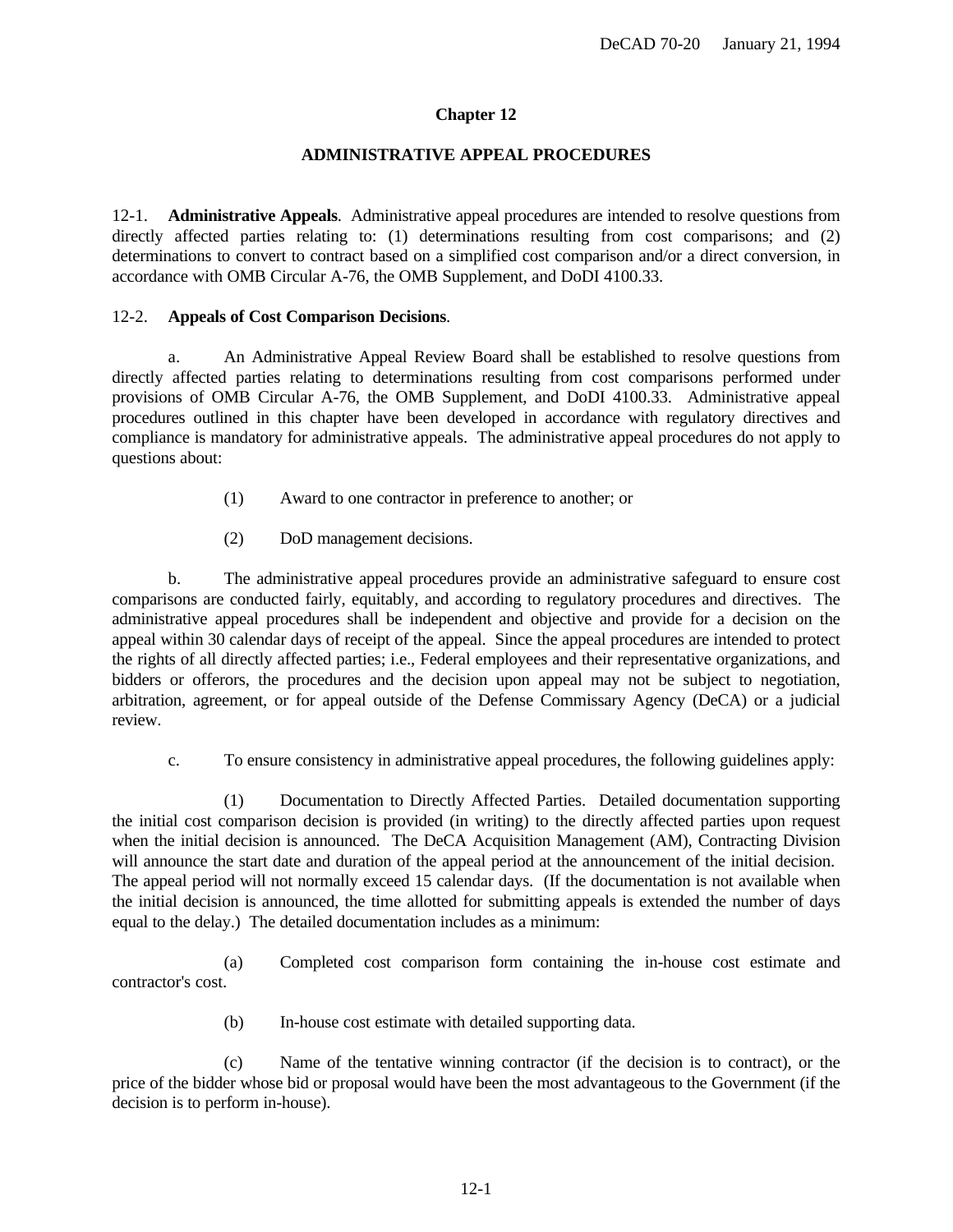(d) Abstract of bids (for sealed bid acquisitions).

(2) Parameters Constituting an Appeal. For an administrative appeal to be considered eligible for review under the administrative appeal procedures, the appeal must:

(a) Be received by DeCA (AM, Contracting Division) in writing within 15 working days after the date the supporting documentation is made available to the directly affected parties. The appeal period may be extended by the DeCA AM, Contracting Division to a maximum of 30 calendar days if the cost comparison is particularly complex. The appeal must be postmarked within the appeal period specified in the solicitation (15 to 30 calendar days). No final cost comparison decision can be made until all appeals are resolved.

(b) The solicitation shall include the following as the minimum information required when filing an appeal:

1 Address specific line items on the cost comparison form and provide the rationale for questioning those items.

2 Demonstrate that the result of the appeal may change the cost comparison decision.

(3) Establishing an Administrative Appeal Review Board. In accordance with DoD guidance, an impartial official, who is at a level organizationally higher than the official who approved the original cost comparison decision shall administer the administrative appeal procedures and provide the decision on the appeal. The cost comparison approving official and the Administrative Appeal Review Board officials, are as follows:

(a) The Director, Resource Management Directorate shall approve the cost comparison decision.

(b) The Chief of Staff shall serve as the impartial official and shall appoint an Administrative Review Board Chairman. Although personnel involved in the cost comparison process are not part of this board, they may be consulted to provide additional information or explanations. The board is composed of at least three members (military and/or civilian).

members.

board.

(c) The Chairman of the Administrative Appeal Review Board will appoint the board

(d) The Chairman of the board shall at least be the same or higher rank or grade as the official who approved the initial cost comparison decision (the Director, Resource Management Directorate) and shall be from another activity that neither directly supports nor receives support from the organization being studied.

(e) Members of the board should be senior military or civilian personnel who have experience or training in either Commercial Activities (CA) costing procedures and program requirements, contracting, or management. Board members must be impartial and avoid even the appearance of a conflict of interest.

(f) A legal advisor knowledgeable of the procurement process shall be available to the

(4) Actions Upon Receipt of Appeal: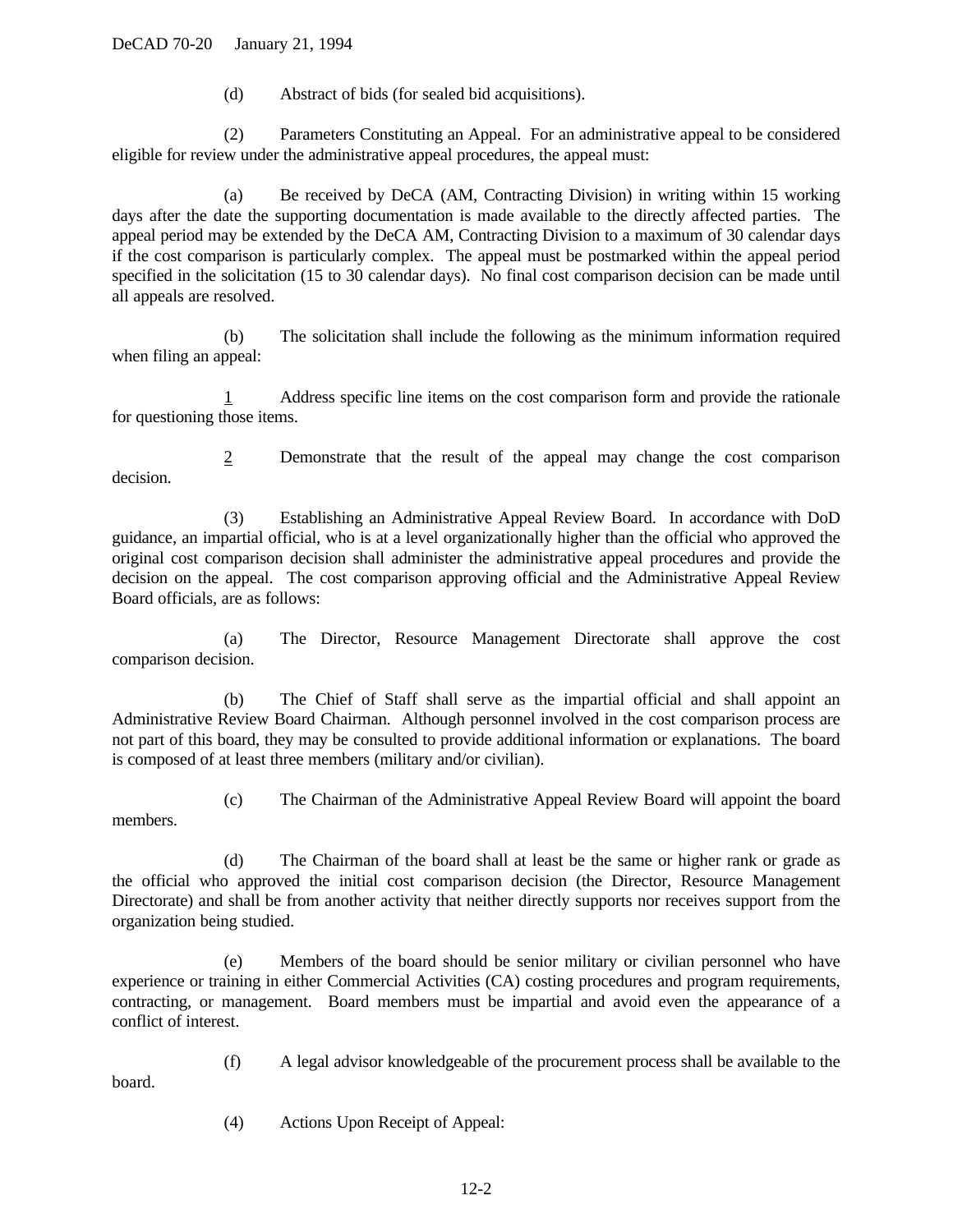(a) The appellant sends appeals to DeCA AM, Contracting Division in writing. The DeCA AM, Contracting Division in turn, should immediately provide the appeal to the manpower representative; i.e., the preparer of the cost comparison (the Programs Branch, Resource Management Directorate, DeCA).

(b) The Programs Branch forwards the appeal along with a copy of the original cost comparison form, supporting backup documentation, and contract solicitation package, to the Chairman of the Administrative Appeal Review Board, and provides guidance concerning the board's responsibilities, the appeal process, the cost comparison procedures and any additional information necessary to facilitate the appeal process.

(c) Upon receipt of the appeal, the Chairman advises the appellant of the receipt (usually within 5 calendar days from receipt of the appeal) by receipt-requested certified mail. The members of the board analyze each element of the appeal and provide a recommendation upon which the Chairman makes a decision.

(d) The board makes an informal administrative review of the issues raised in the appeal of the initial decision. The appeal procedure is not judicial in nature and does not provide for judicial review or for further levels of appeals outside of the Agency.

(e) In making its decision, the board has access to all resources and documents involved in the cost study.

(f) The board shall prepare a written decision on each appeal.

(g) If any discrepancies in the cost comparison are identified that require changes to the cost comparison, these changes shall be made by the Programs Branch prior to appeal decision notification and all interested parties shall be notified (in writing) of the change or changes including rationale.

1 When making changes to the original cost comparison form and supporting documentation, a complete audit trail shall be maintained and provided for validation of the revised computations (to the independent reviewing activity, (Internal Review Office (IRO)) to show that changes are as a result of appeal discrepancies identified through the appeal procedures.

2 As cost comparison forms are changed to reflect or incorporate discrepancies, each corrected version is sequentially numbered, dated, and referenced; e.g., Corrected Cost Comparison Form, Number 1, October 1, 1991, per Appeal Decision (reference and attach applicable appeal documentation and decision).

(h) The Chairman of the board provides to the appellant by receipt-requested certified mail the written decision of the board on the appeal within 30 calendar days of receipt of the appeal from the appellant.

(i) Copies of the appeal board decision shall be provided to the Programs Branch and to the DeCA AM, Contracting Division.

(j) Upon receipt of the decision of the appeal review, the DeCA AM, Contracting Division awards the contract or cancels the solicitation, whichever is applicable.

(5) Final Decision. The Administrative Appeal Review Board decision is final.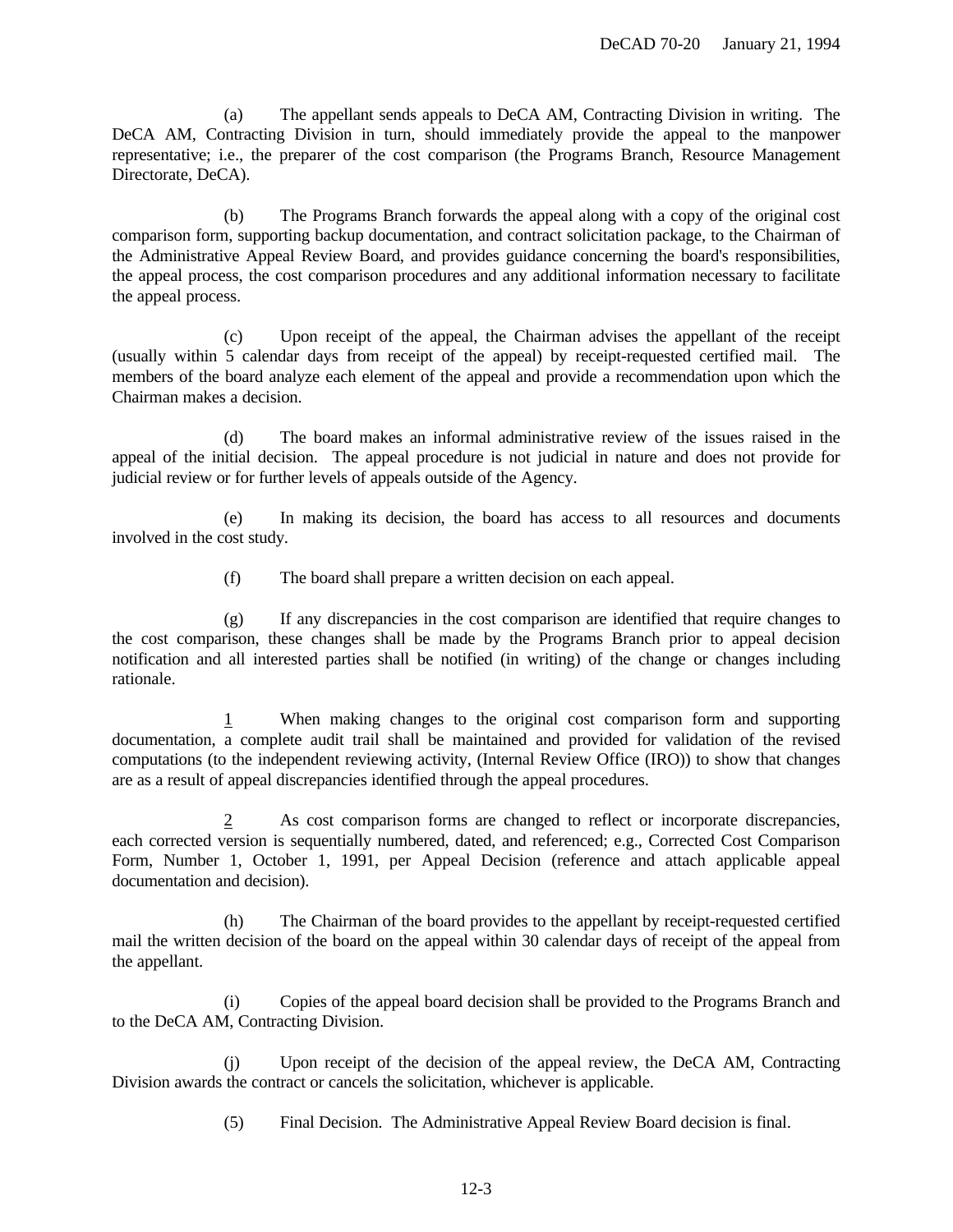12-3. **Appeals of Simplified Cost Comparisons and Direct Conversions**. The administrative appeal procedures established to resolve questions from directly affected parties for a decision to convert to contract based on a simplified cost comparison or direct conversion, shall be the same as the appeal procedures established for full cost comparisons, except as follows:

a. Directly affected parties may appeal decisions to convert to contract based on a simplified cost comparison or direct conversion decision. The appeal must address reasons why fair and reasonable prices will not be obtained.

b. Directly affected parties shall file appeals of direct conversions within 30 calendar days after the decision is announced in the Commerce Business Daily (CBD) of a decision to convert directly to contract.

c. Final Decision. The Administrative Appeal Review Board decision is final.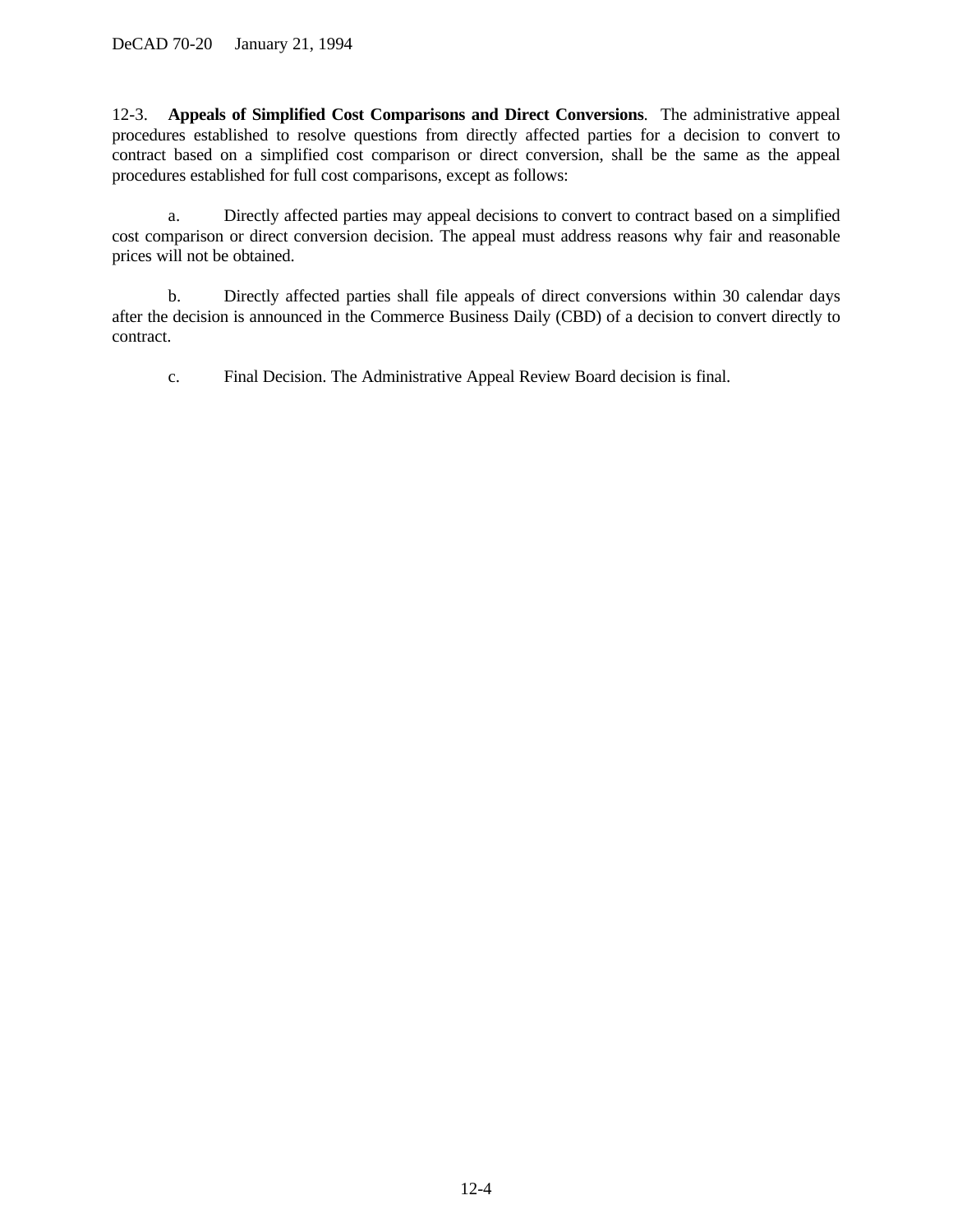## **Chapter 13**

# **MOST EFFICIENT AND COST-EFFECTIVE ORGANIZATION (MEO) IMPLEMENTATION**

### 13-1. **Timing of the Implementation**.

a. Implementation of the most efficient and cost-effective in-house organization (MEO) shall be initiated no later than 1 month after the solicitation is canceled and shall be completed within 6 months.

b. When the MEO is not initiated and/or completed as prescribed in DoDI 4100.33 and OMB Circular A-76 (when situations outside of the Defense Commissary Agency (DeCA) control prevents timely or full implementation of the MEO), the Programs Branch, Resource Management Directorate, DeCA (as the central point of contact office for the CA Program) shall take action within 1 month to schedule and conduct a subsequent cost comparison.

c. The Programs Branch shall ensure that the in-house operation (as specified in the MEO) is capable of performing in accordance with the requirements in the Performance Work Statement (PWS); i.e., that the resources (facilities, equipment, and personnel) specified in the MEO are available to the inhouse operation.

d. The Programs Branch shall ensure that in-house performance remains within the requirements and resources specified in the PWS and MEO for the period of the cost comparison, unless justification and documentation to support changes in workload/scope is available.

#### 13-2. **Resource Limitations**.

a. An in-house CA authorized on the basis of a cost comparison is limited to expanding, at the maximum, the dollar value at those workyears and grades priced-out in the cost comparison. The activity may exercise latitude in resource management (overtime, grade changes, etc.), as long as the changes do not increase the total dollar amount of resources in the cost comparison. An exception may be made if a documented change in workload occurs from those stated in the PWS. These changes would have caused an increase or decrease in contractor costs if the activity was performed by a contractor. The tasks outlined in the PWS are performed with the resources estimated in the cost comparison. If significant additional resources are required without a corresponding increase in workload, a new cost comparison is required. The main intent is to perform in such a manner that the Government is not accused of "buyingin."

b. The in-house work force should not be required to operate under costing procedures or decisions made during the MEO, which in consideration of new information, prove to be unworkable. While it is best to correct the deficiency within existing resources, this question must be asked: "Is there a substantial likelihood that the required additional resources (if reflected in the original Government cost estimate) would have altered the outcome of the cost comparison?" If the answer is affirmative, a new cost comparison is required. If the answer is negative, a new cost comparison is not required.

c. Activities that are retained in-house after a cost comparison are fundamentally Government operated activities governed by Government directives (unless specifically waived in developing the management study). They are subject to the nuances of the budget process and must share the limitations imposed on Government resources.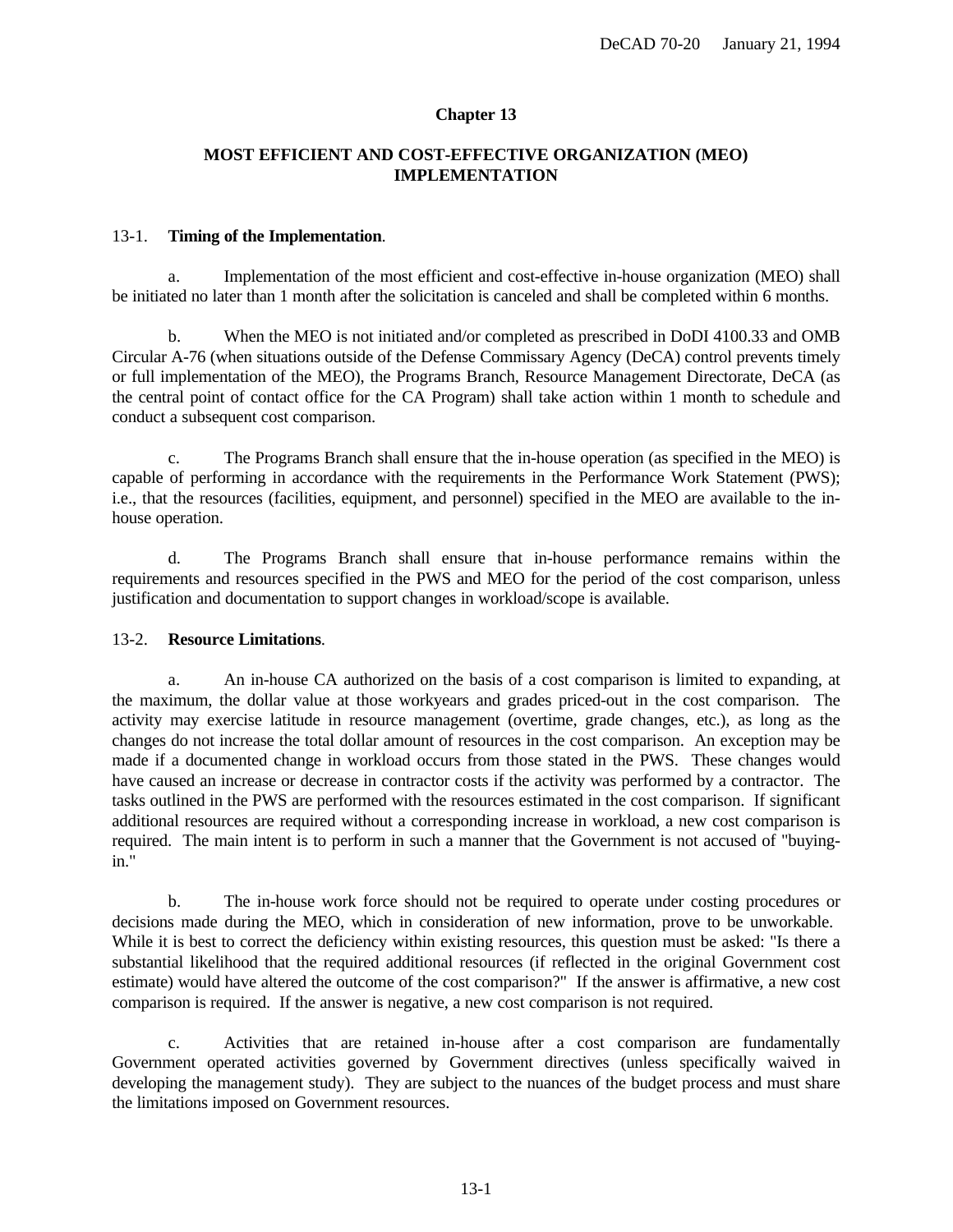## 13-3. **Equipment and Facilities**.

a. Equipment and facilities may be changed or added if these actions would normally be taken under a contract operation, if offsetting savings would occur, or for normal replacement. These actions are reflected in the cost comparison to the extent they can be predicted. Complete documentation must be retained for these changes.

b. The MEO is not based on acquiring the equipment unless the equipment availability date is known. Relief for late receipt of this equipment is not authorized unless the equipment and its availability date were included in the PWS as Government-furnished equipment. In this case, either a contractor or an in-house operation would be granted relief for late receipt of the equipment.

13-4. **Materiel and Supply**. Materiel and supply costs in a service organization are sometimes beyond the control of the manager; however, the usage should not vary significantly from the costs estimated in the cost comparison. Unexplained variances from the in-house usage and the cost estimate require corrective action.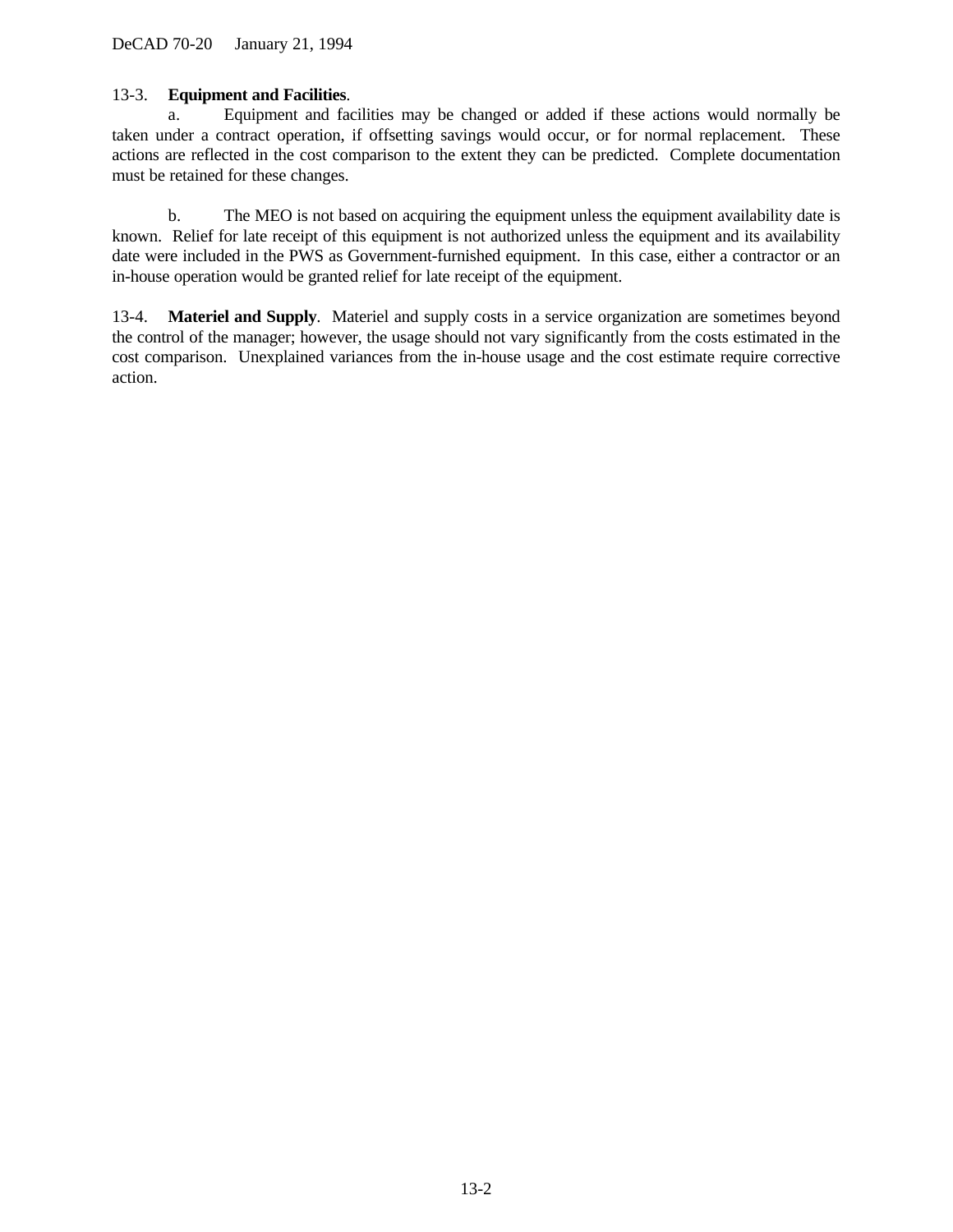### **Chapter 14**

### **REPORTING AND NOTIFICATION REQUIREMENTS**

14-1. **Commercial Activities (CA) Reporting and Notifications**. This chapter outlines specific reporting and notification requirements for the Defense Commissary Agency (DeCA) CA Program.

14-2. **Section A - CA Management Information System (CAMIS) (RCS DD-P&L(O) 1542)**. Purpose, Procedures, and Use of the CAMIS Data Base in Accordance with OMB Circular A-76:

a. The purpose of CAMIS is to maintain an accurate CA data base in accordance with OMB Circular A-76 and DoDI 4100.33. The CAMIS is divided into two parts, as follows:

(1) Part I contains data on CAs that undergo an OMB Circular A-76 cost comparison (those in progress, those terminated, and those completed).

(2) Part II contains data on CAs that are converted directly to contract without a cost comparison.

b. The CAMIS A-76 data base is used to:

(1) Respond to informational requests and reports required by Congress, Office of Management and Budget (OMB), General Accounting Office (GAO), Office of the Under Secretary of Defense, and others.

(2) Perform quantitative analyses in order to assist management in making informed decisions about manpower utilization policies.

c. The following procedures are mandatory for development and submission of CAMIS (RCS DD-P&L(O) 1542):

(1) The Programs Branch, Resource Management Directorate, DeCA shall create and manage the DeCA CAMIS data base of cost comparisons and direct conversions for commissary activities, in those categories identified in paragraphs  $14-2a(1)$  and  $(2)$ , above. The DeCA CAMIS A-76 data base shall be used to provide required input to the DoD CAMIS A-76 data base.

(2) On approval of a full cost comparison, a simplified cost comparison, or a direct conversion CA, the Programs Branch shall create the initial entries into the CAMIS data base, using the format (DoD data element format) and procedures in enclosure 9, DoDI 4100.33. The CAMIS data base shall have a comprehensive edit check on all input data in the computerized system. All data errors in the CAMIS data base shall be corrected as they are found by the established data check program. The procedures outlined in enclosure 9 are mandatory for development and submission of CAMIS (RCS DD-P&L(O) 1542).

(3) The Programs Branch shall submit an automated tape or diskette, annotated with the number of records submitted and the record length, to the Defense Manpower Data Center (DMDC) on a quarterly basis (within 10 days of the end of each quarter). Any adjustment in submission requirements shall be coordinated with DMDC.

(4) DMDC will use the DeCA quarterly automated submission to update the DoD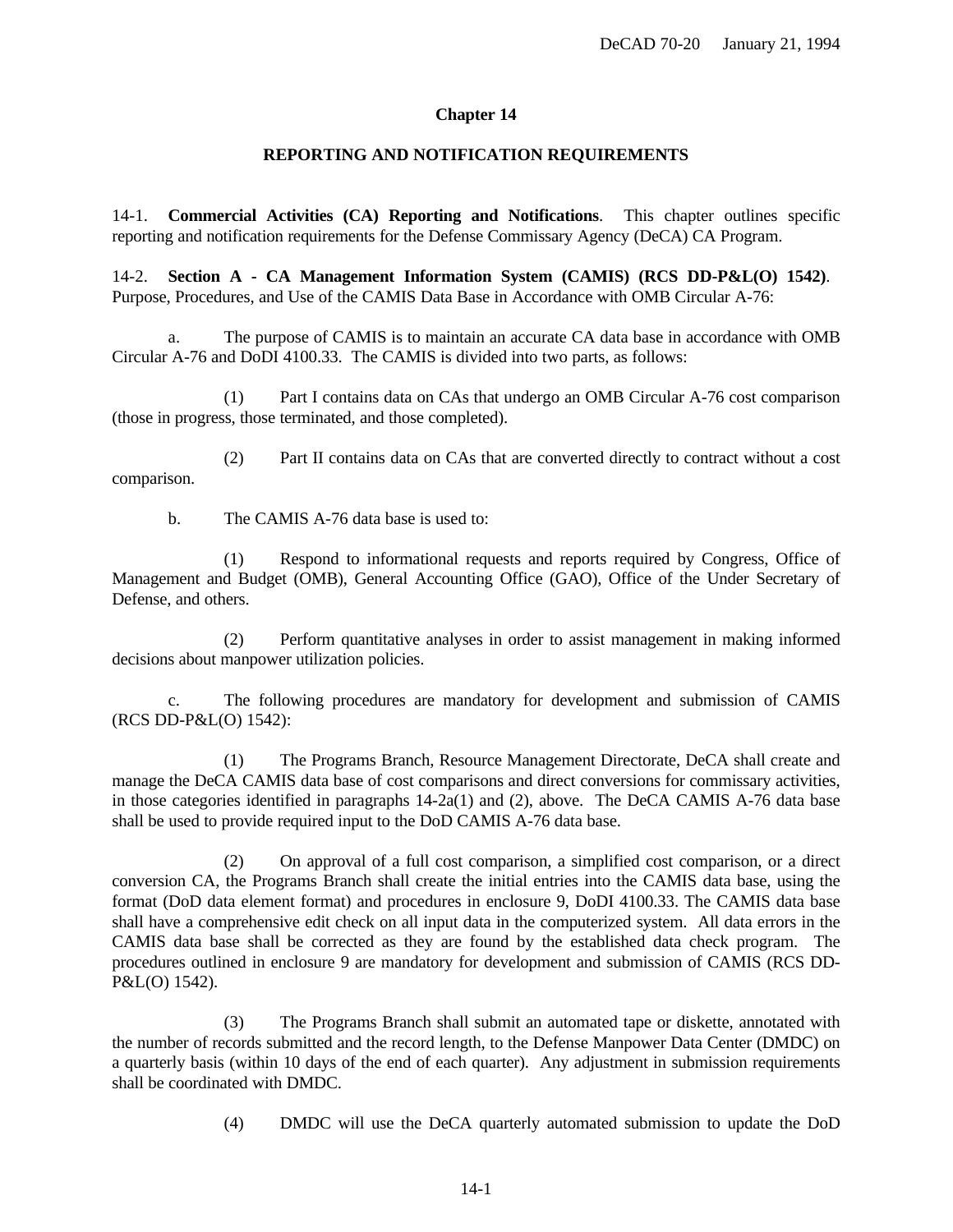CAMIS A-76 data base.

(5) Subsequent updates are made by entry or correction of data.

(6) When cost studies or direct conversions are cancelled, they require no further update. Results of completed studies shall be stored in both the DeCA and DoD data bases.

d. The CAMIS is divided into sections to depict major events (and information about each major event), as follows:

(1) Part I - Cost Comparisons. The record for each cost comparison is divided into six sections. Each of these sections shall contain information developed by DeCA concerning each cost comparison. The first five sections are arranged in a sequence of milestone events occurring during a cost comparison. Each section is completed immediately following the completion of the milestone event. These events are used as milestones because upon their completion some elements of significant information on the cost comparison become known. A sixth section is utilized for tracking historical data after the cost comparison is completed. This section contains data elements concerning contracts and cost information during the second and third performance periods. These events are as follows:

(a) EVENT: DeCA Approves Conducting a Cost Comparison (cost comparison number, announcement and/or approval date, required codes, Performance Work Statement (PWS) data, etc.).

(b) EVENT: The Solicitation Is Issued (issue date, type and kind of solicitation, authorizations, workyears, etc.).

(c) EVENT: In-House and Contractor Costs of Operation are Compared (initial decision date, preliminary results, and number of bids or offers received, and costing method, etc.).

(d) EVENT: The Contracting Officer Either Awards the Contract or Cancels the Solicitation (final result, the in-house bid, information on the contract, in-house and contract cost information, etc.).

(e) EVENT: The Contract/most efficient and cost effective organization (MEO) Starts (actual date the contractor began operating or the date the Government implements the MEO) (employee data, administrative appeal data, etc.).

(f) EVENT: Quarter Following Contract and/or Option Renewal (original costs, savings, information on subsequent performance periods, and miscellaneous contract data).

(2) Part II - Direct Conversions and Simplified Cost Comparisons. The record for each direct conversion and simplified cost comparison is divided into six sections. Each of the first five sections is completed immediately following the completion of the milestone event. A sixth section is utilized for tracking historical data after the direct conversion or simplified cost comparison is completed. This section contains data elements on contracts and cost information during the second and third performance periods. These events are as follows:

(a) EVENT: DeCA Approves the CA action (direct conversion/simplified cost comparison number, approval date, required codes, PWS data, etc.).

(b) EVENT: The Solicitation Is Issued (issue date, type and kind of solicitation, authorizations, workyears, etc.).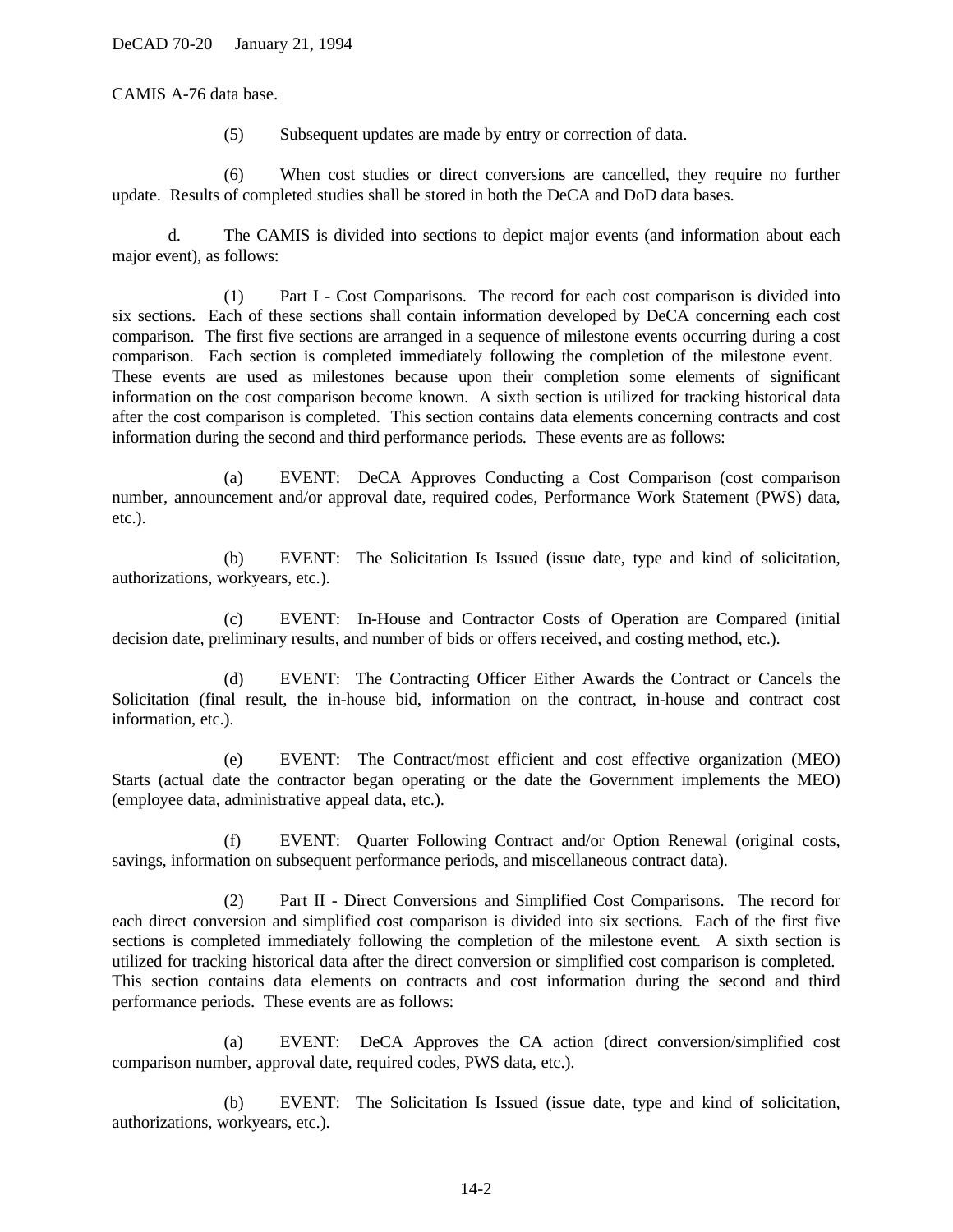(c) EVENT: The In-House and the Contractor Costs of Operation are Compared (date of the conversion/comparison, (initial decision), preliminary results, number of bids or offers received, costing method used in the conversion/comparison, etc.).

(d) EVENT: The Contracting Officer Either Awards the Contract or Cancels the Solicitation (final result, information on the contract, the in-house bid, and costing information from the direct conversion/simplified cost comparison fact sheet, etc.).

(e) EVENT: The Contract/MEO Starts (contract or MEO start date and the personnel actions taken as a result of the conversion and/or comparison, administrative appeal data, etc.).

(f) EVENT: Quarter Following Contract and/or Option Renewal (original costs, savings, information on subsequent performance periods and miscellaneous contract data, etc.).

14-3. **Section B - Commercial Activities Inventory and Five-Year Review Schedule (RCS DD-P&L(A) 1540)**. Purpose and Procedures for the CA Inventory and Review Schedule (RCS DD-P&L(A) 1540).

a. This section outlines the purpose and procedures for developing and submitting the CA Inventory reporting requirement. The Inventory of both in-house CAs and contract CAs is maintained on the DeCA Unit Manning Document (UMD).

b. The Programs Branch, Resource Management Directorate, DeCA has overall responsibility for development, management, and submission of the DeCA CA Inventory and Five-Year Review Schedule (RCS DD-P&L(A) 1540) to the DMDC at least annually to reflect changes to the review schedule and the results of reviews, cost comparisons, and direct conversions.

c. The Programs Branch shall evaluate all commissary activities and functions to determine which are governmental functions (which mandate performance by DoD personnel, only) and which are CAs, in accordance with OMB Circular A-76, the Supplement to the OMB Circular, DoDI 4100.33, and this Directive.

d. The Programs Branch shall enter all CAs into the Inventory (in-house and contract CAs) including known expansions and new requirements. CAs exempted from cost study after review shall not be deleted from the Inventory.

e. The Inventory provides the information necessary for annual reports to Congress, required by law.

f. The Inventory is an annual reporting requirement and shall describe, as a minimum, the number of FTEs, the nature and location of the CA, the date of the last review, the date of the next review, and reason for justifying continued in-house performance.

g. Specific line-by-line instructions for submission of the Inventory Report and Review Schedule (DD-P&L(A) 1540) to DMDC are contained in enclosure 4, DoDI 4100.33. These procedures are mandatory. Supplemental guidance for preparation and submission of the CA Inventory is also addressed in a separate chapter of this Directive.

14-4. **Section C - Congressional Notifications**. Annual Report to Congress (Section 2461, 10 U.S.C.)

a. Purpose and General Notification Information. The Annual Report to Congress, Section 2461, 10 U.S.C., prescribes specific notification, certification, and reporting requirements that must be met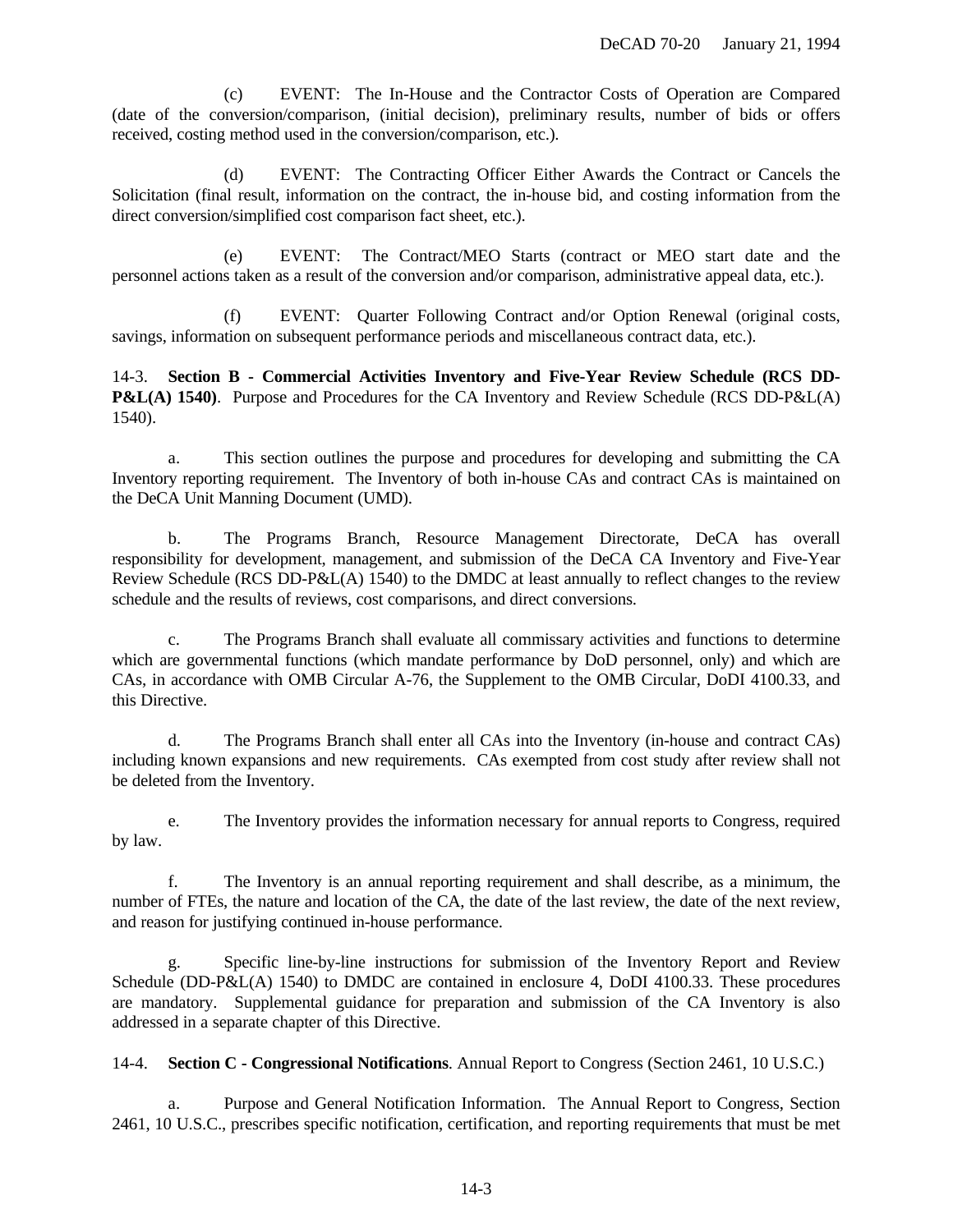before converting to contract any DoD in-house CA that is being performed by 46 or more civilian employees. Section 2461 is permanent law. Specifically, 2 Congressional notifications are required of activities involving 46 or more civilian employees:

(1) The first is an announcement to Congress when the decision is made to cost compare an in-house CA for possible conversion to contract.

(2) The second notification to Congress is required before a decision is made to convert an in-house CA to contract.

b. Scope of Section 2461, 10 U.S.C.

(1) The geographic scope of Section 2461 applies to the United States, its territories and possessions, the District of Columbia, and the Commonwealth of Puerto Rico.

(2) Actions involving proposed cost comparison conversions (for activities of 46 or more civilian employees) are required to be reported under Section 2461.

c. Congressional Reporting Procedures as required by Title 10, Section 2461. The Programs Branch, Resource Management Directorate has overall responsibility for development, management and submission of Congressional notifications and Congressional reporting requirements. The Programs Branch shall ensure the following:

(1) Provide notification to Congress (when in session) of the intention to do a cost comparison for each CA, as required by Section 2461. The notification shall be submitted through Defense Commissary Agency, Legislative Liaison Office (DeCA/LL) with separate copy of the notification provided to the Office of the Under Secretary of Defense of any such intent (at least 5 working days before the Congressional notification). The cost comparison process begins on date of Congressional notification.

(2) Develop and submit a detailed summary report (of the cost comparison initial decision), as required by Section 2461. Notification shall be provided to Congress (when in session) before sending the detailed summary report. The detailed summary of the cost shall include:

(a) The amount of the offer accepted for the performance of the activity by the private contractor.

- (b) The costs and expenditures that the Government will incur because of the contract.
- (c) The estimated cost of performance of the activity by the MEO.
- (d) A statement indicating the life expectancy of the contract.

(e) Certifications that the entire cost comparison is available, and that the Government calculation for the cost of performance of such function by DoD employees is based on an estimate of the MEO of such performance by DoD employees.

(3) Activities of 45 or fewer civilian employees. Chapter 9 covers direct conversions and simplified cost comparisons; however, the following is included here, to ensure clarification of Congressional notification requirements. Although activities involving 45 or fewer civilian employees do not require announcement to Congress prior to conducting a cost comparison, notification to Congress is required before conversion of an in-house CA to contract. These activities are not reported under Section 2461.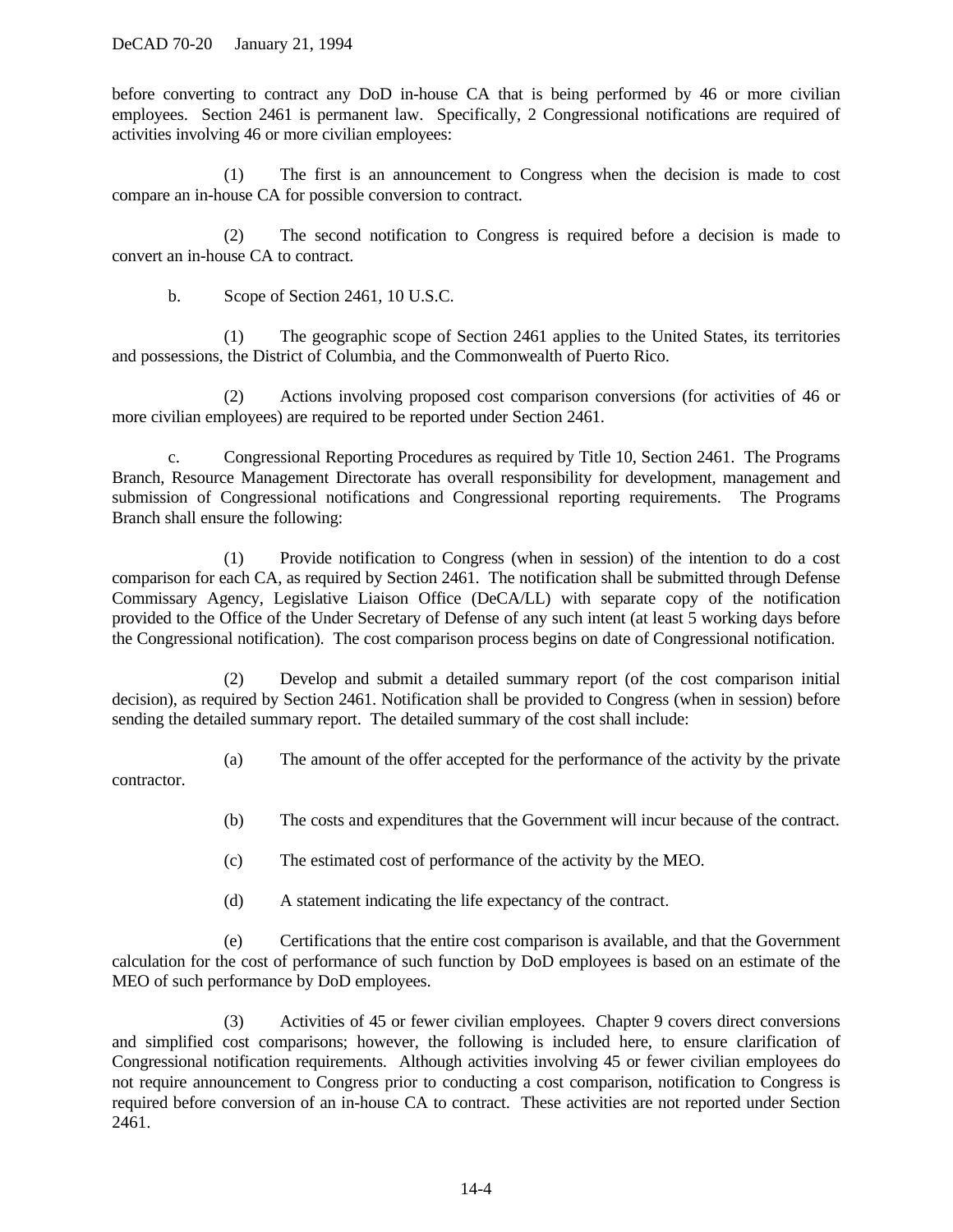(4) Activities of 75 or More Total Employees. Provide the following additional information:

(a) The potential economic effect on the employees affected, the local community and the Federal Government of contracting for performance of the function shall be included in the report to accompany the above certifications, if more than 75 total employees (including military and civilian, both permanent and temporary) are potentially affected.

(b) The Army Corps of Engineers' model (or equivalent) may be used to generate this information.

(c) The potential impact on affected employees shall be included in the report, regardless of the number of employees involved. Also the report shall include the decision to convert to contract or continue in-house performance, the projected date of contract award, the projected contract start date, and the effect of contracting the function on the military mission of that function.

(5) Section 2461 Reporting Requirement. By the 15th of December (of each year), the Programs Branch shall submit to the Office of the Under Secretary of Defense the data required by Section 2461. In describing the extent to which CA functions were performed by DoD contractors during the preceding fiscal year, the following shall be included in the report:

(a) The estimated number of work years for the in-house operation as well as for contract operation (including percentages) by major OSD functional areas, as described in DoDI 4100.33, such as G008A/shelf stocking, G008E/storage and issue, etc.

(b) The estimate of the percentage of CA functions that will be performed in-house and those that will be performed by contract during the fiscal year during which the report is submitted. The estimated work years shall be included for in-house CAs as well as for contracted CAs and the rationale for significant changes when compared to the previous year's data.

(c) The number of studies the Agency expects to complete in the next fiscal year (showing total civilian and military FTEs).

14-5. **Section D - Other Notifications. Commerce Business Daily (CBD) Notification**. Mandatory procedures and format for notification are specified in the Federal Acquisition Regulation (FAR), Defense Federal Acquisition Regulation Supplement (DFARS), and paragraph E, DoDI 4100.33.

a. A notification shall be published in the CBD (a responsibility of the DeCA Acquisition Management (AM), Contracting Division of the intent to conduct a cost study for possible conversion to contract.

b. This notification is required when the availability of commercial sources is uncertain. All required notices of the requirement shall be run for a 90-day period. Notices will be in the format specified in FAR, Chapter 1, Part 5 and Subpart 7.3. When a bona fide urgent requirement occurs, the required number of notices of the requirement shall be reduced to a maximum of two and placed in the CBD over a 30 day period.

c. Specifications and requirements in the notice will not be unduly restrictive and will not exceed those required for Government personnel or operations.

d. Notices shall not be published until Congress has been notified of the intent to conduct a cost study (for activities of 46 or more civilian employees).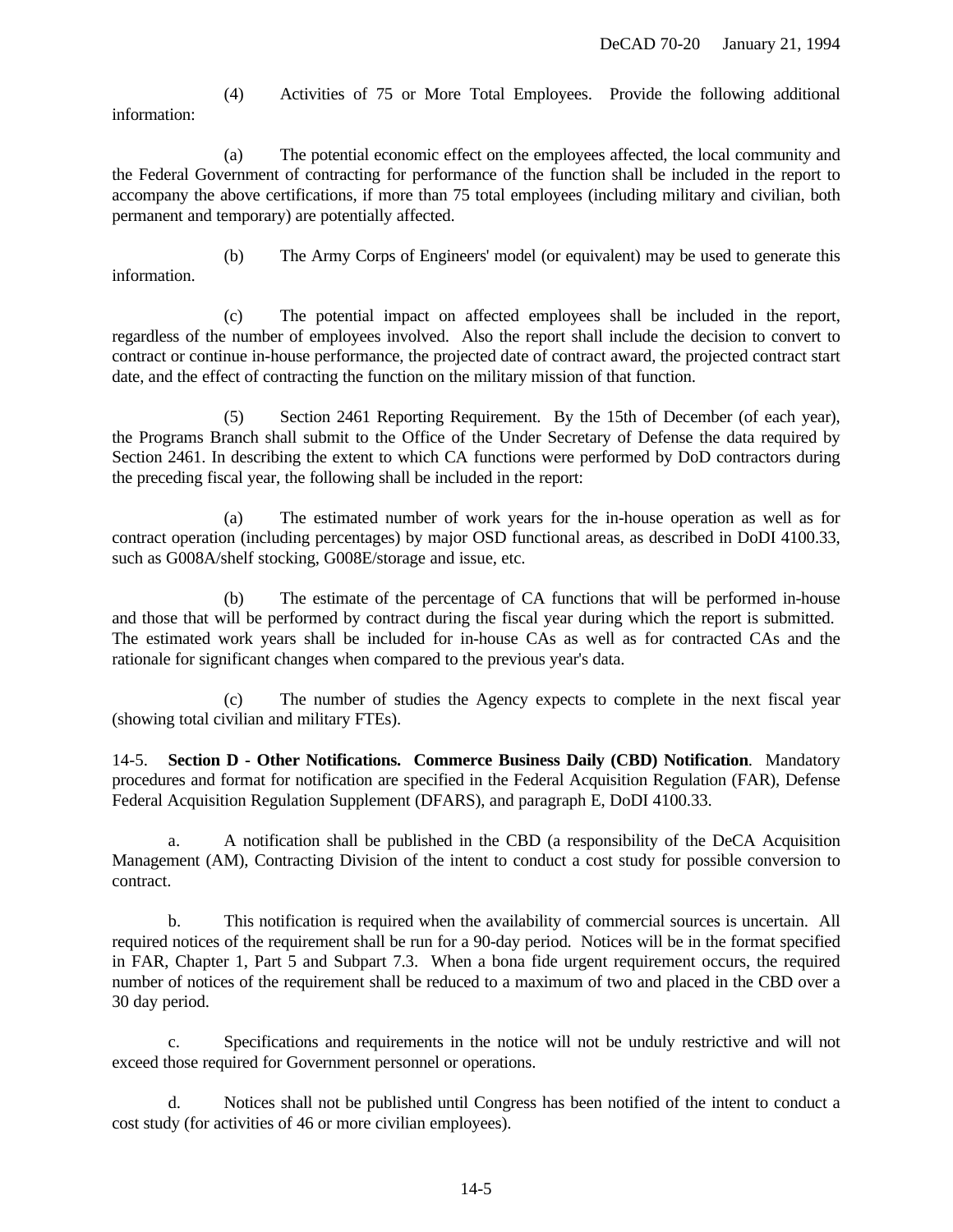14-6. **Local Notifications**. The Programs Branch, Resource Management Directorate, DeCA as the office of primary responsibility (OPR) for the CA study process, shall properly notify all appropriate management officials and affected parties prior to conducting a CA cost study. Local notification procedures are as follows:

a. Upon DeCA approval to proceed with a CA study (following any required prior Congressional notification; i.e., for activities of 46 or more civilian employees), the Programs Branch shall proceed with appropriate notifications to the DeCA/LL and the DeCA Public Affairs Office (PAO).

b. The Programs Branch shall provide separate notifications of all cost comparison and direct conversion actions to activities involved in the CA study process, to include at least the following: the major command, installation commander, appropriate installation activities (DLA Office of Civilian Personnel (OCP), Comptroller/ Resource Management Directorate, CA Office/Manpower Management Office), the local Interservice Support Coordinators (ISCs), and the Chairman of the appropriate Joint Interservice Regional Study Group (JIRSG)), Region Commander/Director, and Commissary Officer.

c. Commissary Officers shall be advised to provide a brief explanation of the costcomparison process to the affected employees and to arrange for individuals from the Region Personnel/Training Division/Offices, to include the union representative, according to local applicable collective bargaining agreements, and CA/Manpower Management Office to brief the commissary employees on involvement/participation of the employees and union representatives (labor relations specialists) in the CA process and to answer any questions the employees might have concerning personnel related issues.

d. Employees and the union representatives will need to receive proper and prompt notification throughout the CA process and be kept informed as to employee entitlements to placement, employee benefits, retraining, potential RIF procedures, etc. In accordance with DoDI 4100.33, at least monthly during the development and preparation of the Performance Work Statement (PWS) and management study, affected employees shall be consulted to consider their views of development of the PWS and management study. Consultations may occur more frequently and on other matters relating to the cost comparison, as appropriate. The employee consultation requirement may be satisfied for employees represented by a labor organization accorded exclusive recognition under 5 U.S.C., Section 7111, through consultation with representatives of the labor organization. Employee consultation for nonunion civilian employees may be through group meetings. Civilian employees may be invited to designate one or more representatives to speak for them. Other methods may be implemented if adequate notice is provided to nonunion civilian employees and the right to be represented during the consultations is ensured.

e. Prior to the onsite visit, the Programs Branch shall provide guidance and pertinent details, procedures, and study requirements, as follows: the CA study concept of the CA function under study, the CA study team's plans for conducting the onsite management study (to determine the Government's MEO), gathering data to develop the PWS, developing the Government's in-house cost estimate, personnel and workload documentation requirements, equipment issues, etc.

f. The Programs Branch shall lead the CA study team. The study team shall be augmented with members from other Agency staff activities (i.e. Directorate of Operations) and from the appropriate Region, Operations Division and Personnel/Training Division/Office.

g. The Region Personnel/Training Division/Office shall be advised that the CA team shall require their assistance to determine one-time labor-related expenses associated with conversion to contract. There will be a continuing need for the Region Personnel/Training Division/Office and servicing DLA OCPs support in answering employees questions concerning employees rights and benefits and for effecting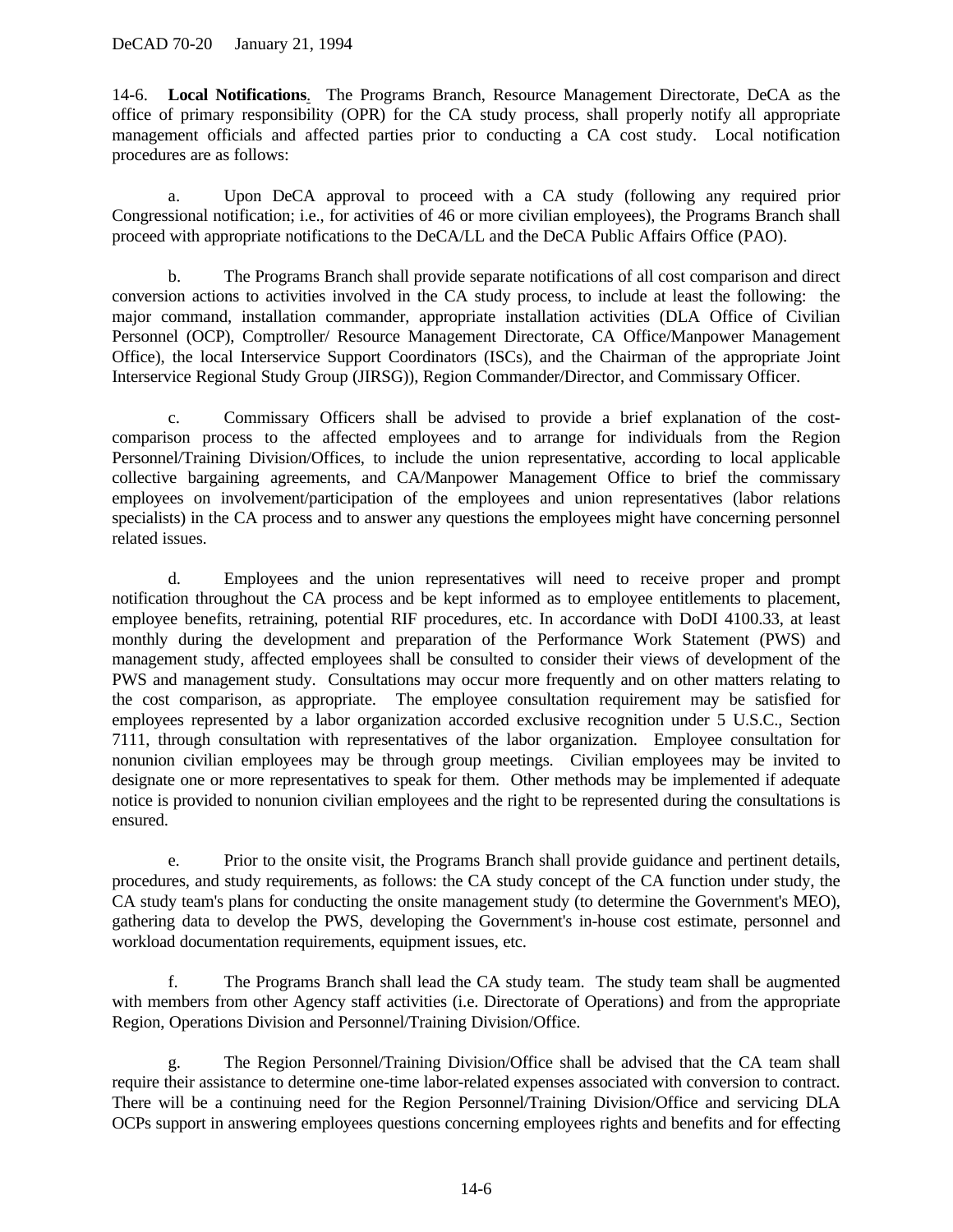personnel actions to implement the results of the cost comparison decision.

h. Coordinating with appropriate installation officials to ensure that all installation requirements which would affect a potential contractor are included in the PWS (security, decals, safety, emergency medical assistance, etc.).

i. Following the cost comparison process and initial decision result, the Programs Branch shall provide advance notification to the Region Personnel/Training Division/Office in order that the Region Personnel/Training Division/Office can forward information to the servicing DLA OCP to initiate actions required for RIF procedures to take place. (This step is intended to provide the servicing DLA OCP with sufficient time to prepare for RIF procedures). The servicing DLA OCP will be advised that no RIF notices shall be given to employees until the Programs Branch has advised them to do so, which will follow Congressional approval and announcement of the final decision to proceed with award of the contract.

j. The Programs Branch shall provide notification following contract award to all appropriate activities.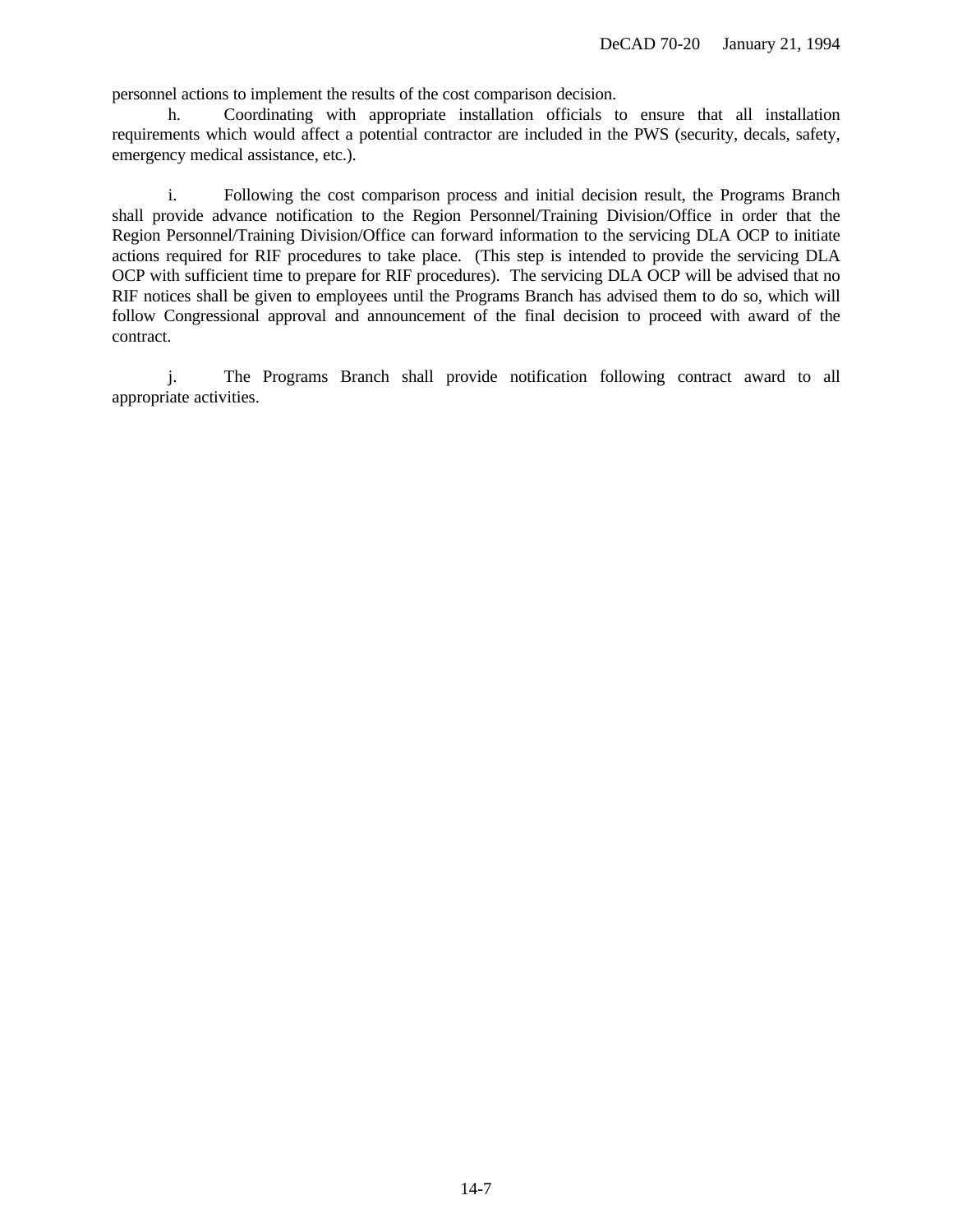# **Chapter 15**

# **RESOLICITATIONS OF EXPIRING OR DEFAULTED CONTRACTS**

15-1. **Preparation of the Performance Work Statement (PWS), the Quality Assurance Surveillance Plan (QASP), Independent Government Estimate (IGE) or "Should Cost", and the Purchase Request and Commitment (PR&C) When Required For the Resolicitation Process.** This chapter provides policy and procedures for preparing the PWS, PR&C, and IGE when required for the resolicitation process for expiring or defaulted contracts.

15-2. **Policy**.

a. Policy for preparation of the PWS and QASP is contained in Chapter 6.

b. Concurrent with the development of the PWS and QASP, the following information is also required:

(1) An IGE or "Should Cost" for the cost of performance of a CA contract by DoD civilian employees.

(2) A PR&C is required for certification of the funds for the CA contract.

(3) Commissary Data Sheet (**Appendix D**).

## 15-3. **Procedures**.

a. Resolicitation action for CA contracts is necessary for expiring contracts, contract defaults, terminations, etc.

b. A period of at least 6 months is normally required to process resolicitation actions through the Resource Management Directorate, Programs Branch, and Acquisition Management, Contracting Division channels.

c. A corresponding properly completed IGE or "Should Cost", PR&C, and Commissary Data Sheet (**Appendix D**) should be attached to each PWS input submitted for resolicitation action.

d. A complete Acquisition Package (PWS, PR&C, IGE, and Commissary Data Sheet) should be assembled and provided the Programs Division by the Regions, Operations Divisions, as the requirement for each site is completed, rather than holding an individual requirement until the packages for all sites have been completed.

e. In order to accomplish standardization of CA contracts DeCA-wide, the DeCA approved standardized PWS is the only PWS document acceptable for resolicitation of CA contracts.

(1) The standardized prototype PWS should be tailored for each store's operating requirements (i.e., hours of operation, workload, square footage, etc.). PWS areas that are optional and/or are to be tailored to the store include paragraphs on use of baler/compactor, employee lockers, utilization of seasonal decoration kits, display building, etc.

(2) Pages from the standardized prototype PWSs may be xeroxed and changes may be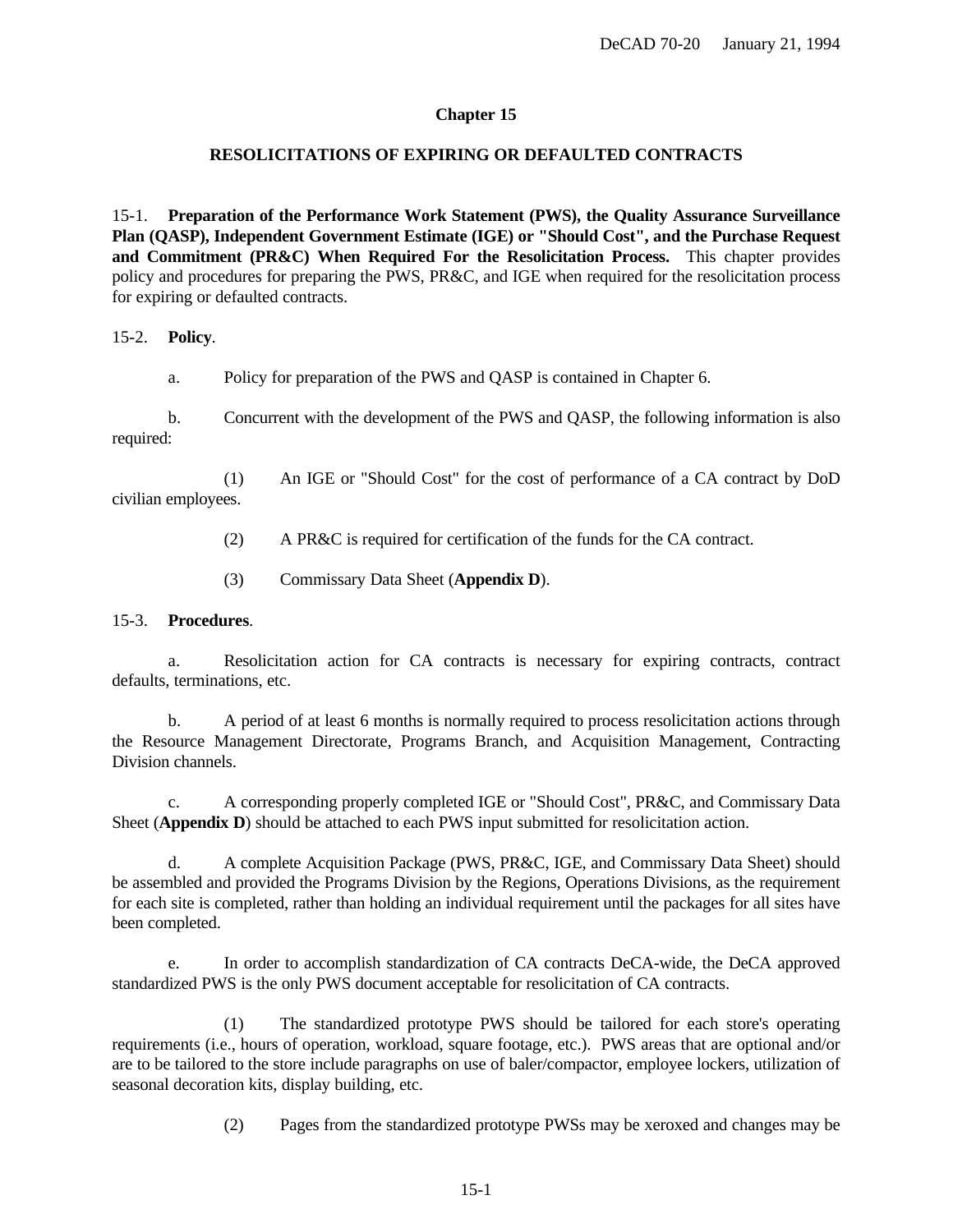made in pen and ink to reflect revisions required for these areas for resolicitation purposes. After the PWS is updated, forward the pages reflecting revisions to Headquarters, DeCA, Resource Management Directorate, Programs Branch for approval and development/finalization of the PWS. After finalization of the PWS, the Programs Branch will forward the document to AM, Contracting Division, for resolicitation action.

(3) Rewording standard PWS language is not acceptable.

f. Regions, Operations Divisions must ensure that options are not added to the PWS that would improperly convert an in-house function to contract.

g. Regions, Operations Divisions are also reminded that caution is necessary to avoid contracting anything that has not been studied and that would impact Government personnel.

#### 15-4. **Responsibilities**.

a. DeCA, Resource Management Directorate, Management and Programs Division, Programs Branch. The Programs Branch is the Office of Primary responsibility (OPR) for the preparation of the documents required for the resolicitation process. Responsibilities include:

(1) Initiates data call to Region, Operations Divisions for expiring contracts during fourth quarter of fiscal year.

(2) Disseminates copies of the DeCA approved standardized PWS to the Regions, Operations Divisions with guidance for utilization and tailoring of PWS for existing contracts for resolicitation action due to expiring contracts, contracts defaults, terminations, etc.

(3) Disseminates copies of the standardized QASP to the Region, Operations Divisions. (Regions, Operations Divisions need not attach a QASP when forwarding PWS requirements for processing.)

(4) Disseminates a disk with instructions for utilization in the preparation of the IGE or "Should Cost."

(5) Receives for review, coordination, and approval Acquisition Packages from the Regions, Operations Divisions (the PWS, PR&C, IGE, and Commissary Data Sheet) for the resolicitation process. Develops and finalizes the PWS tailored to the store.

(6) Receives, reviews, and staffs in HQ DeCA any suggested improvements to the prototype PWS received from the Region, Operations Divisions and makes suggested improvement to the prototype PWS when approved.

(7) Provides AM, Contracting Division the finalized Acquisition Package required for resolicitation action.

b. **Regions, Operations Divisions**. The DeCA Regions, Operations Divisions are responsible for the following:

(1) Provides the Programs Branch a list of contracts expiring in next fiscal year during fourth quarter each year.

(2) Provides the Programs Branch Acquisition Packages (PWS, PR&C, IGE, and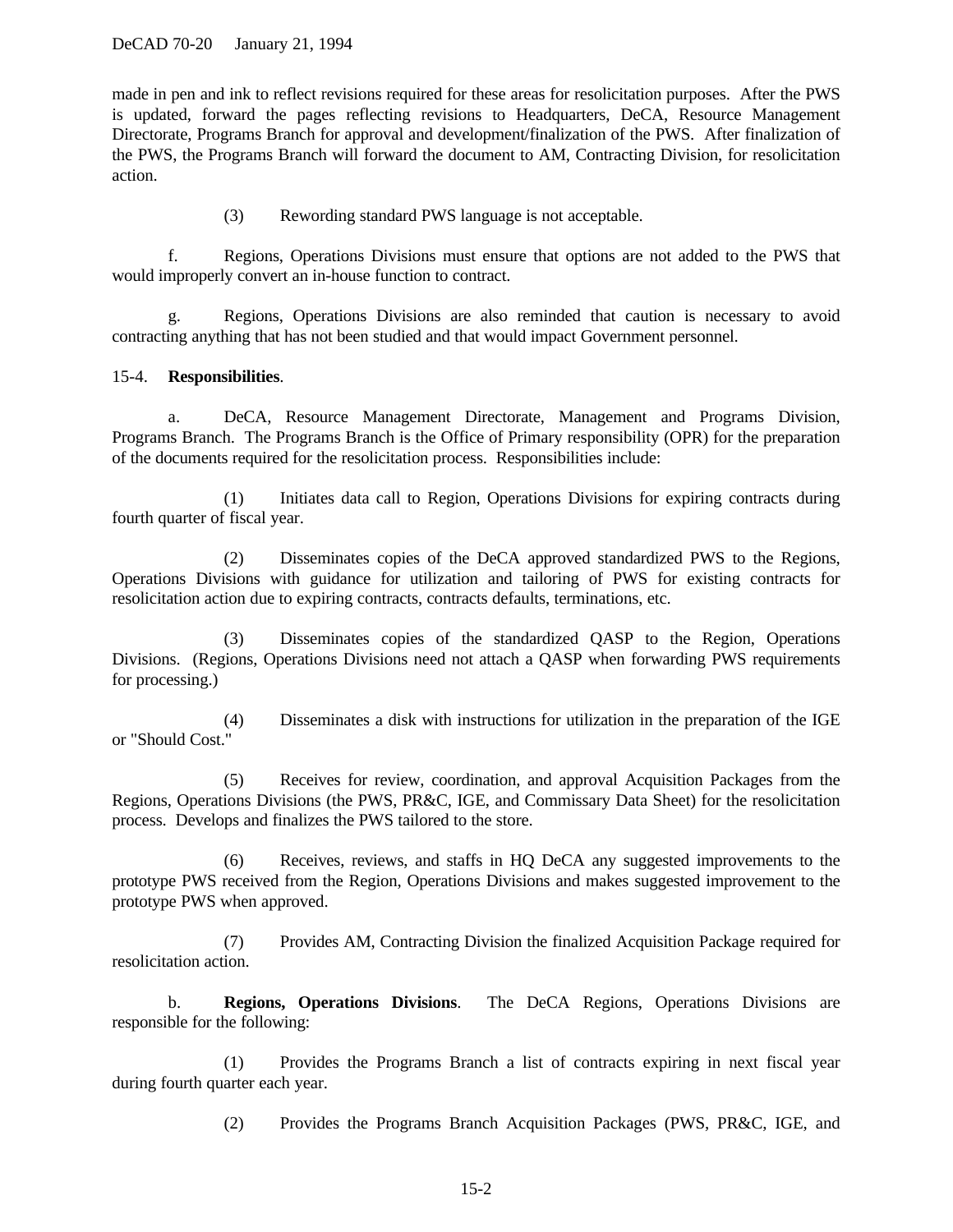Commissary Data Sheet) for expiring contracts by the end of October each year.

(3) Conducts all coordination with stores to validate/ verify PWS input data; i.e., case counts, square footage for custodial, etc.

(4) Determines that only minimum essential services (in accordance with the PWS prototype) are being addressed in the PWS.

(5) Submits separately, at time the PWS requirement is submitted for resolicitation, any suggested improvements to the prototype PWS.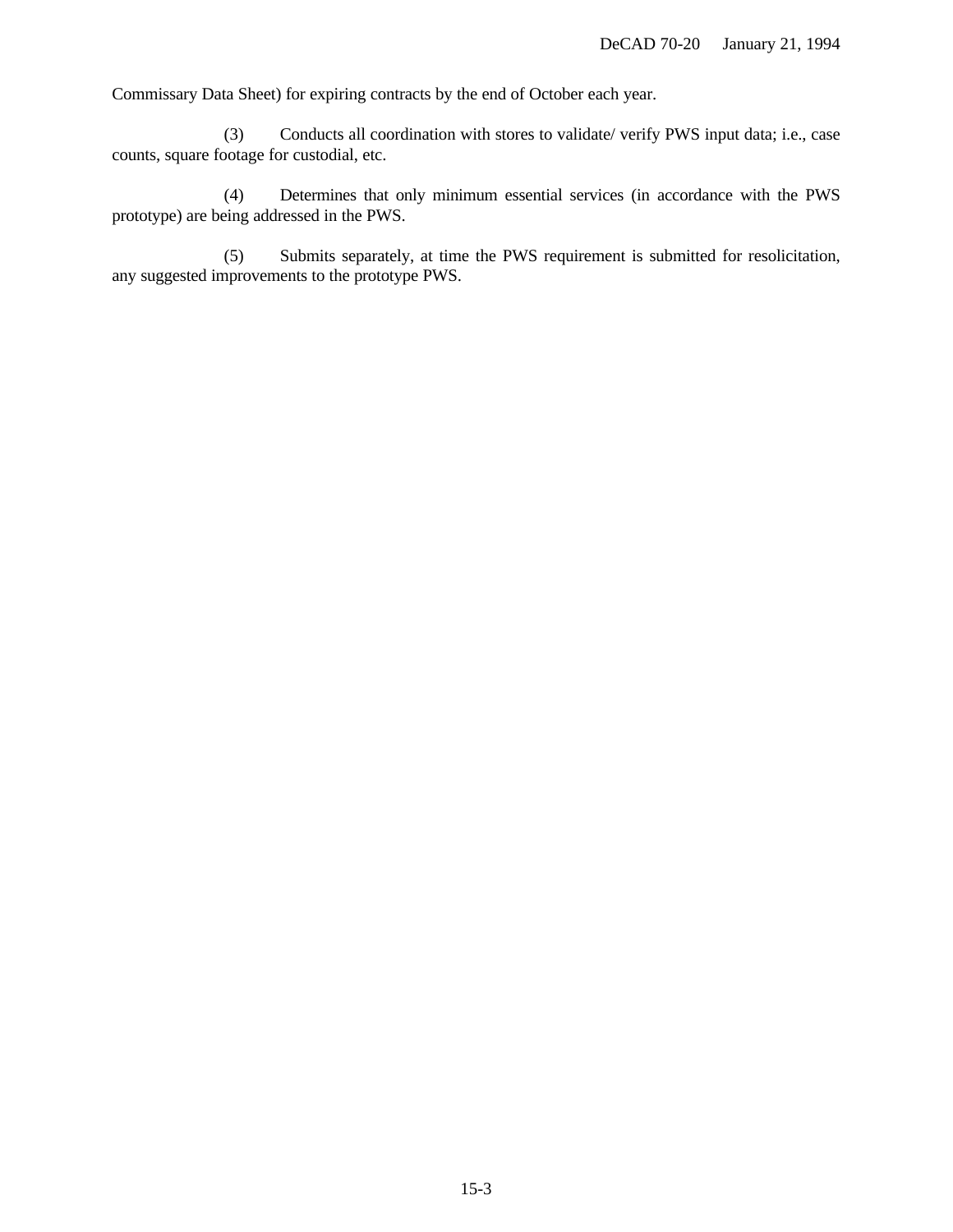## **Chapter 16**

## **MODIFICATIONS FOR POST-AWARD CONTRACTS**

16-1. **Modifications for Post-Award Contracts**. This chapter provides policy and procedures for preparing modifications to Post-Award Commercial Activities (CA) type Contracts.

16-2. **Policy**. It is DeCA policy that once a contract is awarded, CA contract files are transferred to the Regional Contracting Divisions for administration with full successor Contracting Officer authority.

## 16.3. **Procedures**.

a. Contracts cannot be modified to include functions/expand the scope of work beyond the CA work center description in the A-76/CA study; i.e., if the original A-76 study did not include receiving/ storage/holding area (former warehouse) functions such as sorting and segregating, then these functions cannot be added to the shelf stocking and custodial contract. This requires a CA inventory change, notification to Congress, and a new A-76/CA study or Direct Conversion procedures.

b. Operational changes within the scope of work which do not expand the work center may be made as determined by the Regional Commander/Director. Proposed operational changes must be incorporated within the contract prior to initiation by the Contractor. Examples of changes within the scope of work include changes in store operating hours and changes in surveillance methods.

c. Contract modifications required based on the terms and conditions of the contract may be made at the discretion of the successor Contracting Officer. Examples of modifications required by the contract include incorporation of revised Department of Labor wage rates, settlement of claims and disputes, and exercise of contract options.

d. Copies of all modifications will be provided to the Programs Branch.

## 16.4. **Responsibilities**.

a. DeCA, Resource Management Directorate, Management and Programs Division, Programs Branch. The Programs Branch is the Office of Primary responsibility (OPR) for the A-76 Program. Responsibilities include:

(1) Schedules studies and revises inventory as appropriate for paragraph 16.3.a. above.

(2) Maintains a data base of Commercial Activities actions and enters all modifications into the data base.

(3) Receives summary of cost changes (line item costs) monthly from Regions for each transaction involving monies for CA contracts. Inputs cost change information into data base maintained by the Programs Branch.

(4) Makes operational revisions, received from the Regions, Operations Divisions, to the record copy of the Performance Work Statement (PWS).

b. Regions, Operations Divisions. The DeCA Regions, Operations Divisions are responsible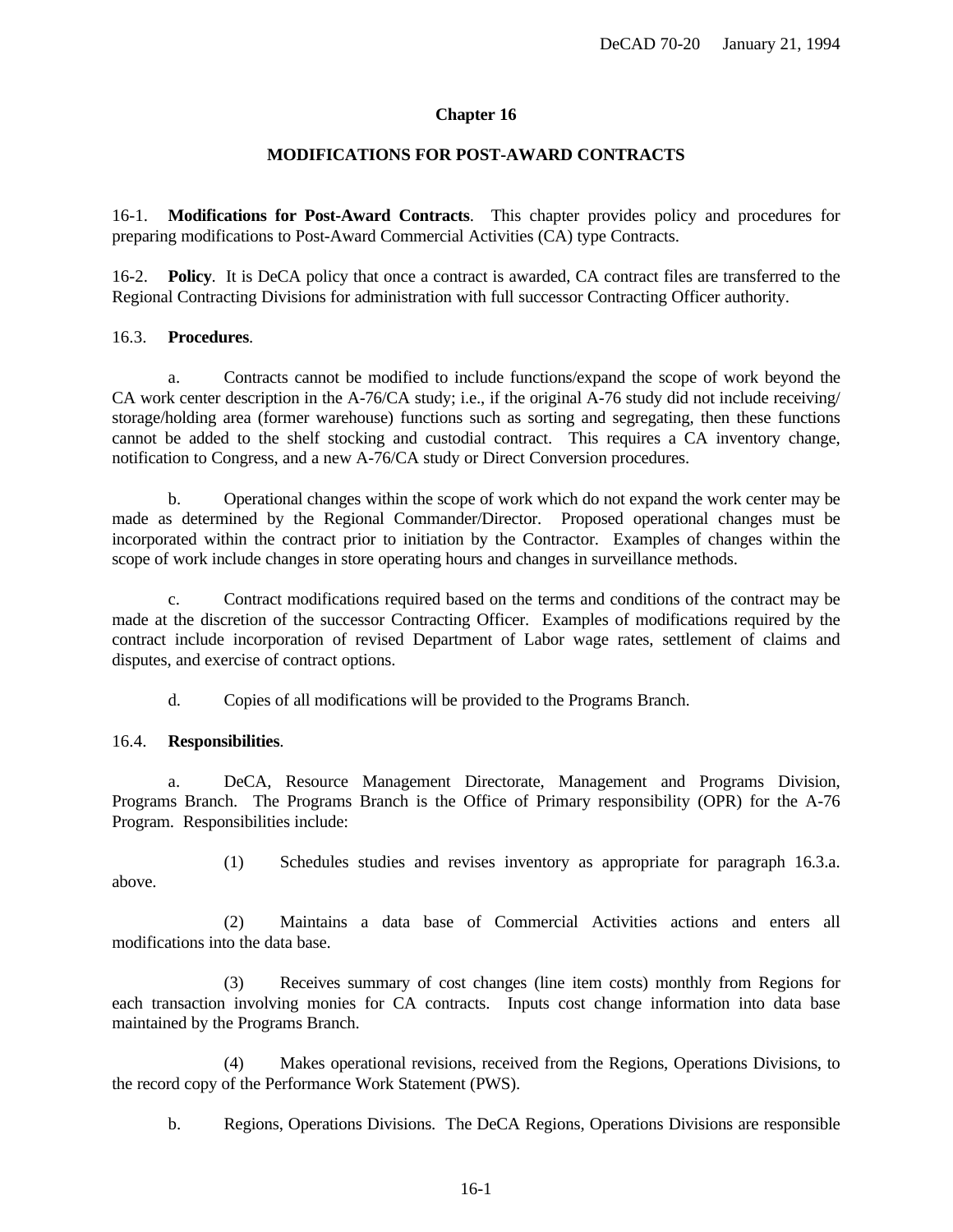for the following:

(1) Executes modifications covered in paragraph 16.3.b. and 16.3.c. above.

(2) Submits operational changes/modifications to the Programs Branch for incorporation into the PWS.

(3) Submits copies of all modifications to the Programs Branch for input to the data base maintained by Programs Branch.

(4) Submits summary of cost changes (line item costs) to the CA contracts to the Programs Branch monthly.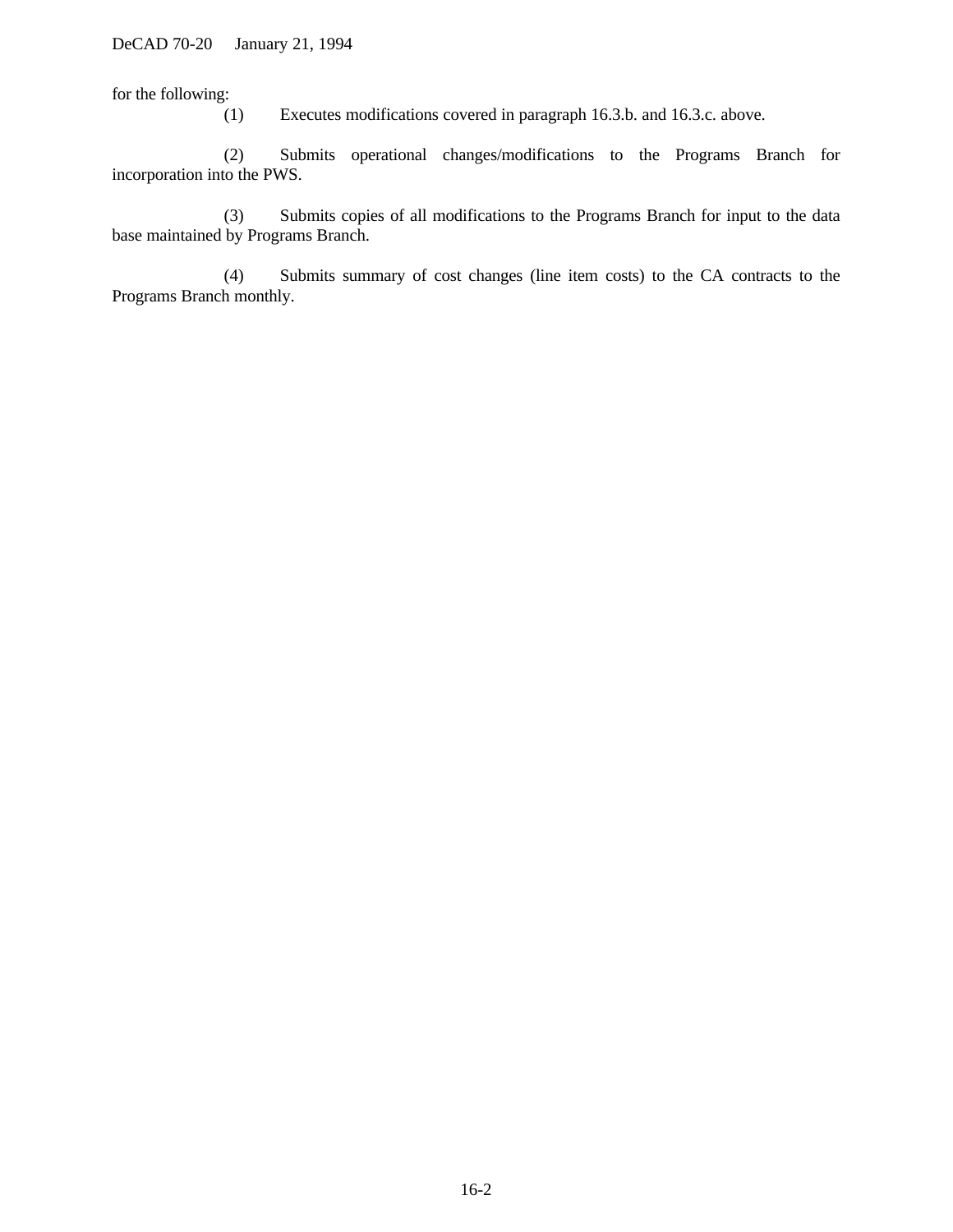### **References**

Section I Required Publications

OMB Circular A-76 Performance of Commercial Activities. (Cited in paragraphs 1-1, 4-20b).

Section<sub>II</sub> Related Publications

A related publication is merely a source of additional information. The user does not have to read it to understand this regulation.

CFR Code of Federal Regulations

DeCAD 70-2 Management Control Program

DeCAD 70-3 Management Control Plan

DFARS Defense Federal Acquisition Regulation Supplement

DOD 1400.20-1-m DOD Program for Stability of Civilian Employment: Policies, Procedures, and Programs Manual

DOD 4000.19-R Defense Regional Interservice Support (DRIS) Regulation

DOD Directive 4100.15 Commercial Activities Program

DOD Instruction 4100.33 Operation of Commercial Activities

DOD Directive 5220.2-R DOD Personnel Security Program Regulation

DOD Directive 7200.10-M DOD Accounting and Reporting of Government Property Lost, Damaged or Destroyed

FAR Federal Acquisition Regulation

FAR 52.207-1 Notice of Cost Comparison (Advertised)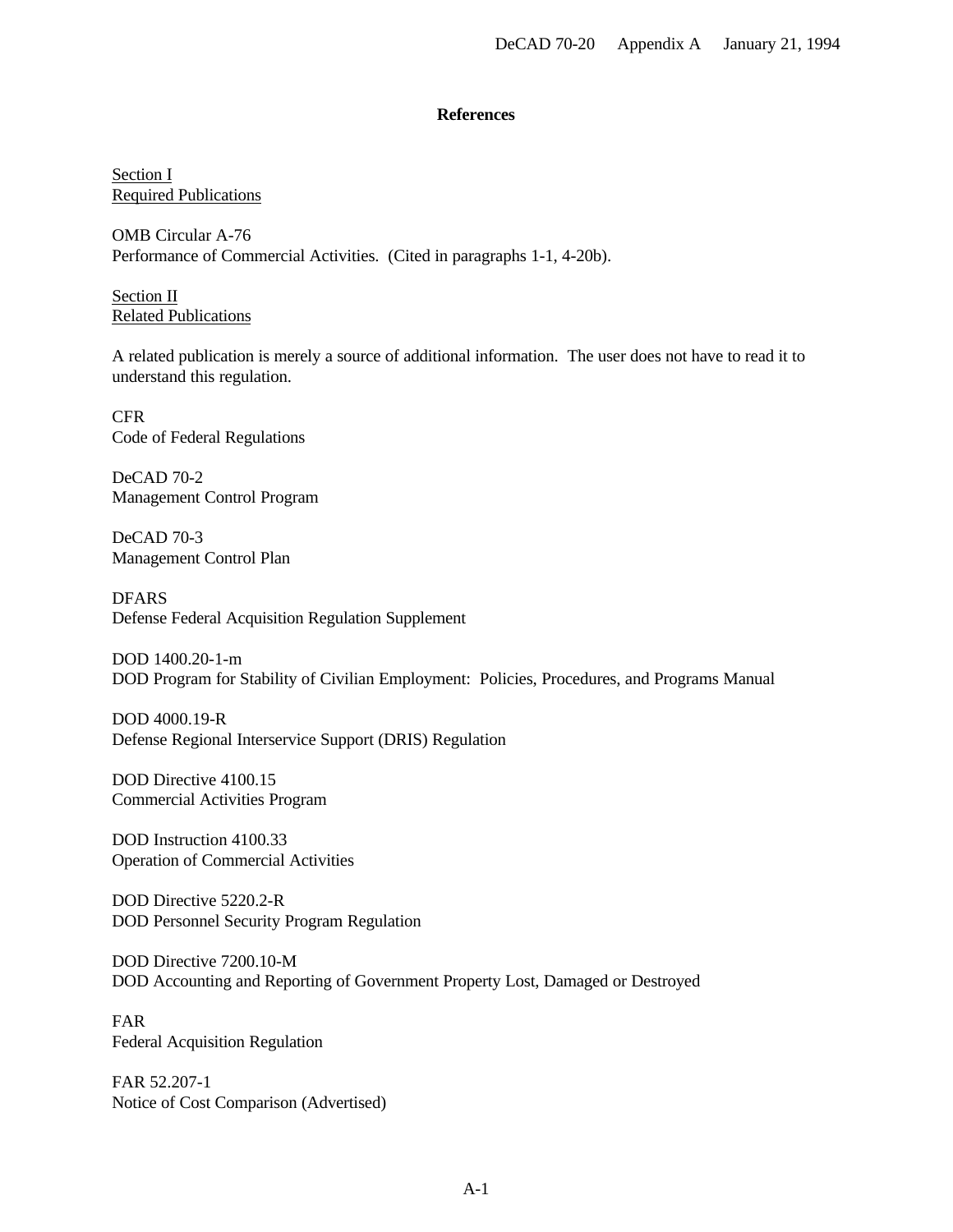DeCAD 70-20 Appendix A January 21, 1994

FAR 52.207-2 Notice of Cost Comparison (Negotiated)

FAR 52.207-3 Right of First Refusal of Employment

FPM Federal Personnel Manual

FPM Bulletin 330-75 Assistance for Preference Eligibles in Restricted Positions in Contracting Out Situations

OFPP Pamphlet #4 A Guide for Writing and Administering Performance Statements of Work for Service Contracts

OMB Circular A-64 Position Management Systems and Employment Ceilings

PL 102-172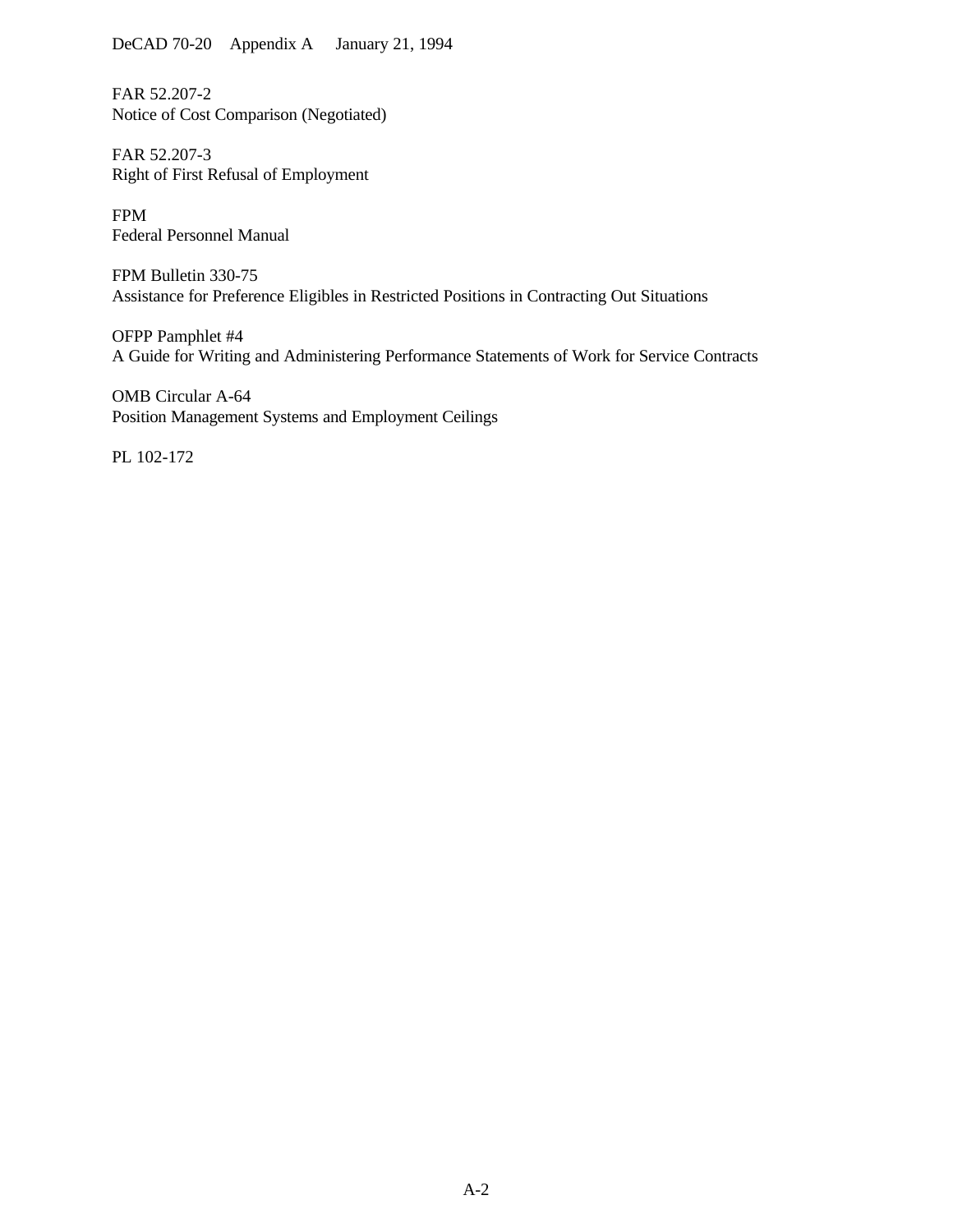### **Glossary**

Section I **Abbreviations** 

AM Acquisition Management

CA Commercial Activities

CAMIS Commercial Activities Management Information System

CBD Commerce Business Daily

**CCF** Cost Comparison Form

CO Contracting Officer

**COR** Contracting Officer Representative

**CONUS** Continental United States

DeCA Defense Commissary Agency

DeCAD Defense Commissary Agency Directive

DFARS Defense Federal Acquisition Regulation Supplement

DLA Defense Logistics Agency

DMDC Defense Manpower Data Center

DO Directorate of Operations

DOD Department of Defense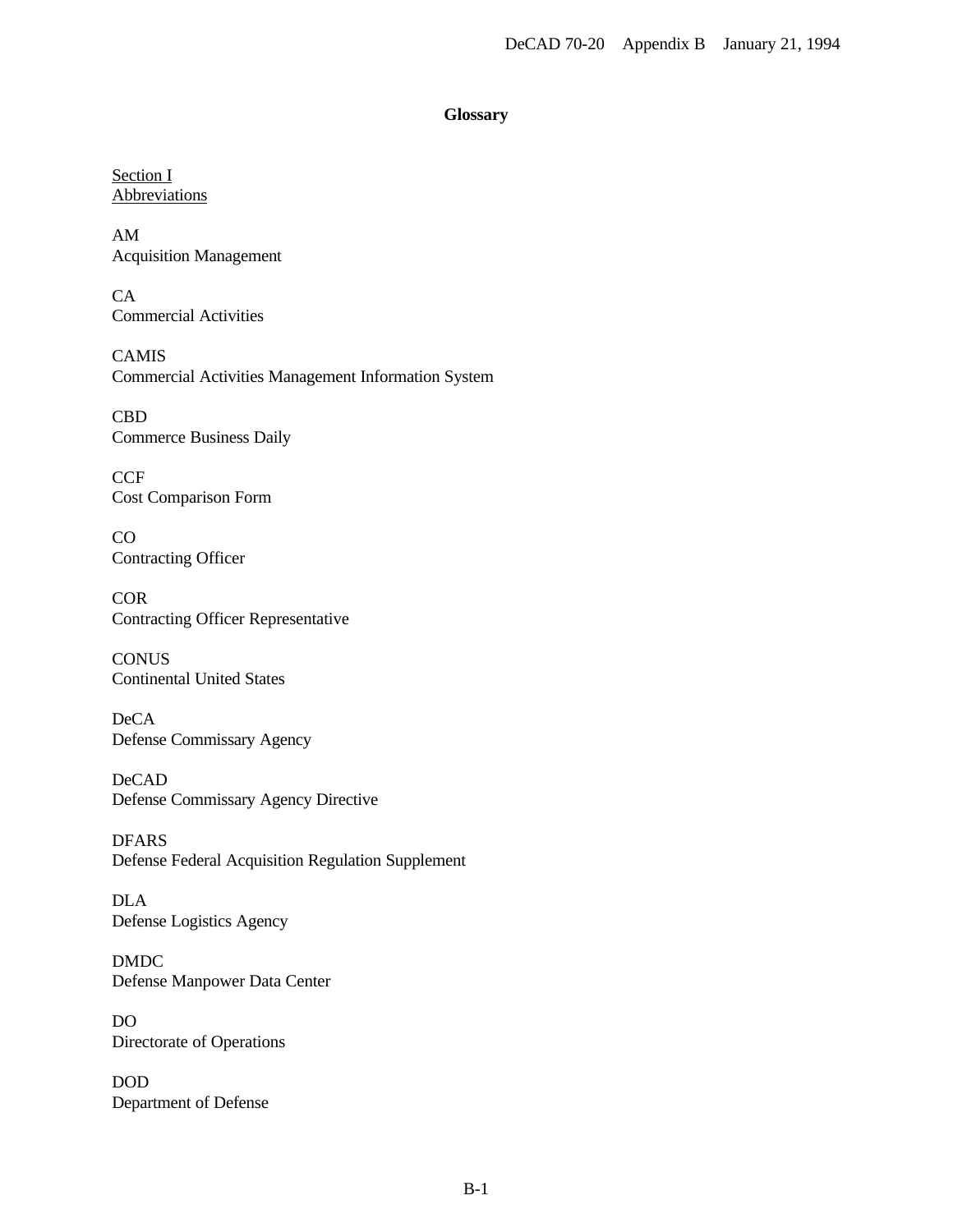DODI Department of Defense Instruction

DOL Department of Labor

DP Directorate of Personnel and Training

DRIS Defense Regional Interservice Support

FAR Federal Acquisition Regulation

FLRA Federal Labor Relations Authority

FPM Federal Personnel Manual

FTE Full-time Equivalent

FTP Full-time Permanent

FWS Federal Wage System

FY Fiscal Year

GAO General Accounting Office

GC General Counsel

GFA General Functional Area (Code)

GFM Government-furnished Material

**GFP** Government-furnished Property

GS General Schedule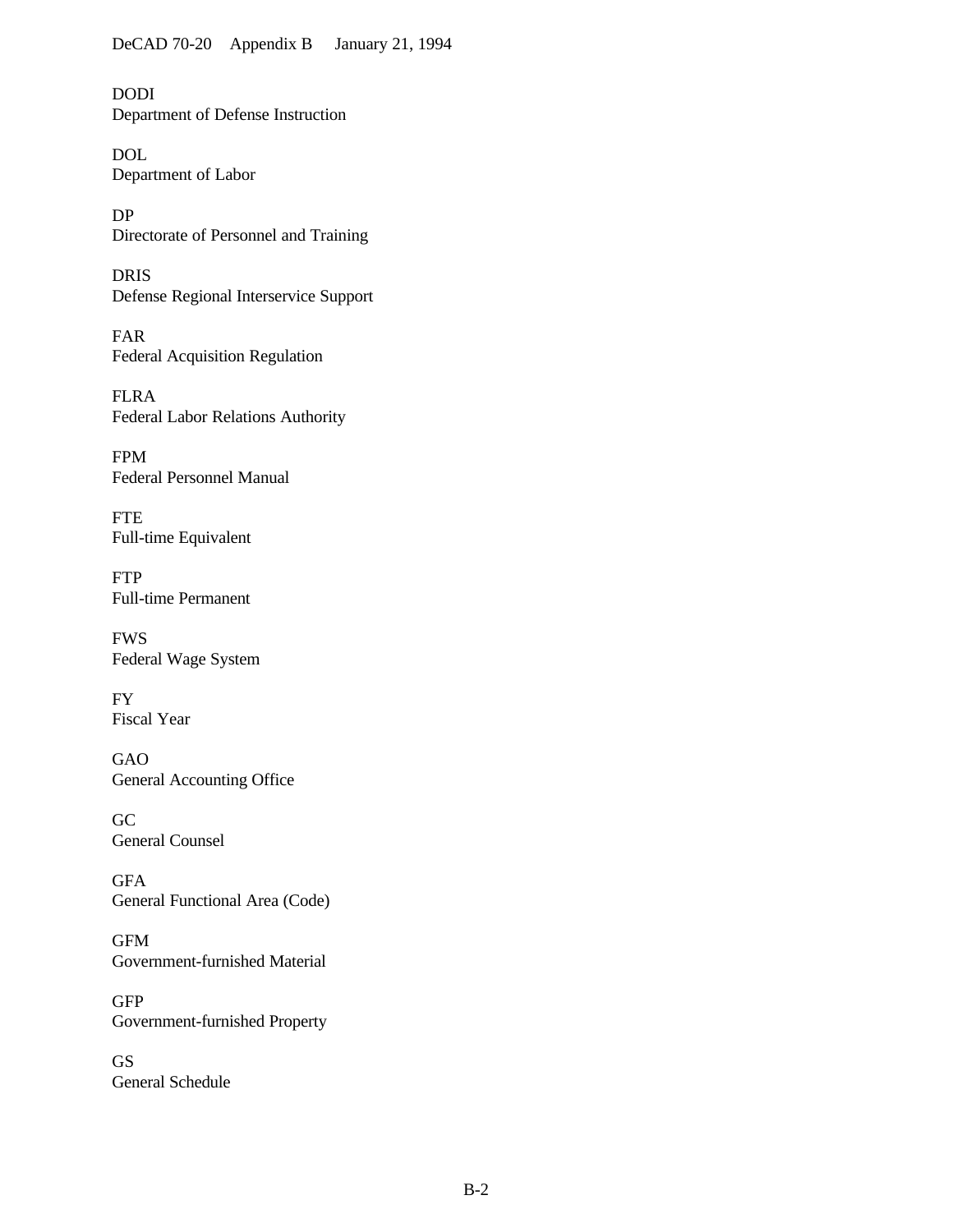GSA General Services Administration

IRO Internal Review Office

ISC Interservice Support Coordinator

JIRSG Joint Interservice Regional Study Group

LL Legislative Liaison Office

MEO Most Efficient and Cost Effective Organization

NISH National Industries for Severely Handicapped

**OCONUS** Outside the Continental United States

**OCP** Office of Civilian Personnel

**OFPP** Office of Federal Procurement Policy

OMB Office Of Management and Budget

OPM Office of Personnel Management

OSD Office of the Secretary of Defense

PAO Public Affairs Office

P&A Office of Strategic Planning and Analysis

PL Public Law

POC Point of Contact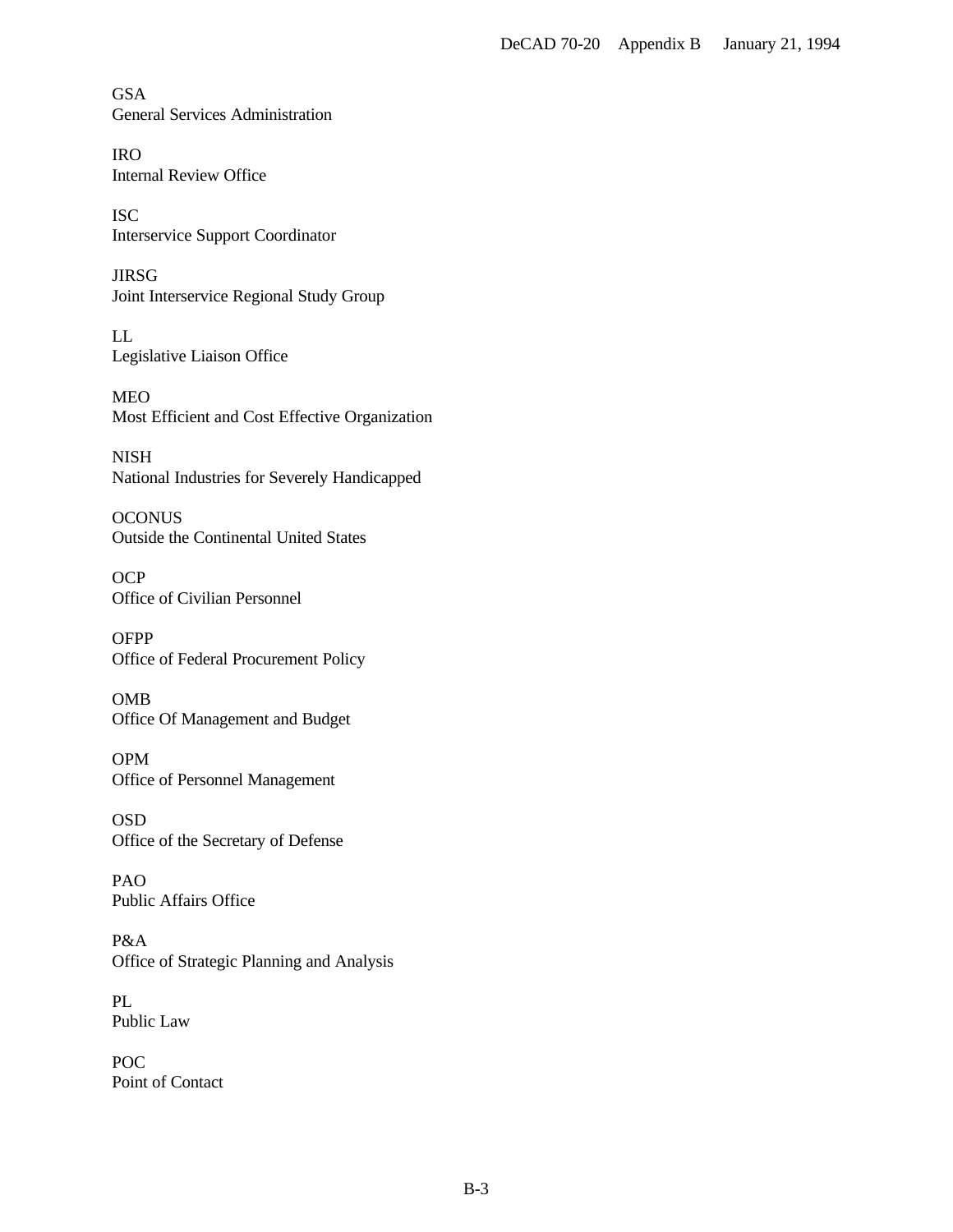POM Program Objective Memorandum

PWS Performance Work Statement

QA Quality Assurance

**QAE** Quality Assurance Evaluator

**QASP** Quality Assurance Surveillance Plan

RIF Reduction In Force

RM Directorate of Resource Management

SADBU Small and Disadvantaged Business Utilization

SBA Small Business Administration

UIC Unit Identification Code

UMD Unit Manning Document

WB Wage Board

WG Wage Grade (Civilian Personnel)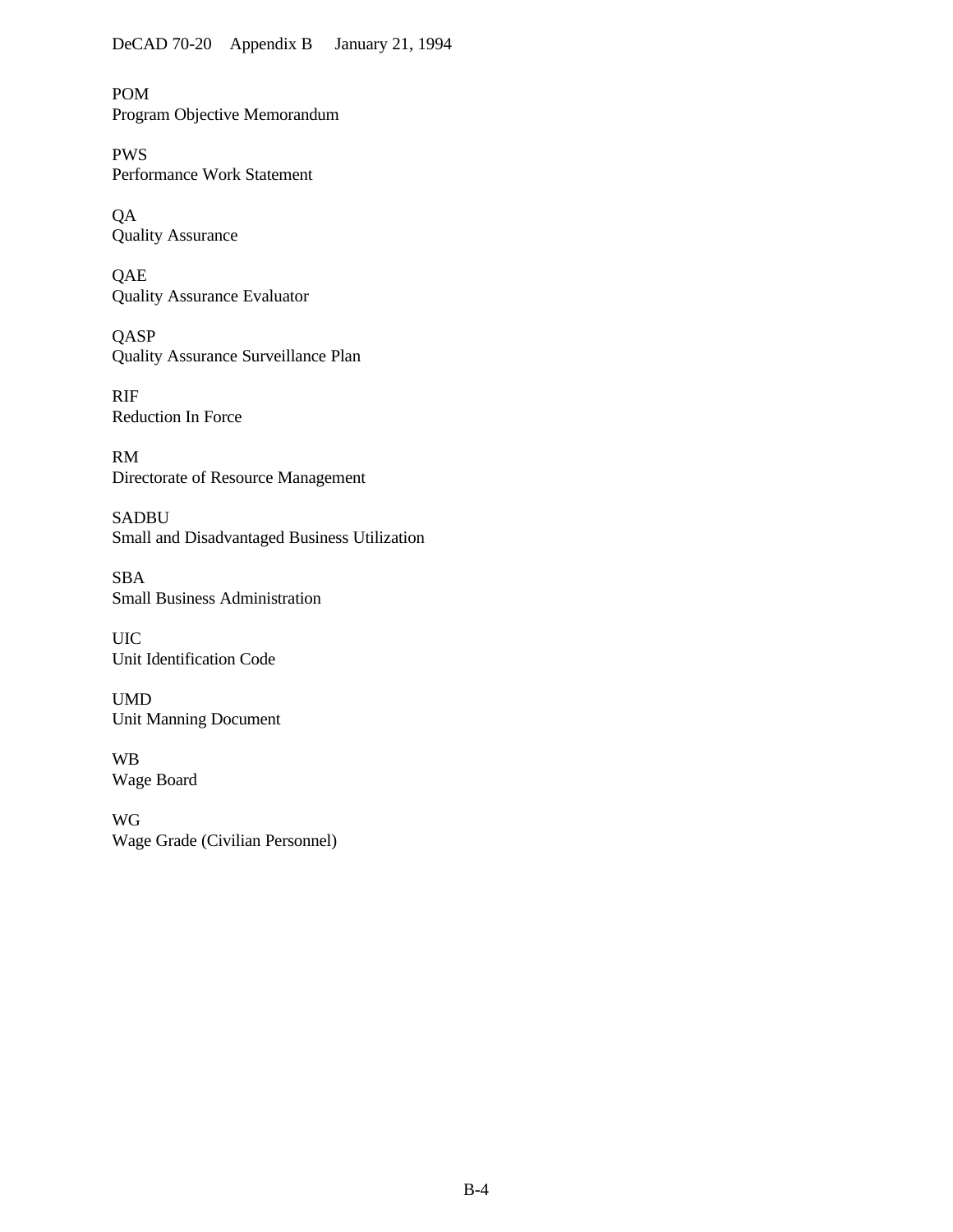# Section II Terms

## Announced Authorized Positions.

The number of military and civilian authorized UMD positions in the activities and functions to be studied. This figure is an estimate of the number of spaces performing functions that are potentially contractible and included in the PWS. This term does not include position that are identified as "Governmental"; required to be retained to preserve the enlisted overseas rotation base; exempted or potentially exempt from cost study for other noncost seasons; noncontractible for statutory or regulatory reasons; or otherwise believed to be noncontractible. Potential additional spaces for contract administration are not subtracted from spaces to be studies. The announced authorized positions are fixed upon announcement to Congress; they do not change as the study progresses. They are the baseline for the audit trail leading to the "current authorized" positions at study completion used for space adjustments and reapplications. The announced authorized spaces are used for programming and to measure program progress by OSD.

## Commercial Activity.

An activity providing a produce or service that can be obtained from a private source. An activity must be separable from other activities for performance by a contract or an in-house work force. CAs provide regularly needed goods and services, are not related to support of a specific project, and have a total lifespan of 2 years or more. An activity is the organization (including personnel, facilities, equipment, and contracts) performing commercial functions.

## Contract Administration Authorized.

The number of additional authorized military or civilian positions allocated for contract administration (including CORs and QAEs) in the cost estimate.

#### Conversion.

A change in the method of performance of an activity from in-house to contract.

#### Cost Comparison.

The process that compares the cost of contract performance to the cost of the in-house estimate.

## Cost Study.

The process that determines if it is more economical to obtain products or services from an in-house work force or to acquire them from a commercial source.

#### Current Authorized.

The number of military and civilian authorized UMD positions in the activities and functions to be studied as of the time the number is reported in the quarterly update of the OMB Circular A-76 data base or at the time of study completion. The current authorized number is adjusted as changes are made to the identification of positions as contractible or noncontractible and as authorizations change in the course of the cost study.

## Decision Tree.

An analysis of work requirements of the functions under study organized or broken down into increasingly specific subdivisions of the work; i.e., hierarchy format beginning with function, broken down into specific subdivisions (general headings of work, work requirements, specific task breakdown, etc.)

#### Direct Conversion.

Conversion to contract without a cost study of military only commercial activities; or conversion to contract with a simplified cost comparison for CAs employing 45 or fewer civilians.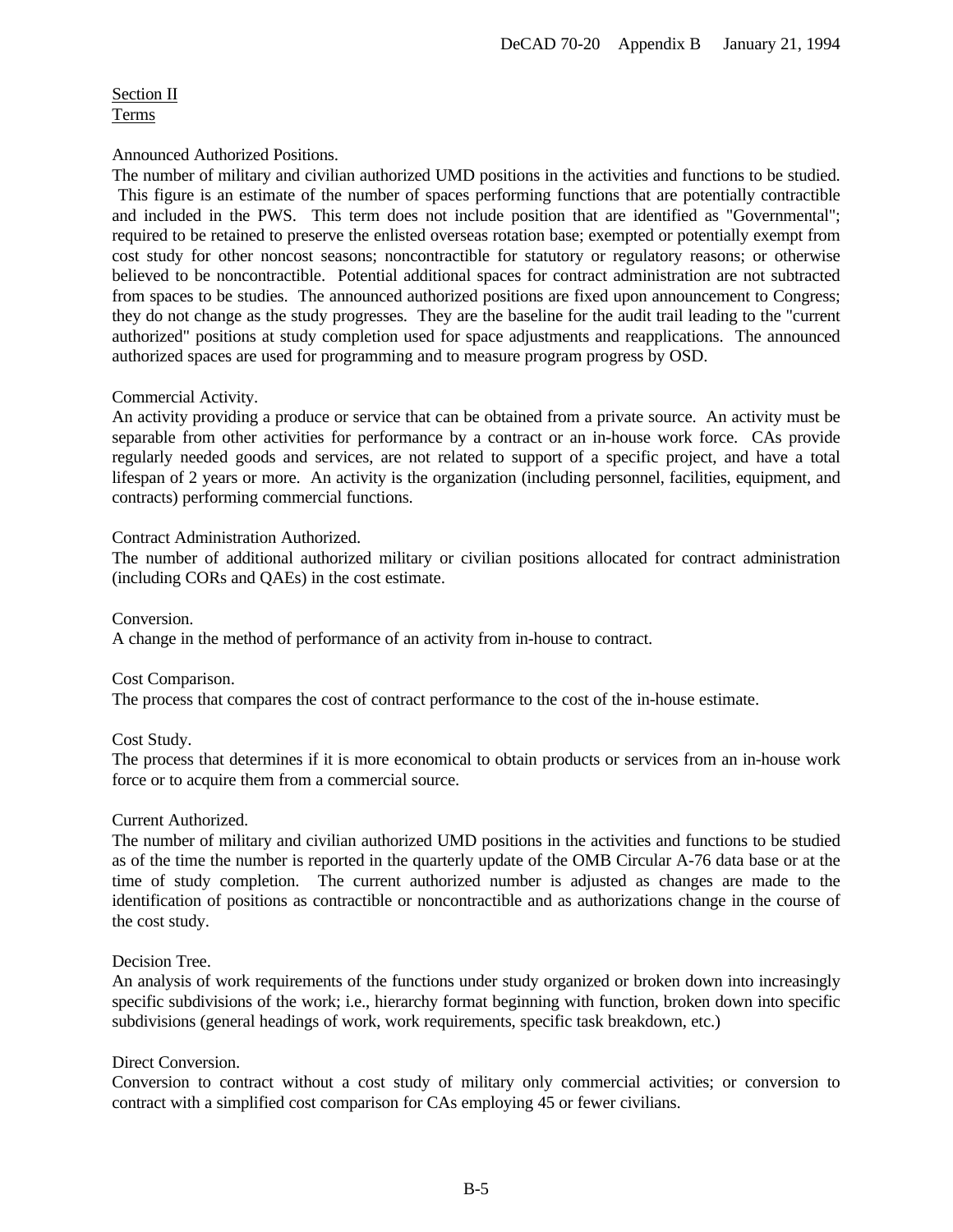## Exclusion.

The elimination of an activity from CA Program requirements. Exclusion is determined on the basis that the activities are not CAs as defined by OMB and DOD.

### Exemption.

In-house performance of a commercial activity for reasons other than cost. These reasons include direct patient care and national defense criteria such as rotation base protection, combat-unique training, and national security.

### Expansion.

The modernization, replacement, upgrading, or enlargement of a Government commercial activity involving a cost increase exceeding either 30 percent of the total capital investment or 30 percent of the annual personnel and material costs. A consolidation of two or more CAs is not an "expansion" unless the proposed total capital investment or personnel and material costs of the consolidation exceeds the total of the individual activities by 30 percent or more.

#### Final Decision.

The cost study decision made after the resolution of appeals, conduct of preaward surveys, and resolution of GAO protests.

### Full-Time Equivalent.

A position that involves the planned use of 2,087 straight time paid hours in a FY (to include authorized leave and paid time off for training).

#### Government Function.

A function that involves uniquely Governmental responsibilities. Such functions require the exercise of discretionary authority to set or change regulatory policies and procedures, as in directing the national defense, conduct of foreign relations; regulating industry and natural resources, and obligating public funds.

#### In-House Performance.

The performance of functions by Government employees, including military, civilian, and nonappropriated fund employees.

#### Initial Decision.

The decision made at the time of bid opening or initial preparation of a cost comparison. The initial decision may be affected by actions such as public review of the cost study, determinations of contractor responsibility, and appeal board and GAO decisions.

#### Inventory.

A listing of all in-house and contracted commercial activities governed by OMB Circular A-76, the Supplement to the OMB Circular, and DODI 4100.33, including those that have been exempted from cost study.

Most Efficient and Cost Effective Organization (MEO) Authorized.

The number of authorized civilian positions established in the UMD of the MEO established by the management study and used as the basis for the in-house cost estimate. The reported MEO authorized should include all adjustments made by appeal boards.

New Requirement. A newly established need for a commercial product or service.

Commercial Source.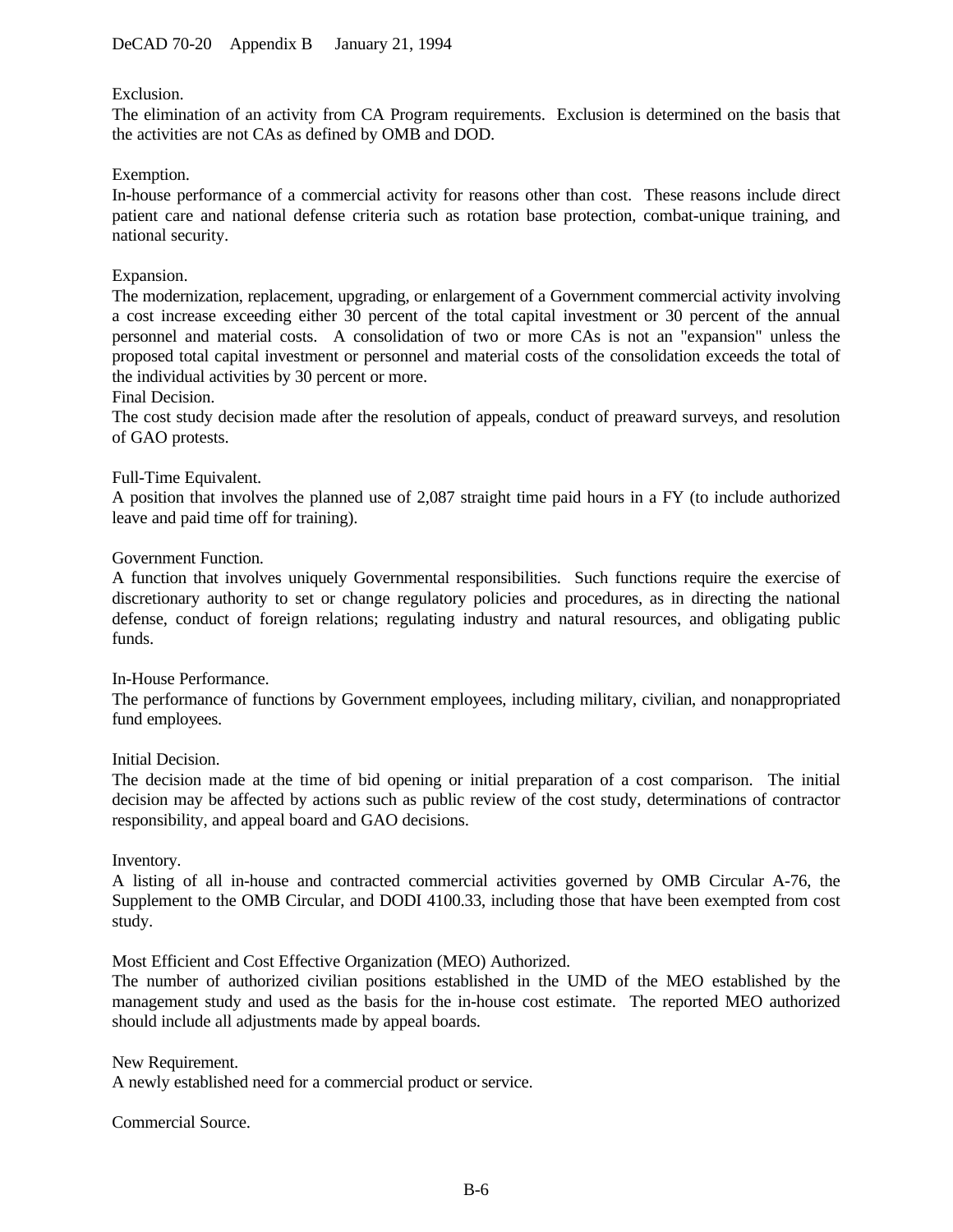A business, university, or other non-Federal activity that provides a commercial product or service required by Government agencies. It may be located in the United States, its territories and possessions, the District of Columbia, or the Commonwealth of Puerto Rico.

Review.

The examination of an in-house or contracted activity to find out if the current method of performance is proper. The review decision determines whether to conduct a cost study or to continue the current method of performance.

Transfer.

A change in the method of performance from contract to in-house.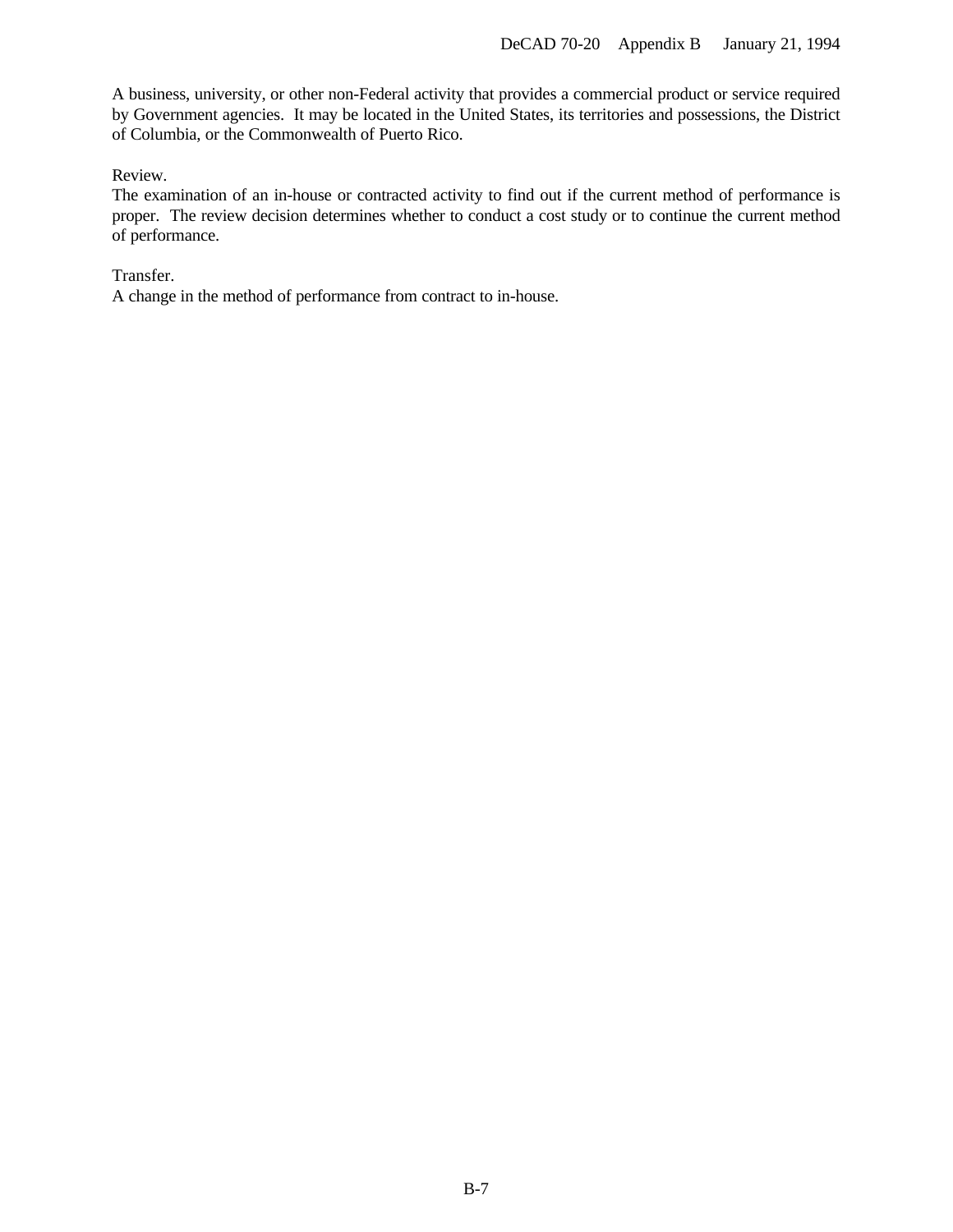# **Management Control Review Checklist (Page 1 of 8 Pages)**

**TASK:** Comptroller/Resource Management

**SUBTASK:** Commercial Activities

**THIS CHECKLIST:** Commercial Activities Program

**ORGANIZATION:**

**ACTION OFFICER:**

**REVIEWER:**

### **DATE COMPLETED:**

**ASSESSABLE UNIT:** The assessable units are HQ DeCA and Commissary Regions, Operations Divisions. Each test question is annotated to indicate which organization(s) is(are) responsible for responding to the question(s). Assessable unit managers responsible for completing this checklist are shown in the DeCA MCP.

**EVENT CYCLE 1:** Identification of Commercial Activities

**Step 1:** Identify and report corrective functions.

**Risk:** Cost comparison will not be conducted in violation of sec 1111, DOD FY 88/89 Authorization Act.

**Control Objective:** Accurate identification and reporting of the inventory of contractible functions within each organization for cost comparisons.

**Control Technique:** Review Unit Manning Documents (UMD) to identify commercial functions; code all contractible functions by GFA code per DeCAD 70-20.

#### **Test Question:**

1. Have all UMD organizations been reviewed to identify contractible functions and have these functions been included in the inventory? **(HQ DeCA/RM)**

**Response: YES** NO NA **Remarks:\***

2. Are all contractible functions coded by GFA code per DeCAD 70-20? **(HQ DeCA/RM)**

**Response: YES\_\_ NO\_\_ NA\_\_ Remarks:\***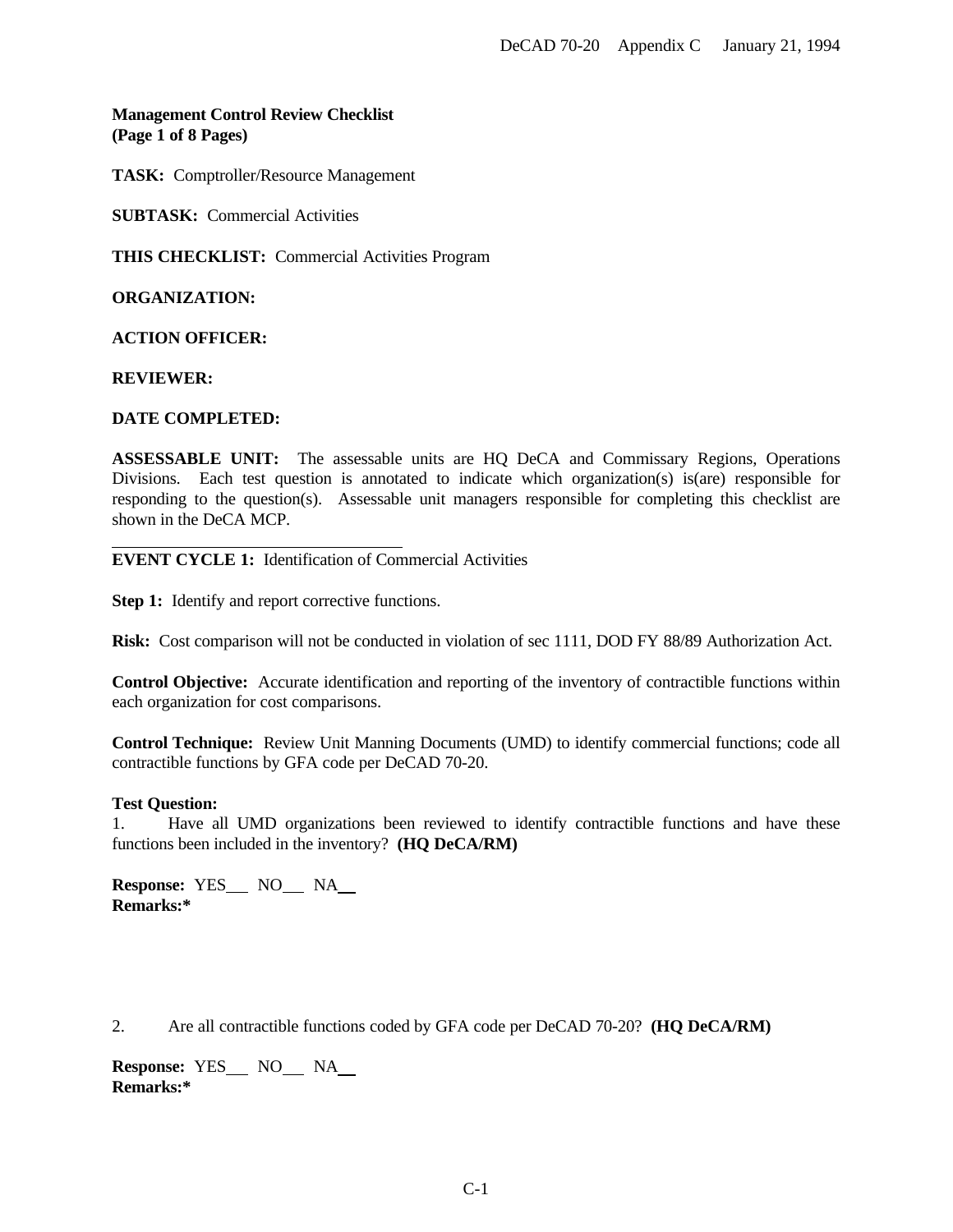**Management Control Review Checklist (Page 2 of 8 Pages)**

**EVENT CYCLE 2:** Cost Comparison Process

**Step 1:** Determine work requirements.

**Risk:** A contract or in-house function will be deficient.

**Control Objective:** Accurate identification of work requirements.

**Control Technique:** Perform job analysis to identify required work.

#### **Test Question:**

1. Does the job analysis consider both historical and anticipated future work requirements? **(HQ DeCA/RM and Region, Operations Division)**

**Response: YES\_\_\_ NO\_\_\_ NA\_\_ Remarks:\***

2. Does the job analysis identify performance standards and acceptable quality levels? **(HQ DeCA/RM)**

**Response: YES** NO NA **Remarks:\***

**Step 2:** Prepare Performance Work Statement (PWS).

**Risk:** Functions and equipment requirements will be unknown.

**Control Objective:** Describe all work requirements for performance by the function and the equipment necessary to perform function.

**Control Technique:** Develop an accurate, comprehensive PWS.

#### **Test Question:**

l

1. Is the PWS based on the results of the job analysis; is there an audit trail? **(HQ DeCA/RM; Region, Operations Division)**

**Response: YES\_\_\_ NO\_\_\_ NA Remarks:\***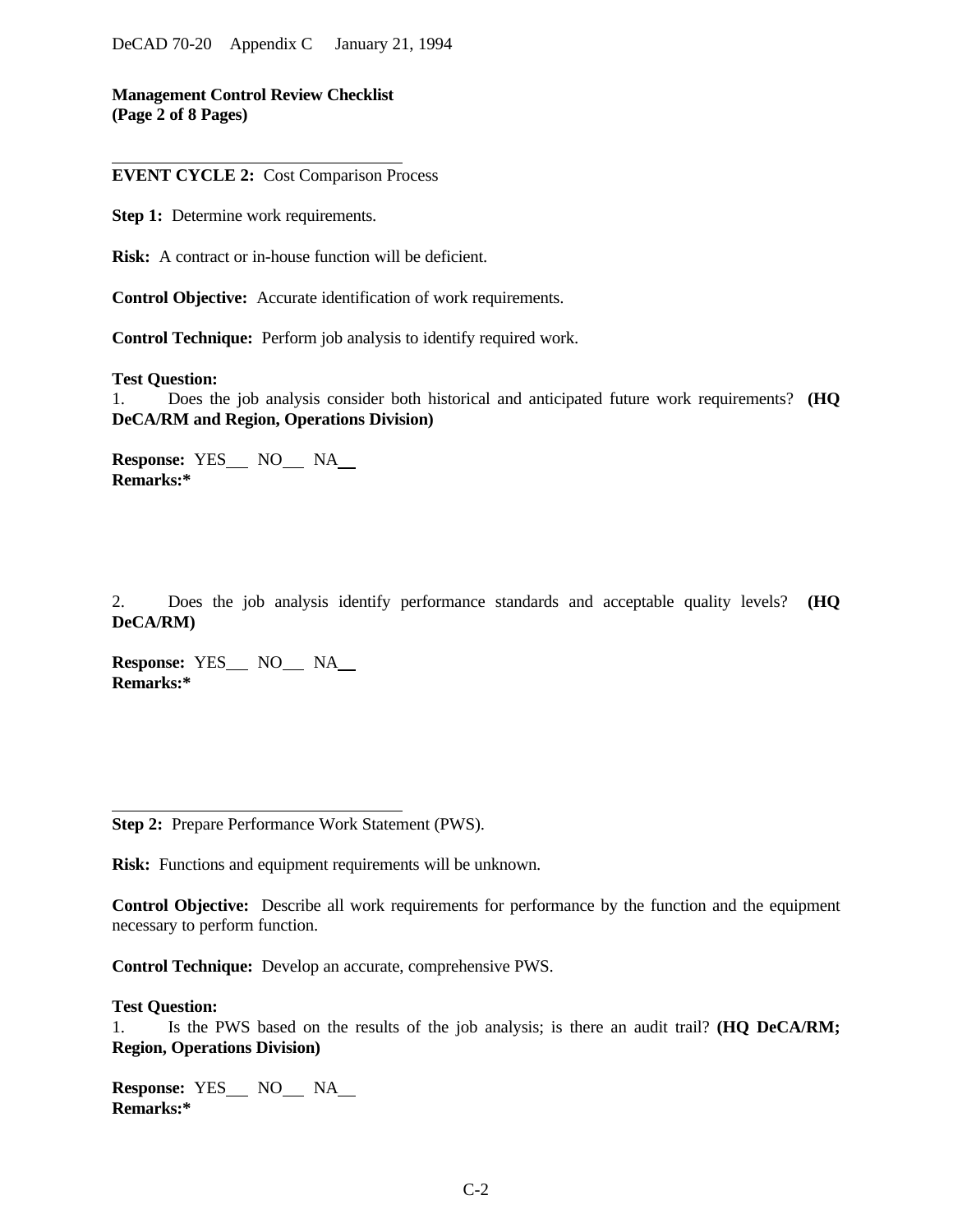## **Management Control Review Checklist (Page 3 of 8 Pages)**

2. Are the task requirements clearly and specifically described? **(HQ DeCA/RM; Region, Operations Division)**

**Response: YES\_\_\_ NO\_\_\_ NA Remarks:\***

3. Are tasks and required frequencies quantified? **(HQ DeCA/RM; Region, Operations Division)**

**Response: YES\_\_\_ NO\_\_\_ NA\_\_ Remarks:\***

4. Are material and equipment requirements identified properly for inclusion in the solicitation; is there an audit trail? **(HQ DeCA/RM; Region, Operations Division)**

**Response: YES** NO NA **Remarks:\***

5. Are procedures developed to maintain the currency of workload data? **(Region, Operations Division)**

**Response: YES\_\_\_ NO\_\_\_ NA\_\_ Remarks:\***

6. Has a Quality Assurance Surveillance Plan (QASP) been developed that identifies acceptable quality levels and the scope and frequency of inspections? **(HQ DeCA/RM)**

**Response: YES\_\_\_ NO\_\_\_ NA\_\_ Remarks:\***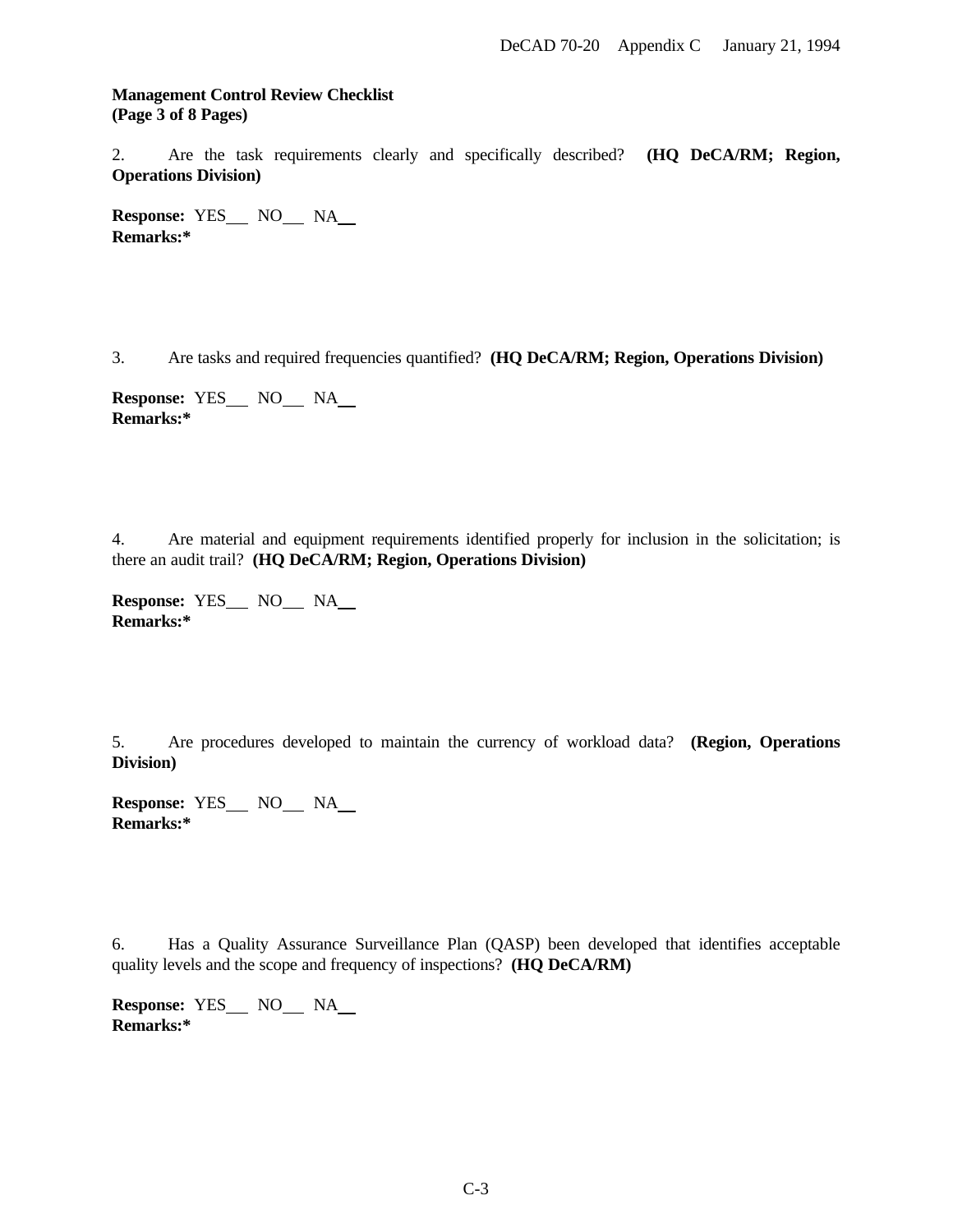**Management Control Review Checklist (Page 4 of 8 Pages)**

**Step 3:** Prepare the Management Study.

**Risk:** The Most Efficient In-House Organization (MEO) will not be identified.

**Control Objective:** Identify all possible efficiency improvements to minimize the cost of in-house performance.

**Control Technique:** Analyze all work methods and staffing plans to identify opportunities for reducing costs.

#### **Test Question:**

1. Is the Management Study based on the results of the job analysis? **(HQ DeCA/RM)**

**Response:** YES NO NA **Remarks:\***

2. Does the Management Study clearly describe the proposed MEO, including the reasons for changes in staffing or other resource requirements? Are the management improvements documented to reflect expected savings? **(HQ DeCA/RM)**

**Response: YES\_\_\_ NO\_\_\_ NA\_\_ Remarks:\***

3. Has the capability of the MEO to perform the work requirements of the PWS been verified by an independent reviewer per DeCAD 70-20? **(HQ DeCA/RM; HQ DeCA/IR)**

**Response: YES** NO NA **Remarks:\***

4. Does the Management Study include surveillance requirements to ensure performance standards are met by the MEO? **(HQ DeCA/RM)**

**Response: YES** NO NA **Remarks:\***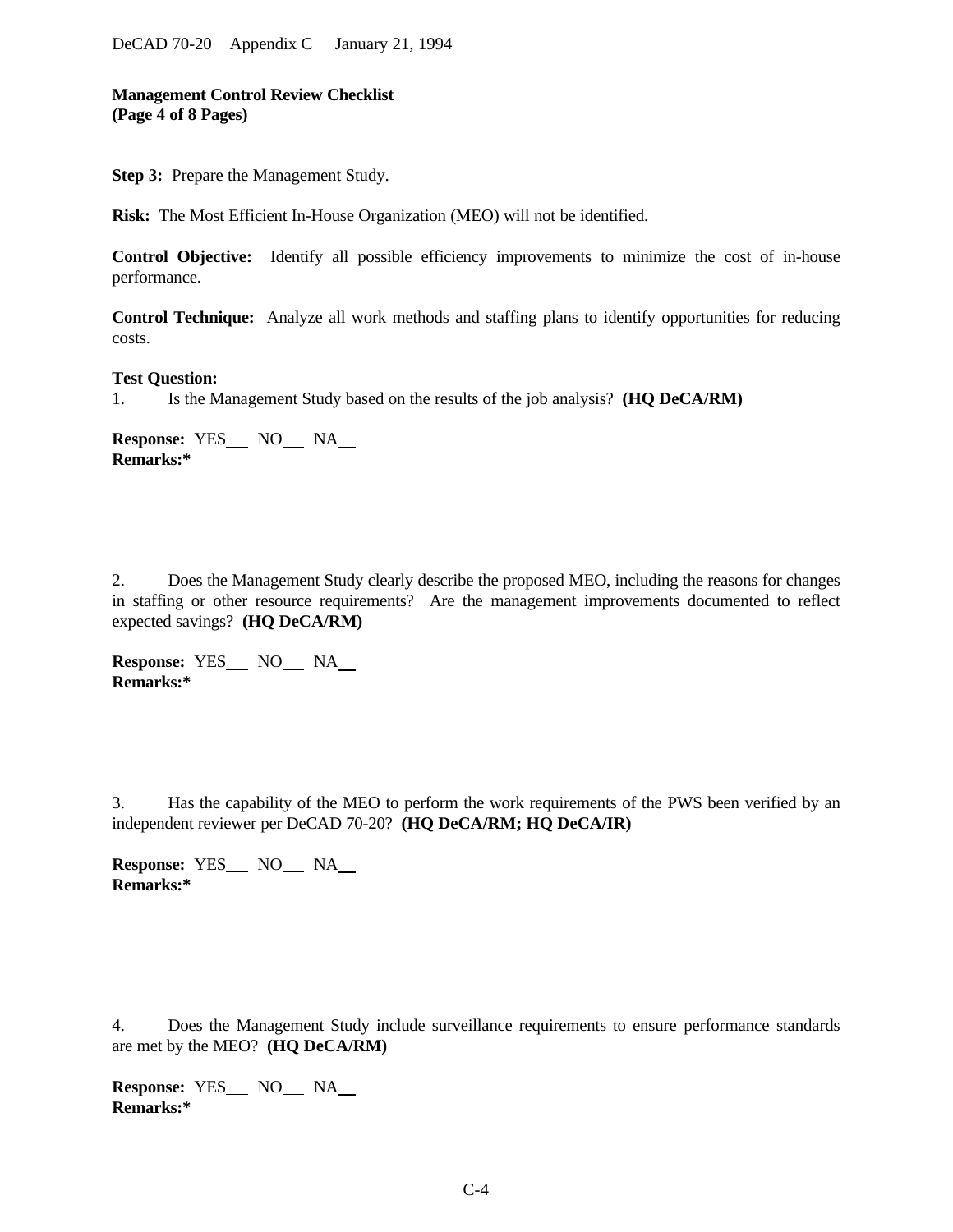## **Management Control Review Checklist (Page 5 of 8 Pages)**

5. Does the Management Study identify the directly attributable overhead support for the MEO? **(HQ DeCA/RM)**

Response: YES\_\_ NO\_\_ NA\_\_ **Remarks:\***

6. Does the Management Study identify the contract administration plan and the most efficient staffing for contract administration in the event of a contract conversion? **(HQ DeCA/RM)**

**Response: YES** NO NA **Remarks:\***

**Step 4:** Cost Comparison.

l

**Risk:** The Cost Comparison will not identify the least costly source.

**Control Objective:** The Cost Comparison accurately reflects costs per OMB Circular A-76 and supplements, including DeCAD 70-20.

**Control Technique:** Accurately identify and calculate costs per OMB Circular A-76 and supplements, including DeCAD 70-20.

**Test Question:**

1. Are all costs of the MEO identified? **(HQ DeCA/RM)**

**Response: YES** NO NA **Remarks:\***

2. Are all overhead costs identified? **(HQ DeCA/RM)**

Response: **YES\_\_ NO\_\_ NA\_\_ Remarks:\***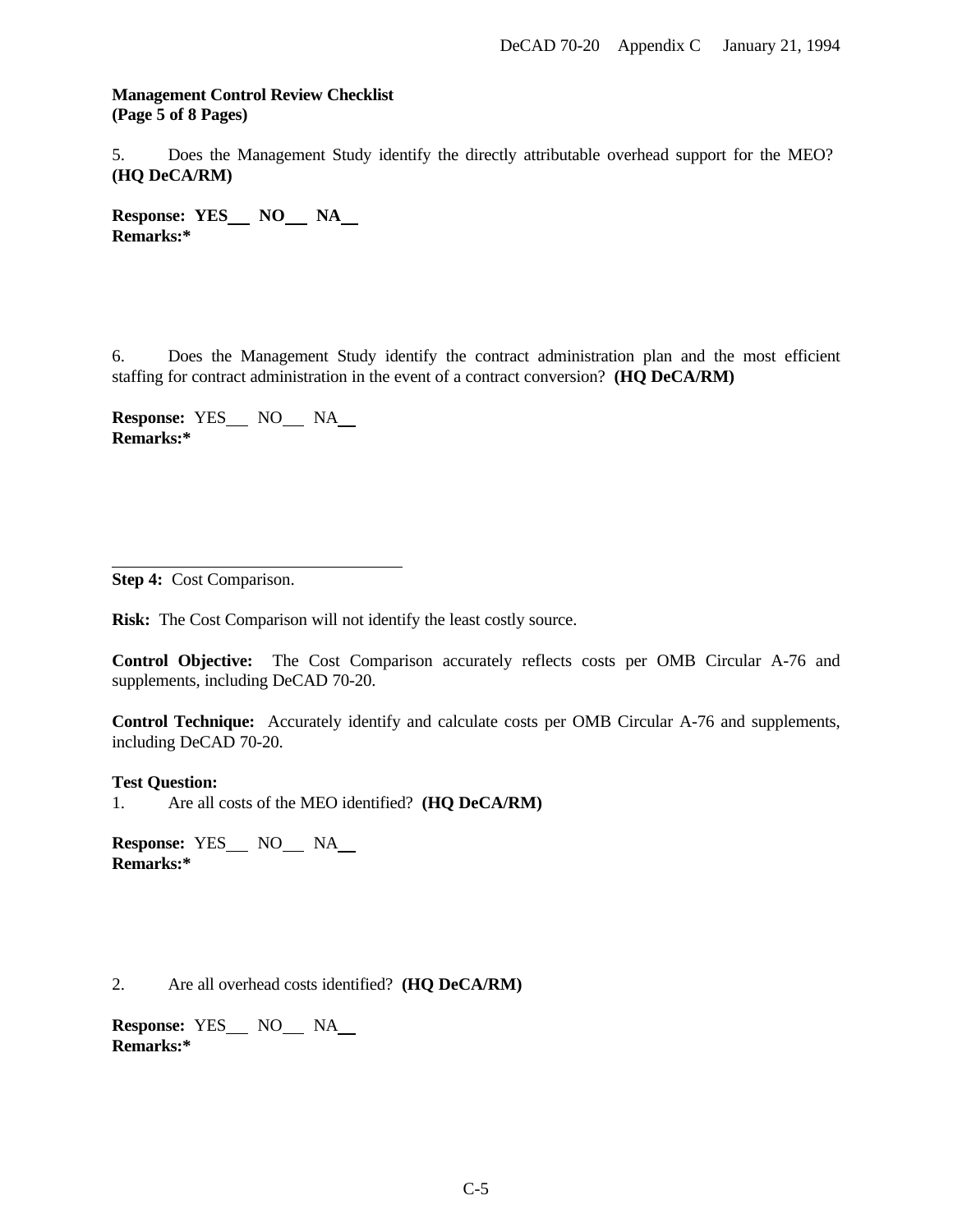DeCAD 70-20 Appendix C January 21, 1994

**Management Control Review Checklist (Page 6 of 8 Pages)**

3. Have all costs common to both in-house and contractor performance been identified and excluded from the Cost Comparison? **(HQ DeCA/RM)**

**Response: YES** NO NA **Remarks:\***

4. Have in-house estimates been sealed and submitted to Contracting Officer before receipt of initial proposals or bids? **(HQ DeCA/RM; HQ DeCA/IR)**

**Response: YES\_\_ NO NA Remarks:\***

5. Have all lines of the Cost Comparison form been accounted for, in particular line 13, and the Cost Comparison calculations verified? **(HQ DeCA/RM; HQ DeCA/IR)**

**Response: YES\_\_\_ NO\_\_\_ NA\_\_ Remarks:\***

**Step 5:** Post-decision implementation and management.

**Risk:** The final decision will not be implemented.

**Control Objective:** Implementation and management of the final decision.

**Control Technique:** Implement and manage final decision.

**Test Question:**

l

1. Have MEOs been implemented and operating as proposed and costed? **(Region, Operations Division)**

**Response:** YES NO NA **Remarks:\***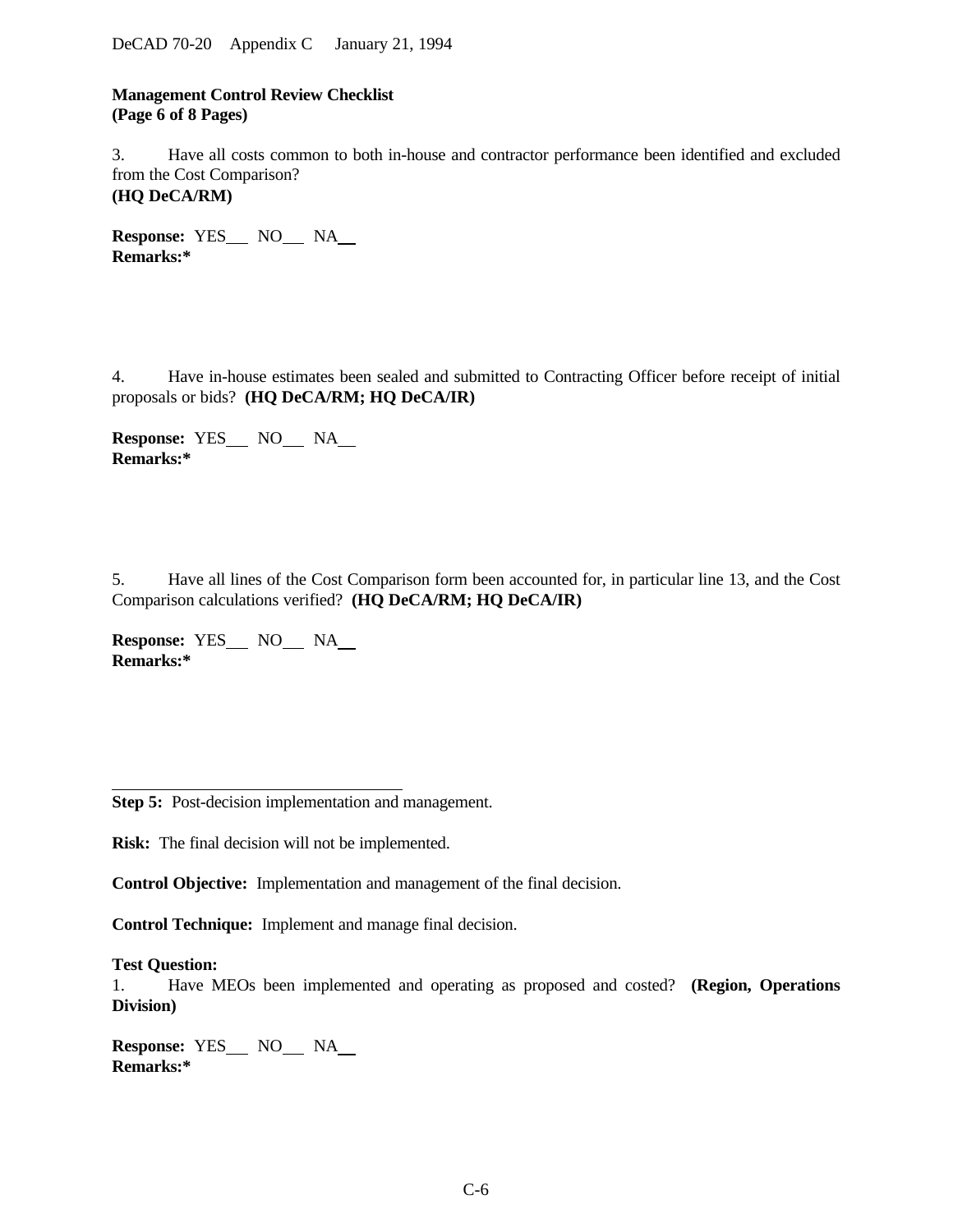**Management Control Review Checklist (Page 7 of 8 Pages)**

2. Are justifications for changes to the MEOs documented? **(HQ DeCA/RM)**

**Response: YES\_\_\_ NO\_\_\_ NA\_\_ Remarks:\***

3. Have transition plans been followed for contract decisions? **(Region, Operations Division)**

**Response: YES\_\_\_ NO\_\_\_ NA\_\_ Remarks:\***

l

<sup>\*</sup>Explain rationale for YES responses or provide cross-references where rationale can be found. For NO responses, cross-reference to where corrective action plans can be found. If response is NA, explain rationale.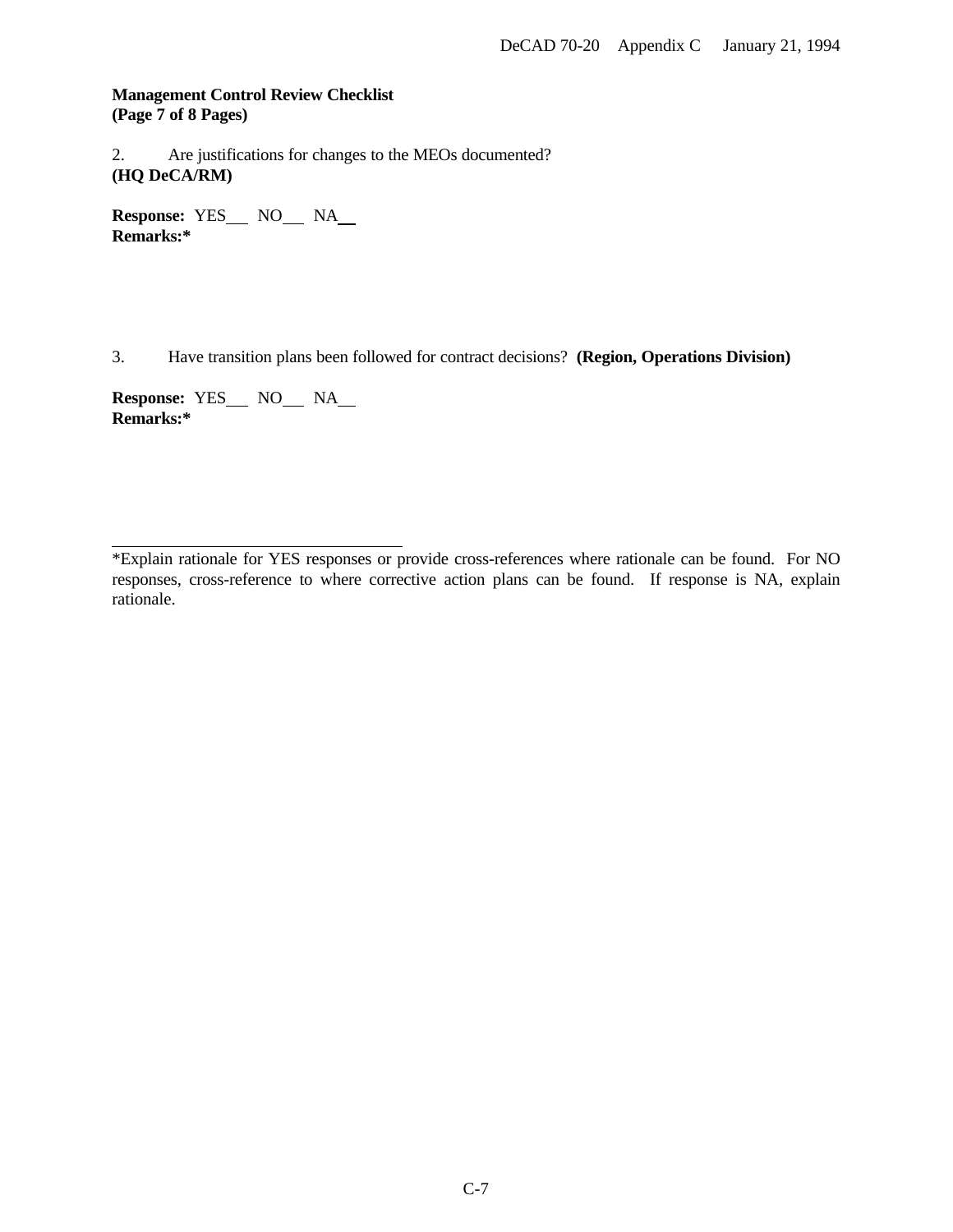**Management Control Review Checklist (Page 8 of 8 Pages)**

Director, Resource Management FUNCTIONAL PROPONENT

l

I have reviewed this subtask within my organization and have supplemented the prescribed management control review checklist when warranted by unique environmental circumstances. The controls prescribed in this checklist, as amended, are in place and operational for my organization (except for the weaknesses described in the attached plan, which includes schedules for correcting the weaknesses).

ASSESSABLE UNIT MANAGER (Signature)

I attest that the above-listed management controls provide reasonable assurance that DeCA resources are adequately safeguarded. I am satisfied that if the above controls are fully operational, the management controls for this subtask throughout DeCA are adequate.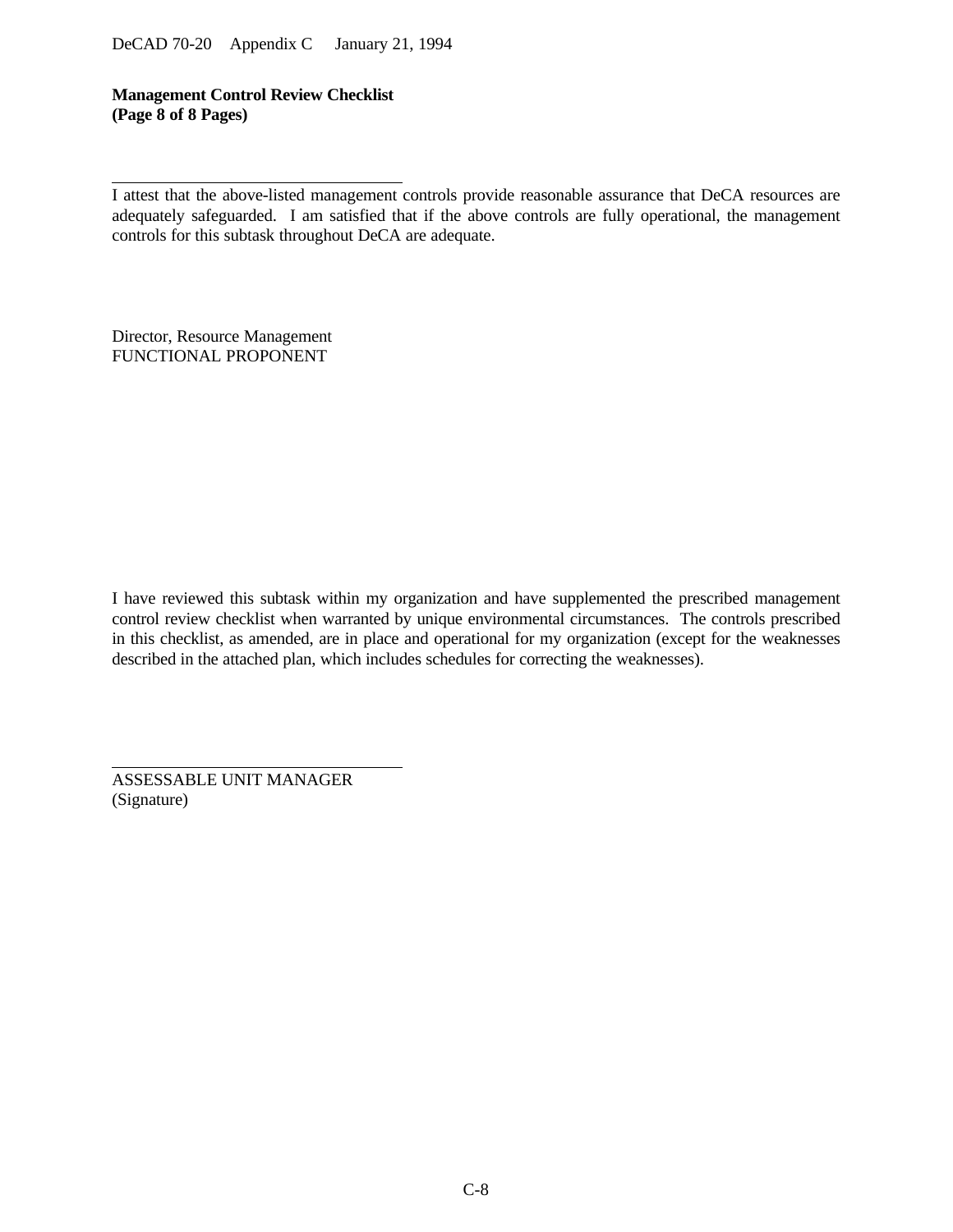# **COMMISSARY DATA SHEET**

During the process for acquisition of follow-on services under a new contract, there is a need to know some specific information about the manner in which services are currently performed at the store level. Historically, the following information has been shown to be essential for the successful completion of analysis of the contractors proposal, and/or formal negotiations. Request that you complete the following questions as accurately as possible, and provide the completed form (3 pages) along with the other required documents (PWS, PR&C, and IGE) as one complete acquisition package:

## SECTION I:

REGION

## STORE LOCATION

SERVICES TO BE CONTRACTED (check as appropriate):

- \_\_ Shelf Stocking
- \_\_ Custodial
- Other (specify)

(Receiving/Storage/Holding (former warehouse), etc.)

SERVICES CURRENTLY PERFORMED BY (check as appropriate):

In-House:

- \_\_ Shelf Stocking
- \_\_ Custodial
- Receiving/Storage/Holding (former warehouse)

Contract:

- \_\_ Shelf Stocking
- \_\_ Custodial
- Receiving/Storage/Holding (former warehouse)

If currently by contract, please identify the following:

Contractor Name Address

Award Information \_\_\_\_\_\_ Small-Business Set-Aside (if known)  $\overline{\phantom{184}}8(a)$  Set-Aside NISH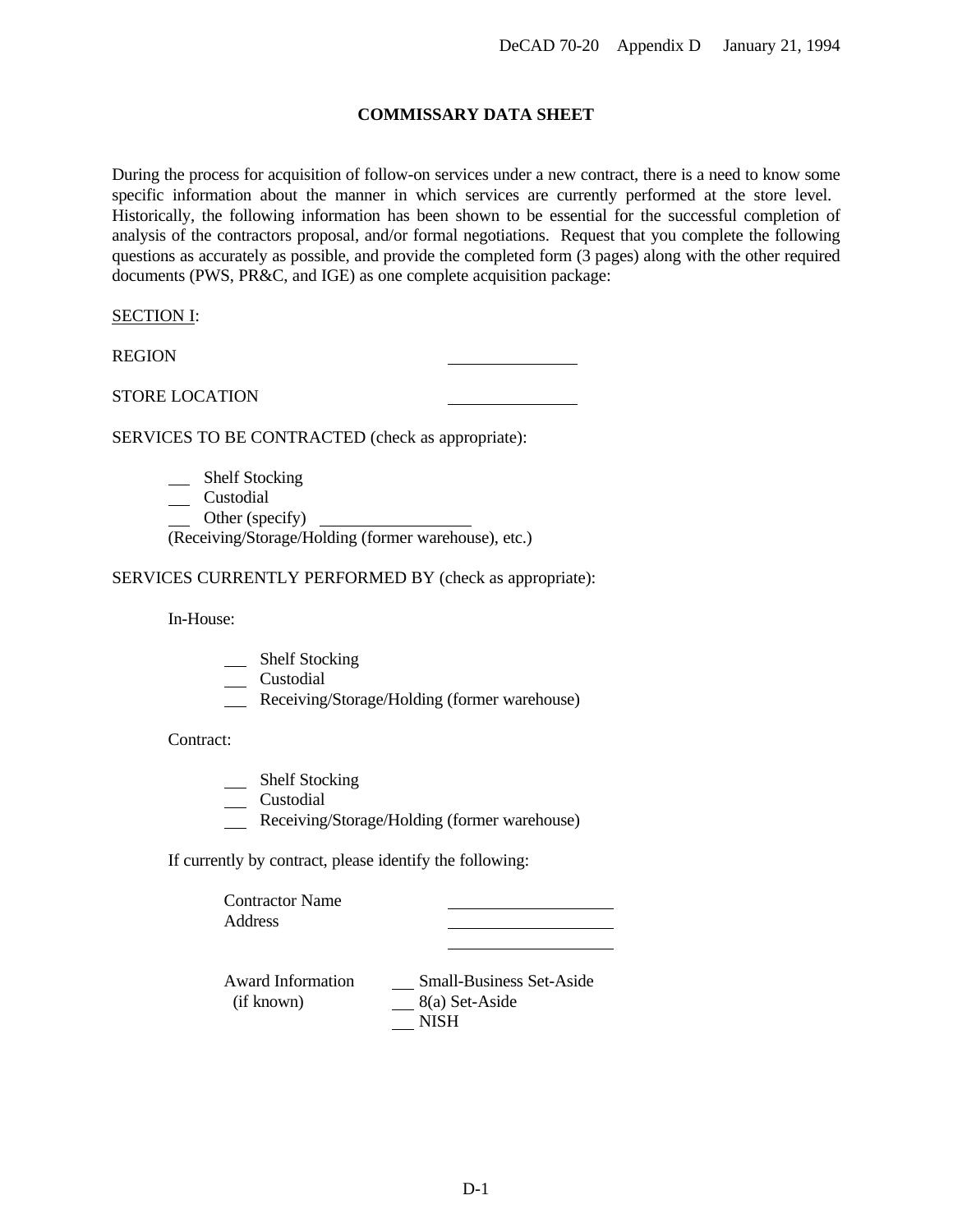DeCAD 70-20 Appendix D January 21, 1994

# SECTION II:

a. Please list the average number of man-hours and average number of cases per day/night required to complete the following tasks covered in the contract. Please provide the requested information whether the current services are performed in-house or by contractor.

|                                                                        | Total Man-hours | No. of Cases |
|------------------------------------------------------------------------|-----------------|--------------|
| Sorting FDS                                                            |                 |              |
| Determining Replenishment<br>Requirements (How many<br>PDEDs are used) |                 |              |
| <b>Handling Partial Cases</b>                                          |                 |              |
| <b>Display Building</b>                                                |                 |              |
| Receiving/Storage/Holding<br>Area Functions (Former<br>Warehousing)    |                 |              |
| Off-loading                                                            |                 |              |
| Preparing for in-<br>checking by Government                            |                 |              |
| Storing                                                                |                 |              |
| Pulling                                                                |                 |              |
| Mini Com/Valu Mart                                                     |                 |              |

b. Please list the average number of man-hours per day/night and/or square footage required to complete the following tasks covered in the current contract. Please provide the requested information whether the current services are performed in-house or by contractor.

|                                                                         | <b>Total Man-hours</b> | Square Footage |
|-------------------------------------------------------------------------|------------------------|----------------|
| <b>Cleaning Meat Market</b>                                             |                        |                |
| Cleaning Receiving/Storage/<br>Holding Area (Former Warehouse)          |                        |                |
| Cleaning Produce Processing/<br>Storage Area (Other than<br>Floor Area) |                        |                |
| Cleaning Produce Display Area                                           |                        |                |
| Cleaning Frozen and Chilled<br>Food Storage Area (Other than            |                        |                |